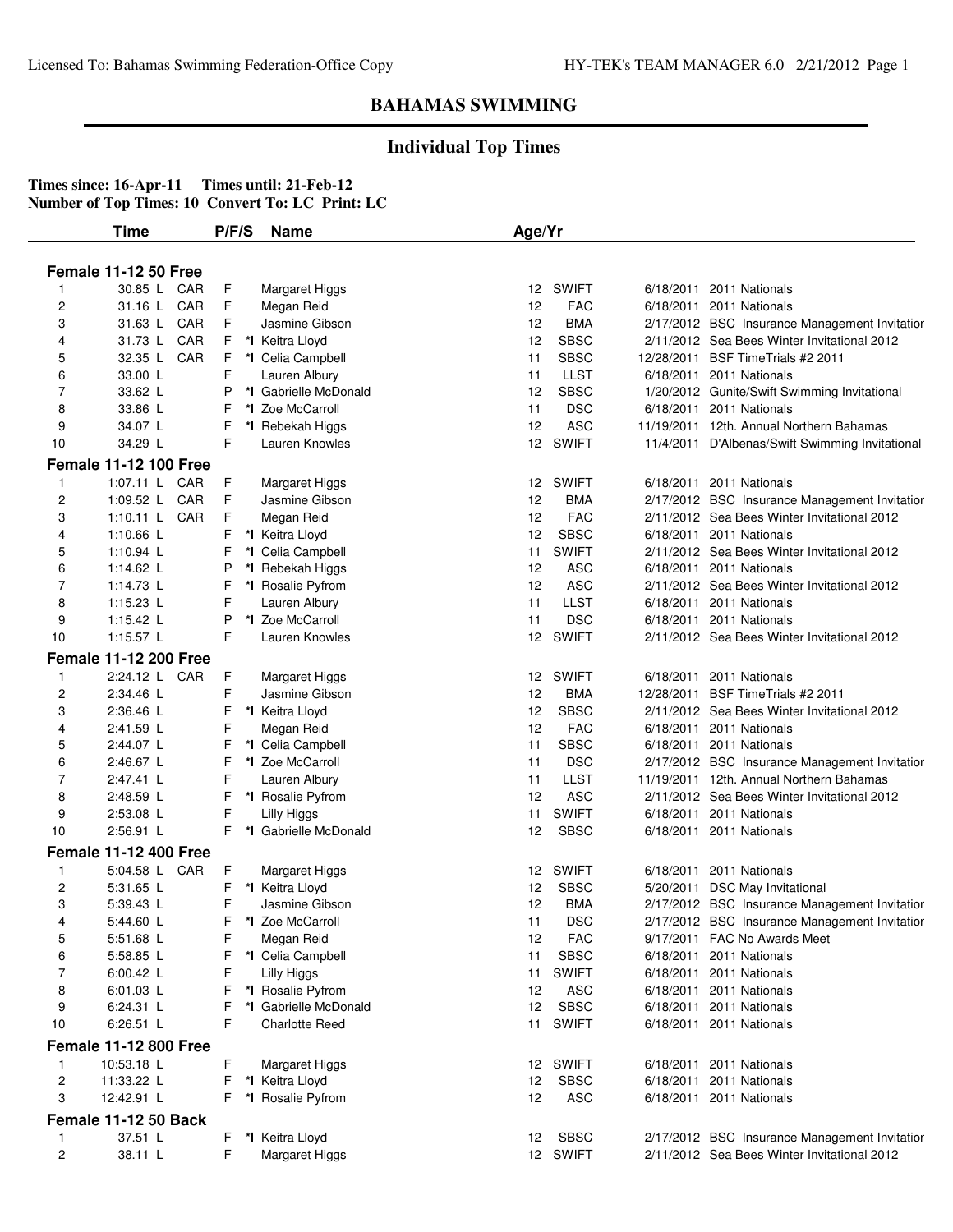## **Individual Top Times**

|        | Time                         | P/F/S | <b>Name</b>                         | Age/Yr |              |                                                                             |
|--------|------------------------------|-------|-------------------------------------|--------|--------------|-----------------------------------------------------------------------------|
|        |                              |       |                                     |        |              |                                                                             |
| 3      | 38.31 L                      | F     | *I Zoe McCarroll                    | 11     | <b>DSC</b>   | 6/18/2011 2011 Nationals                                                    |
| 4      | 38.42 L                      | P     | *I Celia Campbell                   | 11     | <b>BSC</b>   | 11/17/2011 2011 Speedo Winter Championships                                 |
| 5      | 39.33 L                      | F     | Jasmine Gibson                      | 12     | <b>BMA</b>   | 2/17/2012 BSC Insurance Management Invitatior                               |
| 6      | 39.60 L                      | F     | *I Gabrielle McDonald               | 12     | <b>SBSC</b>  | 2/17/2012 BSC Insurance Management Invitatior                               |
| 7      | 40.52 L                      | F     | <b>Lilly Higgs</b>                  | 11     | <b>SWIFT</b> | 6/18/2011 2011 Nationals                                                    |
| 8      | 41.68 L                      | F     | *I Rosalie Pyfrom                   | 12     | <b>ASC</b>   | 11/19/2011 12th. Annual Northern Bahamas                                    |
| 9      | 43.07 L                      | P     | *I Rebekah Higgs                    | 12     | <b>ASC</b>   | 6/18/2011 2011 Nationals                                                    |
| 10     | 44.13 L                      | F     | <b>Charlotte Reed</b>               | 11     | <b>SWIFT</b> | 2/17/2012 BSC Insurance Management Invitatior                               |
|        | <b>Female 11-12 100 Back</b> |       |                                     |        |              |                                                                             |
| 1      | 1:22.10 L                    | F     | Margaret Higgs                      |        | 12 SWIFT     | 6/18/2011 2011 Nationals                                                    |
| 2      | 1:24.06 L                    | P     | *I Keitra Lloyd                     | 12     | <b>BAH</b>   | 4/23/2011 LIME Carifta Swimming Championship                                |
| 3      | 1:24.82 L                    | F     | *I Zoe McCarroll                    | 11     | <b>DSC</b>   | 6/18/2011 2011 Nationals                                                    |
| 4      | 1:25.48 L                    | F     | *I Celia Campbell                   | 11     | <b>SBSC</b>  | 1/14/2012 Family Guardian Invitational                                      |
| 5      | 1:32.93 L                    | F     | Lilly Higgs                         | 11     | <b>SWIFT</b> | 6/18/2011 2011 Nationals                                                    |
| 6      | 1:33.01 L                    | F     | *I Rosalie Pyfrom                   | 12     | <b>ASC</b>   | 2/11/2012 Sea Bees Winter Invitational 2012                                 |
| 7      | 1:34.31 L                    | P     | Jasmine Gibson                      | 12     | <b>BMA</b>   | 6/18/2011 2011 Nationals                                                    |
| 8      | 1:35.37 L                    | P     | *I Gabrielle McDonald               | 12     | <b>SBSC</b>  | 6/18/2011 2011 Nationals                                                    |
| 9      | 1:38.91 L                    | F     | Sian Longley                        | 11     | <b>BSC</b>   | 6/18/2011 2011 Nationals                                                    |
| 10     | 1:39.89 L                    | F.    | <b>Charlotte Reed</b>               | 11     | <b>SWIFT</b> | 11/4/2011 D'Albenas/Swift Swimming Invitational                             |
|        | <b>Female 11-12 200 Back</b> |       |                                     |        |              |                                                                             |
| 1      | 2:51.52 L                    | F     | Margaret Higgs                      | 12     | <b>SWIFT</b> | 12/3/2011 2011 DSC Fall Invitational                                        |
| 2      | 3:05.77 L                    | F     | *I Keitra Lloyd                     | 12     | <b>SBSC</b>  | 6/18/2011 2011 Nationals                                                    |
| 3      | 3:11.43 L                    | F     | Jasmine Gibson                      | 12     | <b>BMA</b>   | 2/17/2012 BSC Insurance Management Invitatior                               |
| 4      | 3:16.18 L                    | F     | *I Rosalie Pyfrom                   | 12     | <b>ASC</b>   | 6/18/2011 2011 Nationals                                                    |
| 5      | 3:34.57 L                    | F     | <b>Lilly Higgs</b>                  | 11     | <b>SWIFT</b> | 12/3/2011 2011 DSC Fall Invitational                                        |
| 6      | $3:41.66$ L                  | F     | <b>Charlotte Reed</b>               | 11     | <b>SWIFT</b> | 12/3/2011 2011 DSC Fall Invitational                                        |
|        | Female 11-12 50 Breast       |       |                                     |        |              |                                                                             |
|        | 38.80 L CAR                  | F     |                                     | 12     | <b>SWIFT</b> |                                                                             |
| 1      | 42.27 L                      | F     | Margaret Higgs<br>*I Zoe McCarroll  | 11     | <b>DSC</b>   | 11/4/2011 D'Albenas/Swift Swimming Invitational<br>6/18/2011 2011 Nationals |
| 2<br>3 | 43.07 L                      | F     |                                     | 11     | <b>LLST</b>  | 6/18/2011 2011 Nationals                                                    |
| 4      | 43.68 L                      | F     | Lauren Albury<br><b>Lilly Higgs</b> | 11     | <b>BSC</b>   | 11/17/2011 2011 Speedo Winter Championships                                 |
| 5      | 43.84 L                      | F     | Megan Reid                          | 12     | <b>FAC</b>   | 11/19/2011 12th. Annual Northern Bahamas                                    |
| 6      | 44.24 L                      | F     | *I Gabrielle McDonald               | 12     | <b>SBSC</b>  | 6/18/2011 2011 Nationals                                                    |
| 7      | 44.36 L                      | P     | *I Rebekah Higgs                    | 12     | <b>ASC</b>   | 6/18/2011 2011 Nationals                                                    |
| 8      | 44.53 L                      | P     | Sian Longley                        | 11     | <b>BSC</b>   | 6/18/2011 2011 Nationals                                                    |
| 9*     | 45.17 L                      | F     | *I Hollie Wood                      | 11     | <b>SBSC</b>  | 6/18/2011 2011 Nationals                                                    |
| $9*$   | 45.17 L                      | F     | Victoria Russell                    | 11     | <b>SWIFT</b> | 6/18/2011 2011 Nationals                                                    |
|        |                              |       |                                     |        |              |                                                                             |
|        | Female 11-12 100 Breast      |       |                                     |        |              |                                                                             |
| 1      | 1:24.36 L CAR                | F     | Margaret Higgs                      |        | 12 SWIFT     | 6/18/2011 2011 Nationals                                                    |
| 2      | 1:31.13 L                    | F     | *I Zoe McCarroll                    | 11     | <b>DSC</b>   | 6/18/2011 2011 Nationals                                                    |
| 3      | 1:35.22 L                    | F     | Lilly Higgs                         | 11     | <b>SWIFT</b> | 6/18/2011 2011 Nationals                                                    |
| 4      | 1:36.12 L                    | F     | Lauren Albury                       | 11     | <b>LLST</b>  | 6/18/2011 2011 Nationals                                                    |
| 5      | 1:37.30 L                    | F     | Sian Longley                        | 11     | <b>BSC</b>   | 6/18/2011 2011 Nationals                                                    |
| 6      | 1:40.59 L                    | F     | *I Rebekah Higgs                    | 12     | <b>ASC</b>   | 6/18/2011 2011 Nationals                                                    |
| 7      | 1:41.12 L                    | F     | *I Gabrielle McDonald               | 12     | <b>SBSC</b>  | 12/28/2011 BSF TimeTrials #2 2011                                           |
| 8      | 1:42.11 L                    | P     | *I Tamika Culmer                    | 12     | <b>DSC</b>   | 6/18/2011 2011 Nationals                                                    |
| 9      | 1:43.46 L                    | F     | *I Taja Scriven                     | 11     | <b>SBSC</b>  | 2/11/2012 Sea Bees Winter Invitational 2012                                 |
| 10     | 1:43.76 L                    | F     | Megan Reid                          | 12     | <b>FAC</b>   | 10/22/2011 FAC No Awards Meet                                               |
|        | Female 11-12 200 Breast      |       |                                     |        |              |                                                                             |
| 1      | 3:00.40 L CAR                | F     | Margaret Higgs                      | 12     | BAH          | 4/23/2011 LIME Carifta Swimming Championship                                |
| 2      | 3:29.07 L                    | P     | *I Zoe McCarroll                    | 11     | <b>BSC</b>   | 11/17/2011 2011 Speedo Winter Championships                                 |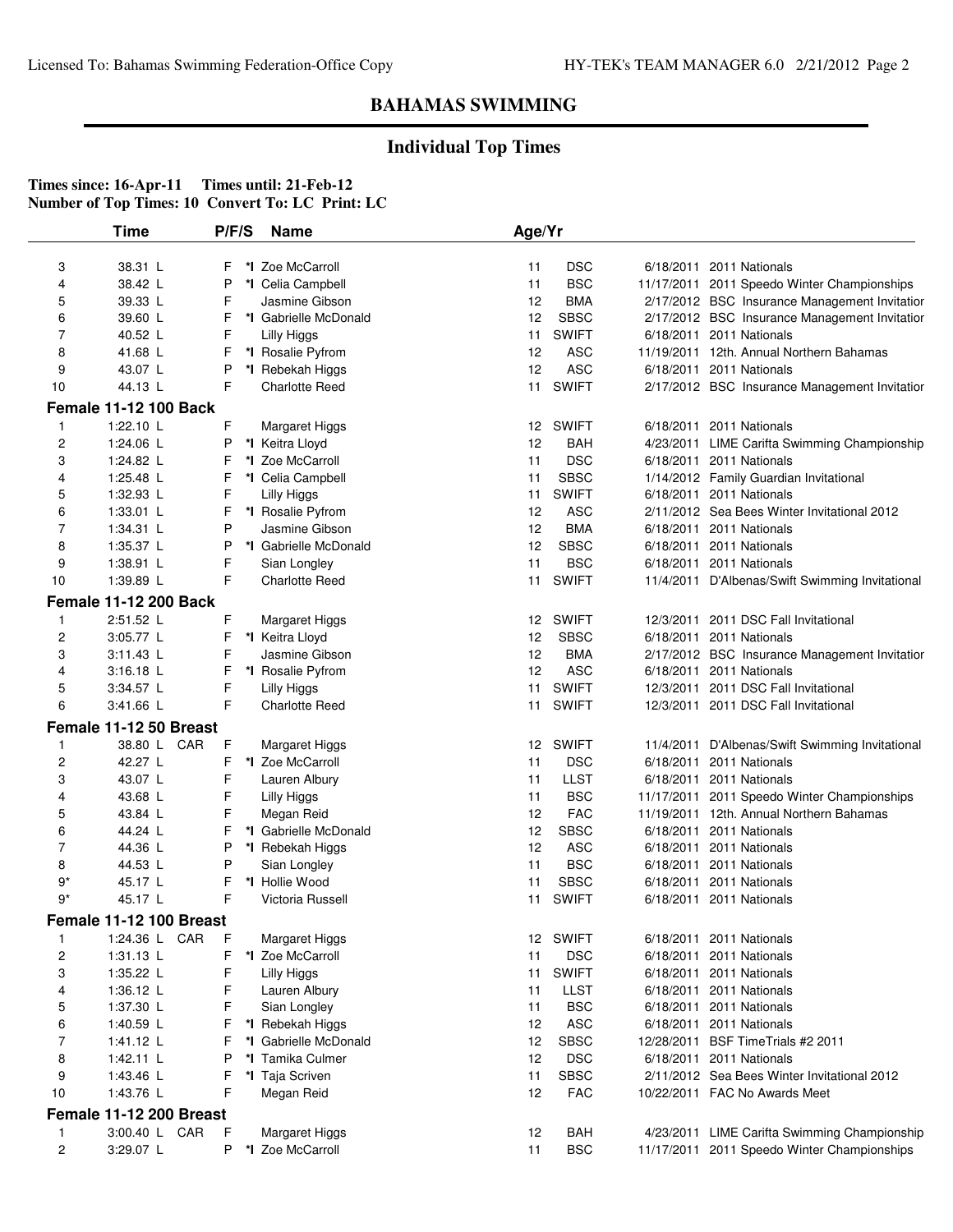## **Individual Top Times**

|                         | <b>Time</b>                 | P/F/S | <b>Name</b>           | Age/Yr |              |                                                 |
|-------------------------|-----------------------------|-------|-----------------------|--------|--------------|-------------------------------------------------|
| 3                       | $3:30.17$ L                 | F     | Sian Longley          | 11     | BSC          | 2/11/2012 Sea Bees Winter Invitational 2012     |
| 4                       | 3:36.03 L                   | F     | *I Gabrielle McDonald | 12     | <b>SBSC</b>  | 5/20/2011 DSC May Invitational                  |
| 5                       | 3:41.69 L                   | F     | Kaitlyn Slatter       | 12     | <b>BSC</b>   | 2/11/2012 Sea Bees Winter Invitational 2012     |
| 6                       | $3:45.20$ L                 | F     | *I Rebekah Higgs      | 12     | <b>ASC</b>   | 6/18/2011 2011 Nationals                        |
| 7                       | 3:52.39 L                   | F     | Lilly Higgs           | 11     | <b>SWIFT</b> | 12/3/2011 2011 DSC Fall Invitational            |
| 8                       | 3:59.32 L                   | F     | *I Taja Scriven       | 11     | <b>SBSC</b>  | 2/17/2012 BSC Insurance Management Invitatior   |
| 9                       | 4:24.00 L                   | F     | <b>Charlotte Reed</b> | 11     | <b>SWIFT</b> | 12/3/2011 2011 DSC Fall Invitational            |
|                         | <b>Female 11-12 50 Fly</b>  |       |                       |        |              |                                                 |
| 1                       | 33.82 L CAR                 | F     | Margaret Higgs        |        | 12 SWIFT     | 2/11/2012 Sea Bees Winter Invitational 2012     |
| $\overline{\mathbf{c}}$ | 34.05 L CAR                 | F     | Megan Reid            | 12     | <b>FAC</b>   | 2/11/2012 Sea Bees Winter Invitational 2012     |
| 3                       | 34.65 L CAR                 | F     | *I Keitra Lloyd       | 12     | <b>SBSC</b>  | 6/18/2011 2011 Nationals                        |
| 4                       | 36.58 L                     | F     | Jasmine Gibson        | 12     | <b>BMA</b>   | 12/28/2011 BSF Time Trials #2 2011              |
| 5                       | 37.86 L                     | F     | *I Celia Campbell     | 11     | <b>SBSC</b>  | 6/18/2011 2011 Nationals                        |
| 6                       | 38.18 L                     | F     | *I Zoe McCarroll      | 11     | <b>DSC</b>   | 6/18/2011 2011 Nationals                        |
| 7                       | 40.82 L                     | P     | Lauren Knowles        | 12     | <b>SWIFT</b> | 11/4/2011 D'Albenas/Swift Swimming Invitational |
| 8                       | 41.60 L                     | F     | Lauren Albury         | 11     | <b>LLST</b>  | 11/19/2011 12th. Annual Northern Bahamas        |
| 9                       | 41.62 L                     | F     | *I Rebekah Higgs      | 12     | <b>ASC</b>   | 11/19/2011 12th. Annual Northern Bahamas        |
| 10                      | 42.48 L                     | F     | *I Alex Thompson      | 11     | <b>SBSC</b>  | 6/18/2011 2011 Nationals                        |
|                         | <b>Female 11-12 100 Fly</b> |       |                       |        |              |                                                 |
| 1                       | 1:17.61 L CAR               | P     | Margaret Higgs        | 12     | <b>SWIFT</b> | 1/20/2012 Gunite/Swift Swimming Invitational    |
| 2                       | 1:19.20 $L$                 | F     | *I Keitra Lloyd       | 12     | <b>SBSC</b>  | 5/20/2011 DSC May Invitational                  |
| 3                       | 1:24.82 L                   | F     | Megan Reid            | 12     | <b>FAC</b>   | 6/18/2011 2011 Nationals                        |
| 4                       | 1:26.89 L                   | F     | *I Celia Campbell     | 11     | <b>SBSC</b>  | 6/18/2011 2011 Nationals                        |
| 5                       | 1:27.40 L                   | F     | Jasmine Gibson        | 12     | <b>BMA</b>   | 2/17/2012 BSC Insurance Management Invitatior   |
| 6                       | 1:33.85 L                   | F     | *I Zoe McCarroll      | 11     | <b>DSC</b>   | 6/18/2011 2011 Nationals                        |
| $\overline{7}$          | 1:43.81 L                   | P     | <b>Lilly Higgs</b>    | 11     | <b>SWIFT</b> | 6/18/2011 2011 Nationals                        |
| 8                       | 1:43.94 L                   | F     | *I Danielle Braham    | 11     | <b>DSC</b>   | 2/17/2012 BSC Insurance Management Invitatior   |
| 9                       | 1:45.07 L                   | F     | *I Rosalie Pyfrom     | 12     | <b>ASC</b>   | 12/3/2011 2011 DSC Fall Invitational            |
| 10                      | 1:48.56 L                   | F     | *I Vashley Armbrister | 11     | <b>ORCA</b>  | 6/18/2011 2011 Nationals                        |
|                         | <b>Female 11-12 200 Fly</b> |       |                       |        |              |                                                 |
| 1                       | 2:56.30 L                   | P     | *I Keitra Lloyd       | 12     | BAH          | 4/23/2011 LIME Carifta Swimming Championship    |
| 2                       | 2:59.09 L                   | F     | Margaret Higgs        |        | 12 SWIFT     | 12/3/2011 2011 DSC Fall Invitational            |
| 3                       | 3:13.60 L                   | F     | Megan Reid            | 12     | <b>FAC</b>   | 2/11/2012 Sea Bees Winter Invitational 2012     |
| 4                       | 3:21.75 L                   | F     | Jasmine Gibson        | 12     | <b>BMA</b>   | 10/22/2011 FAC No Awards Meet                   |
|                         | Female 11-12 200 IM         |       |                       |        |              |                                                 |
| 1                       | 2:46.58 L CAR               | F     | Margaret Higgs        |        | 12 SWIFT     | 6/18/2011 2011 Nationals                        |
| 2                       | 3:01.55 L                   | F     | *I Keitra Lloyd       | 12     | SBSC         | 5/13/2011 Sea Waves Spring Meet 2011            |
| 3                       | 3:05.26 L                   |       | F *I Zoe McCarroll    | 11     | <b>DSC</b>   | 6/18/2011 2011 Nationals                        |
| 4                       | 3:12.27 L                   | F     | *I Rosalie Pyfrom     | 12     | <b>ASC</b>   | 2/11/2012 Sea Bees Winter Invitational 2012     |
| 5                       | $3:13.01$ L                 | F     | *I Celia Campbell     | 11     | <b>SBSC</b>  | 6/18/2011 2011 Nationals                        |
| 6                       | $3:13.62$ L                 | F     | *I Gabrielle McDonald | 12     | <b>SBSC</b>  | 6/18/2011 2011 Nationals                        |
| 7                       | $3:13.81$ L                 | F     | Lilly Higgs           | 11     | <b>SWIFT</b> | 6/18/2011 2011 Nationals                        |
| 8                       | 3:13.96 L                   | F     | Megan Reid            | 12     | <b>FAC</b>   | 9/17/2011 FAC No Awards Meet                    |
| 9                       | 3:18.30 L                   | F     | *I Rebekah Higgs      | 12     | <b>ASC</b>   | 5/27/2011 BSC Spring Invitational.              |
| 10                      | 3:21.29 L                   | F     | Lauren Albury         | 11     | <b>LLST</b>  | 6/18/2011 2011 Nationals                        |
|                         |                             |       |                       |        |              |                                                 |
|                         | Female 11-12 400 IM         |       |                       |        |              |                                                 |
| 1                       | 5:53.46 L CAR               | F     | Margaret Higgs        | 12     | <b>BAH</b>   | 4/23/2011 LIME Carifta Swimming Championship    |
| 2                       | 6:23.15 L                   | F     | *I Keitra Lloyd       | 12     | <b>SBSC</b>  | 5/27/2011 BSC Spring Invitational.              |
| 3                       | 7:34.58 L                   | F     | Lilly Higgs           | 11     | <b>SWIFT</b> | 1/20/2012 Gunite/Swift Swimming Invitational    |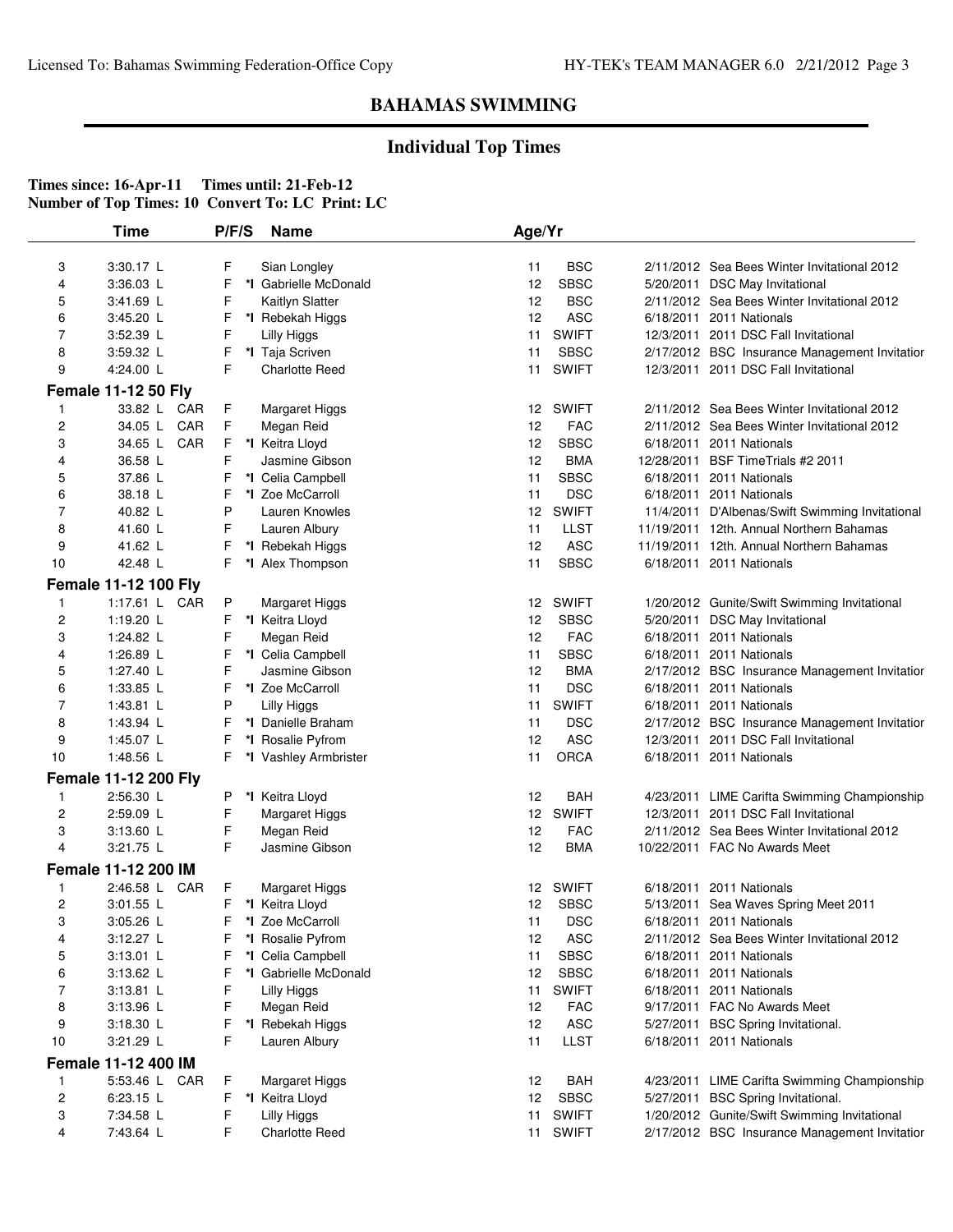### **Individual Top Times**

|                | Time                                          | P/F/S   | <b>Name</b>                            | Age/Yr   |                           |                                                                |
|----------------|-----------------------------------------------|---------|----------------------------------------|----------|---------------------------|----------------------------------------------------------------|
|                | <b>Female 13-14 50 Free</b>                   |         |                                        |          |                           |                                                                |
|                | 28.46 L CAR                                   | F       | Simone Sturrup                         | 13       | <b>BSC</b>                | 11/17/2011 2011 Speedo Winter Championships                    |
| $\overline{c}$ | CAR<br>29.17 L                                | F.      | *I Leslie Campbell                     | 14       | <b>SBSC</b>               | 2/10/2012 Tennesse State Championships                         |
| 3              | CAR<br>29.35 L                                | F.      | *I Andreas Weech                       | 13       | <b>SBSC</b>               | 6/18/2011 2011 Nationals                                       |
| 4              | CAR<br>29.47 L                                | F       | Joanna Evans                           | 14       | <b>LLST</b>               | 2/17/2012 BSC Insurance Management Invitatior                  |
| 5              | 29.50 L<br>CAR                                | F       | Doran Reed                             | 14       | <b>SWIFT</b>              | 2/17/2012 BSC Insurance Management Invitatior                  |
| 6              | 30.47 L<br>CAR                                | F       | Celine Thompson                        | 14       | <b>SWIFT</b>              | 2/17/2012 BSC Insurance Management Invitatior                  |
| 7              | CAR<br>30.93 L                                | F       | *I Nia Scriven                         | 13       | <b>SBSC</b>               | 2/11/2012 Sea Bees Winter Invitational 2012                    |
| 8              | 31.40 L                                       | F       | Jourdan Bevans                         | 14       | <b>SWIFT</b>              | 2/17/2012 BSC Insurance Management Invitatior                  |
| 9              | 31.60 L                                       | F       | Maya Thompson                          | 13       | <b>SWIFT</b>              | 2/17/2012 BSC Insurance Management Invitatior                  |
| 10             | 32.14 L L                                     | F.      | *I Melissa Ingraham                    | 14       | <b>DSC</b>                | 6/18/2011 2011 Nationals                                       |
|                | <b>Female 13-14 100 Free</b>                  |         |                                        |          |                           |                                                                |
| $\mathbf{1}$   | 1:03.28 L<br>CAR                              | F       | Simone Sturrup                         | 13       | <b>BSC</b>                | 11/17/2011 2011 Speedo Winter Championships                    |
| $\overline{c}$ | 1:03.66 L<br>CAR                              | F       | Joanna Evans                           | 14       | <b>LLST</b>               | 2/17/2012 BSC Insurance Management Invitatior                  |
| 3              | 1:03.68 L<br>CAR                              | F       | *I Andreas Weech                       | 13       | BAH                       | 6/27/2011 CCCAN 2011                                           |
| 4              | CAR<br>1:04.10 L                              | P       | Doran Reed                             | 14       | <b>SWIFT</b>              | 11/4/2011 D'Albenas/Swift Swimming Invitational                |
| 5              | CAR<br>1:05.75 L                              | P       | *I Leslie Campbell                     | 14       | <b>SBSC</b>               | 6/18/2011 2011 Nationals                                       |
| 6              | 1:05.87 L<br>CAR                              | P       | Celine Thompson                        | 14       | <b>SWIFT</b>              | 6/18/2011 2011 Nationals                                       |
| 7              | 1:08.12 L                                     | F       | <b>Tremaine Allen</b>                  | 13       | <b>SWIFT</b>              | 6/18/2011 2011 Nationals                                       |
| 8              | 1:10.22 $L$                                   | F       | Maya Thompson                          | 13       | <b>SWIFT</b>              | 2/11/2012 Sea Bees Winter Invitational 2012                    |
| 9              | $1:11.29$ L                                   | F       | Jourdan Bevans                         | 14       | <b>SWIFT</b>              | 2/11/2012 Sea Bees Winter Invitational 2012                    |
| 10             | 1:12.25 L                                     | F       | *I Nia Scriven                         | 13       | <b>SBSC</b>               | 6/18/2011 2011 Nationals                                       |
|                | <b>Female 13-14 200 Free</b>                  |         |                                        |          |                           |                                                                |
| $\mathbf{1}$   | 2:15.63 L CAR                                 | F       | Joanna Evans                           | 14       | <b>LLST</b>               | 2/17/2012 BSC Insurance Management Invitatior                  |
| 2              | 2:22.32 L<br>CAR                              | F       | <b>Tremaine Allen</b>                  | 13       | <b>SWIFT</b>              | 6/18/2011 2011 Nationals                                       |
| 3              | 2:22.60 L<br>CAR                              | F       | *I Andreas Weech                       | 13       | BAH                       | 4/23/2011 LIME Carifta Swimming Championship                   |
| 4              | CAR<br>2:24.50 L                              | F       | *I Leslie Campbell                     | 14       | <b>SBSC</b>               | 6/18/2011 2011 Nationals                                       |
| 5              | 2:25.03 L<br>CAR                              | F       | Doran Reed                             | 14       | <b>SWIFT</b>              | 2/17/2012 BSC Insurance Management Invitatior                  |
| 6              | 2:25.12 L<br>CAR                              | F       | Simone Sturrup                         | 13       | <b>SWIFT</b>              | 6/18/2011 2011 Nationals                                       |
| 7              | 2:29.23 L                                     | F       | Celine Thompson                        | 14       | <b>SWIFT</b>              | 6/18/2011 2011 Nationals                                       |
| 8              | 2:36.96 L                                     | F       | Jourdan Bevans                         | 14       | <b>BSC</b>                | 6/18/2011 2011 Nationals                                       |
| 9              | 2:40.76 L                                     | F       | *I Nia Scriven                         | 13       | <b>SBSC</b>               | 6/18/2011 2011 Nationals                                       |
| 10             | 2:41.24 L                                     | F.      | *I Mia Wallace                         | 13       | <b>SBSC</b>               | 6/18/2011 2011 Nationals                                       |
|                | <b>Female 13-14 400 Free</b>                  |         |                                        |          |                           |                                                                |
| $\mathbf{1}$   | 4:43.41 L                                     | F       | Joanna Evans                           | 14       | LLST                      | 11/4/2011 D'Albenas/Swift Swimming Invitational                |
| 2              | 5:02.95 L<br>CAR                              | F       | <b>Tremaine Allen</b>                  | 13       | <b>SWIFT</b>              | 6/18/2011 2011 Nationals                                       |
| 3              | 5:07.56 L                                     | F       | *I Andreas Weech                       | 13       | <b>SBSC</b>               | 5/20/2011 DSC May Invitational                                 |
|                | 5:10.14 L                                     | F       | Doran Reed                             | 14       | <b>SWIFT</b>              | 11/4/2011 D'Albenas/Swift Swimming Invitational                |
| 5              | 5:16.24 L                                     | F       | Simone Sturrup                         |          | 13 SWIFT                  | 1/20/2012 Gunite/Swift Swimming Invitational                   |
| 6              | 5:20.54 L                                     | F       | Celine Thompson                        | 14       | <b>SWIFT</b>              | 6/18/2011 2011 Nationals                                       |
| 7              | 5:23.11 L                                     | F       | *I Leslie Campbell                     | 14       | <b>SBSC</b>               | 6/18/2011 2011 Nationals                                       |
| 8              | 5:38.23 L                                     | F       | Jourdan Bevans<br>Christina-Marie Chea |          | 14 SWIFT                  | 1/20/2012 Gunite/Swift Swimming Invitational                   |
| 9<br>10        | 5:54.44 L<br>5:56.74 L                        | F<br>F. | *I Jade Hernandez                      | 14<br>13 | <b>BSC</b><br><b>SBSC</b> | 5/27/2011 BSC Spring Invitational.<br>6/18/2011 2011 Nationals |
|                |                                               |         |                                        |          |                           |                                                                |
| $\mathbf{1}$   | <b>Female 13-14 800 Free</b><br>9:59.52 L CAR | F       | Joanna Evans                           | 14       | <b>LLST</b>               | 6/18/2011 2011 Nationals                                       |
| $\overline{c}$ | 10:25.50 L                                    | F       | <b>Tremaine Allen</b>                  | 13       | <b>SWIFT</b>              | 6/18/2011 2011 Nationals                                       |
| 3              | 10:48.58 L                                    | F       | *I Leslie Campbell                     | 14       | <b>SBSC</b>               | 6/18/2011 2011 Nationals                                       |
| 4              | 11:10.12 L                                    | F       | Doran Reed                             | 14       | <b>SWIFT</b>              | 6/18/2011 2011 Nationals                                       |
| 5              | 11:44.98 L                                    | F       | Simone Sturrup                         | 13       | <b>SWIFT</b>              | 5/30/2011 Swift Swimming A Time Trial                          |
| 6              | 11:55.00 L                                    | F       | *I Andreas Weech                       | 13       | <b>SBSC</b>               | 6/18/2011 2011 Nationals                                       |
|                |                                               |         |                                        |          |                           |                                                                |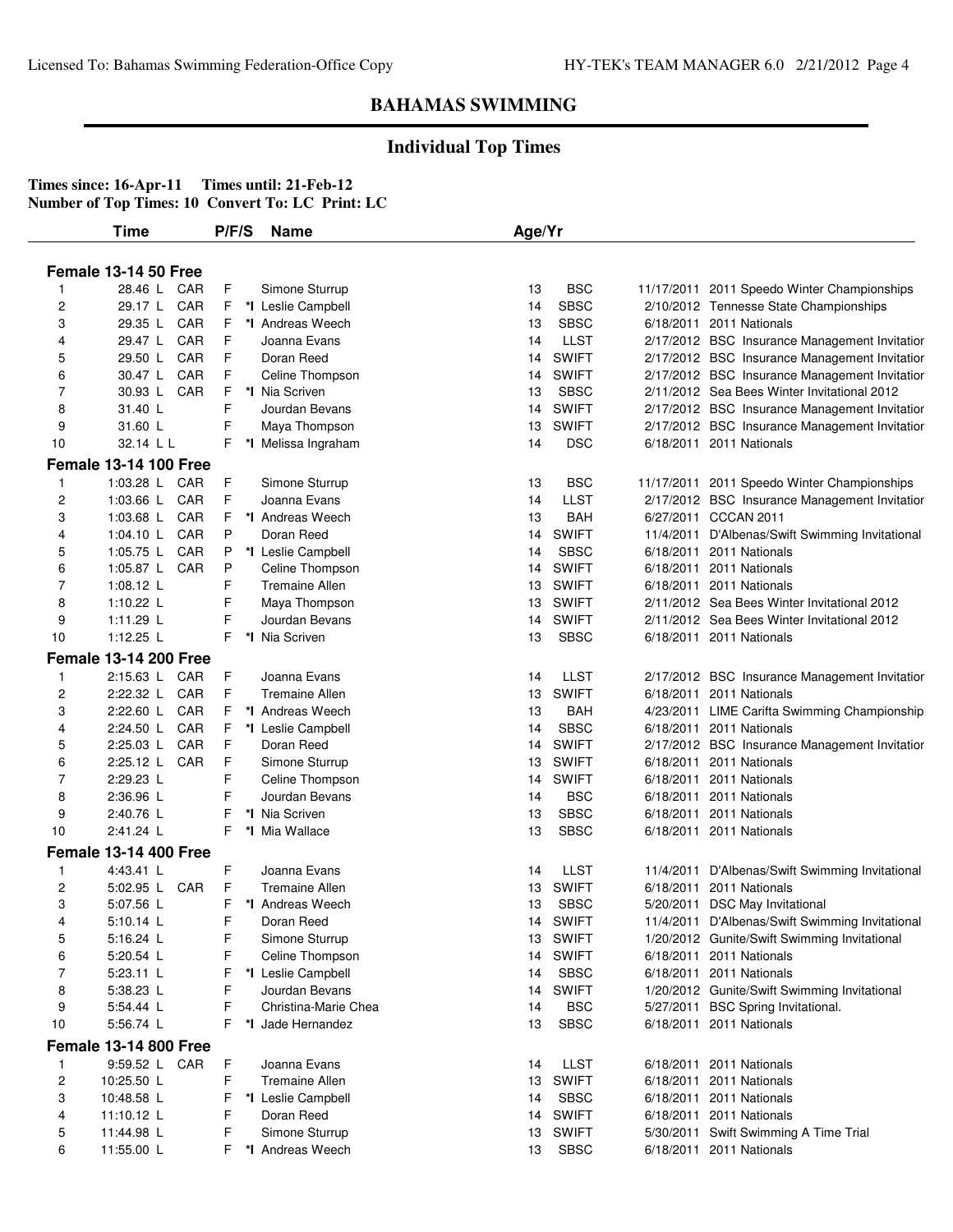## **Individual Top Times**

|              | Time                         | P/F/S  | <b>Name</b>                            | Age/Yr   |                  |                                                                                    |
|--------------|------------------------------|--------|----------------------------------------|----------|------------------|------------------------------------------------------------------------------------|
|              |                              |        |                                        |          | <b>SWIFT</b>     |                                                                                    |
| 7<br>8       | 12:11.12 L<br>12:16.11 L     | F<br>F | Maya Thompson<br>*I Mia Wallace        | 13<br>13 | <b>SBSC</b>      | 6/18/2011 2011 Nationals<br>6/18/2011 2011 Nationals                               |
| 9            | 12:27.37 L                   | F      | *I Nia Scriven                         | 13       | <b>SBSC</b>      |                                                                                    |
|              |                              |        |                                        |          |                  | 5/13/2011 Sea Waves Spring Meet 2011                                               |
|              | Female 13-14 50 Back         |        |                                        |          |                  |                                                                                    |
| 1            | 33.48 L CAR                  | F      | Doran Reed                             | 14       | <b>BSC</b>       | 11/17/2011 2011 Speedo Winter Championships                                        |
| 2            | 34.01 L                      | F      | *I Andreas Weech<br>*I Leslie Campbell | 13<br>14 | BAH<br><b>UN</b> | 4/23/2011 LIME Carifta Swimming Championship<br>12/28/2011 BSF Time Trials #2 2011 |
| 3<br>4       | 34.92 L<br>37.27 L           | F<br>F | Simone Sturrup                         | 13       | <b>SWIFT</b>     | 6/18/2011 2011 Nationals                                                           |
| 5            | 37.59 L                      | F      | <b>Tremaine Allen</b>                  | 13       | <b>SWIFT</b>     | 12/3/2011 2011 DSC Fall Invitational                                               |
| 6            | 39.09 L                      | F      | Celine Thompson                        | 14       | <b>SWIFT</b>     | 1/20/2012 Gunite/Swift Swimming Invitational                                       |
| 7            | 39.26 L                      | P      | <b>Courtney Neil</b>                   | 14       | <b>BSC</b>       | 6/18/2011 2011 Nationals                                                           |
| 8            | 39.57 L                      | F      | *I Nia Scriven                         | 13       | <b>SBSC</b>      | 1/20/2012 Gunite/Swift Swimming Invitational                                       |
| 9            | 39.75 L                      | F      | Jourdan Bevans                         | 14       | <b>SWIFT</b>     | 1/14/2012 Family Guardian Invitational                                             |
| 10           | 41.42 L                      | F.     | *I Jade Hernandez                      | 13       | <b>SBSC</b>      | 6/18/2011 2011 Nationals                                                           |
|              | <b>Female 13-14 100 Back</b> |        |                                        |          |                  |                                                                                    |
| 1            | 1:10.13 L CAR                | F      | *I Leslie Campbell                     | 14       | <b>SBSC</b>      | 2/10/2012 Tennesse State Championships                                             |
| 2            | 1:13.22 L L CAR              | F      | Doran Reed                             | 14       | <b>SWIFT</b>     | 11/17/2011 2011 Speedo Winter Championships                                        |
| 3            | $1:16.19$ L                  | F      | *I Andreas Weech                       | 13       | <b>SBSC</b>      | 6/18/2011 2011 Nationals                                                           |
| 4            | 1:17.28 L                    | P      | <b>Tremaine Allen</b>                  | 13       | <b>BSC</b>       | 11/17/2011 2011 Speedo Winter Championships                                        |
| 5            | 1:25.44 L                    | P      | <b>Courtney Neil</b>                   | 14       | <b>BSC</b>       | 6/18/2011 2011 Nationals                                                           |
| 6            | 1:26.01 $L$                  | P      | Celine Thompson                        | 14       | <b>SWIFT</b>     | 6/18/2011 2011 Nationals                                                           |
| 7            | 1:26.15 $L$                  | F      | Simone Sturrup                         | 13       | <b>SWIFT</b>     | 5/20/2011 DSC May Invitational                                                     |
| 8            | 1:26.64 L                    | F      | *I Nia Scriven                         | 13       | <b>SBSC</b>      | 5/13/2011 Sea Waves Spring Meet 2011                                               |
| 9            | 1:27.64 L                    | F      | *I Jade Hernandez                      | 13       | <b>SBSC</b>      | 6/18/2011 2011 Nationals                                                           |
| 10           | 1:31.61 $L$                  | P      | Maya Thompson                          | 13       | <b>SWIFT</b>     | 1/20/2012 Gunite/Swift Swimming Invitational                                       |
|              | <b>Female 13-14 200 Back</b> |        |                                        |          |                  |                                                                                    |
| 1            | 2:43.62 L                    | P      | <b>Tremaine Allen</b>                  | 13       | <b>BAH</b>       | 4/23/2011 LIME Carifta Swimming Championship                                       |
| 2            | 2:50.07 L                    | F      | Doran Reed                             | 14       | <b>SWIFT</b>     | 12/3/2011 2011 DSC Fall Invitational                                               |
| 3            | 2:52.66 L                    | F      | *I Andreas Weech                       | 13       | <b>SBSC</b>      | 5/27/2011 BSC Spring Invitational.                                                 |
| 4            | 2:56.79 L                    | F      | Joanna Evans                           | 14       | <b>LLST</b>      | 2/11/2012 Sea Bees Winter Invitational 2012                                        |
| 5            | 2:58.80 L                    | F      | *I Leslie Campbell                     | 14       | <b>SBSC</b>      | 5/13/2011 Sea Waves Spring Meet 2011                                               |
| 6            | 3:06.60 L                    | F      | *I Nia Scriven                         | 13       | <b>SBSC</b>      | 5/13/2011 Sea Waves Spring Meet 2011                                               |
| 7            | 3:08.93 L                    | F      | *I Jade Hernandez                      | 13       | <b>SBSC</b>      | 6/18/2011 2011 Nationals                                                           |
| 8            | 3:10.28 L                    | F      | Celine Thompson                        | 14       | <b>SWIFT</b>     | 6/18/2011 2011 Nationals                                                           |
| 9            | 3:12.29 L                    | F      | Simone Sturrup                         | 13       | <b>SWIFT</b>     | 5/20/2011 DSC May Invitational                                                     |
| 10           | 3:14.33 L                    | F.     | *I Mia Wallace                         | 13       | <b>SBSC</b>      | 6/18/2011 2011 Nationals                                                           |
|              | Female 13-14 50 Breast       |        |                                        |          |                  |                                                                                    |
|              | 38.93 L                      | F.     | *I Nia Scriven                         | 13       | <b>SBSC</b>      | 2/17/2012 BSC Insurance Management Invitatior                                      |
| 2            | 39.16 L                      | F      | Simone Sturrup                         | 13       | SWIFT            | 6/18/2011 2011 Nationals                                                           |
| 3            | 39.31 L                      | P      | <b>Tremaine Allen</b>                  | 13       | <b>BSC</b>       | 11/17/2011 2011 Speedo Winter Championships                                        |
| 4            | 40.63 L                      | F      | Doran Reed                             | 14       | <b>SWIFT</b>     | 6/18/2011 2011 Nationals                                                           |
| 5            | 40.76 L                      | F      | Celine Thompson                        | 14       | <b>SWIFT</b>     | 2/17/2012 BSC Insurance Management Invitatior                                      |
| 6            | 40.84 L                      | P      | Joanna Evans                           | 14       | <b>LLST</b>      | 11/4/2011 D'Albenas/Swift Swimming Invitational                                    |
| 7            | 40.96 L                      | F      | Jourdan Bevans                         | 14       | <b>SWIFT</b>     | 12/28/2011 BSF Time Trials #2 2011                                                 |
| 8            | 41.07 L                      | F      | *I Jazz Wilson                         | 14       | <b>DSC</b>       | 2/17/2012 BSC Insurance Management Invitatior                                      |
| 9            | 41.32 L                      | P      | *I Leslie Campbell                     | 14       | <b>SBSC</b>      | 6/18/2011 2011 Nationals                                                           |
| 10           | 41.94 L                      | F      | *I Jerniqua Roberts                    | 13       | <b>SBSC</b>      | 6/18/2011 2011 Nationals                                                           |
|              | Female 13-14 100 Breast      |        |                                        |          |                  |                                                                                    |
| $\mathbf{1}$ | 1:25.37 L                    | P      | <b>Tremaine Allen</b>                  | 13       | BAH              | 4/23/2011 LIME Carifta Swimming Championship                                       |
| 2            | 1:29.35 L                    | F      | *I Nia Scriven                         | 13       | <b>SBSC</b>      | 2/11/2012 Sea Bees Winter Invitational 2012                                        |
| 3            | 1:29.72 L                    | F      | Celine Thompson                        |          | 14 SWIFT         | 2/11/2012 Sea Bees Winter Invitational 2012                                        |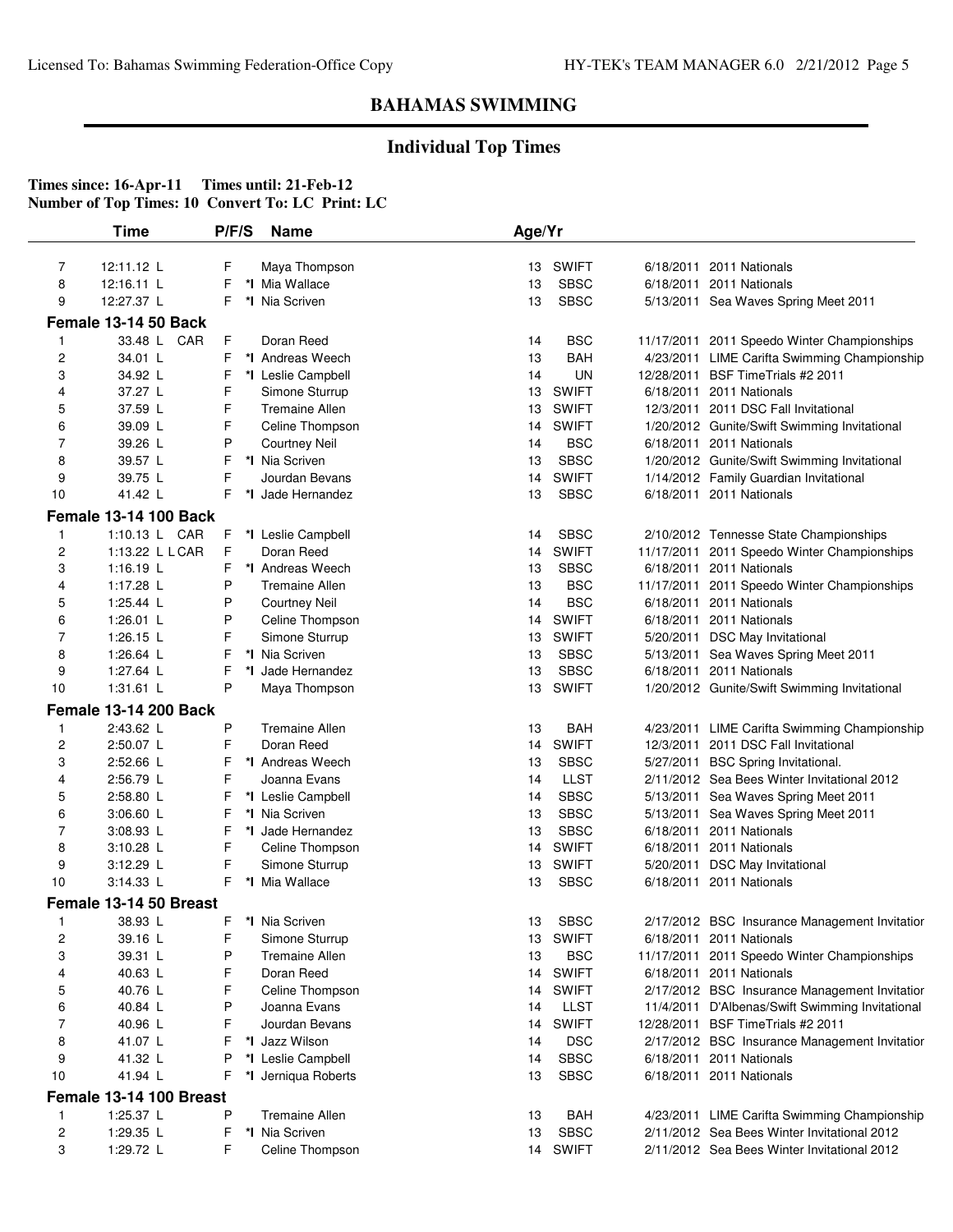## **Individual Top Times**

|                | <b>Time</b>                 | P/F/S |    | <b>Name</b>           | Age/Yr |              |                                                 |
|----------------|-----------------------------|-------|----|-----------------------|--------|--------------|-------------------------------------------------|
| 4              | 1:30.93 L                   | F     |    | Joanna Evans          | 14     | <b>LLST</b>  | 10/22/2011 FAC No Awards Meet                   |
| 5              | 1:31.32 L                   | F     | *l | Jerniqua Roberts      | 13     | <b>SBSC</b>  | 6/18/2011 2011 Nationals                        |
| 6              | 1:31.39 L                   | F     |    | *I Jazz Wilson        | 14     | <b>DSC</b>   | 2/11/2012 Sea Bees Winter Invitational 2012     |
| $\overline{7}$ | 1:33.00 L                   | F     |    | Doran Reed            | 14     | <b>SWIFT</b> | 6/18/2011 2011 Nationals                        |
| 8              | 1:34.00 L                   | F     |    | Jourdan Bevans        | 14     | <b>BSC</b>   | 5/20/2011 DSC May Invitational                  |
| 9              | 1:35.45 L                   | F     |    | Christina-Marie Chea  | 14     | <b>BSC</b>   | 6/18/2011 2011 Nationals                        |
| 10             | 1:36.79 L                   | P     |    | Simone Sturrup        | 13     | <b>SWIFT</b> | 6/18/2011 2011 Nationals                        |
|                |                             |       |    |                       |        |              |                                                 |
|                | Female 13-14 200 Breast     |       |    |                       |        |              |                                                 |
| 1              | 2:58.34 L CAR               | F     |    | <b>Tremaine Allen</b> | 13     | <b>BAH</b>   | 4/23/2011 LIME Carifta Swimming Championship    |
| 2              | 3:09.86 L                   | F     |    | Joanna Evans          | 14     | <b>LLST</b>  | 2/17/2012 BSC Insurance Management Invitatior   |
| 3              | 3:15.78 L                   | F     |    | *I Nia Scriven        | 13     | <b>SBSC</b>  | 2/11/2012 Sea Bees Winter Invitational 2012     |
| 4              | 3:17.81 L                   | F     |    | Celine Thompson       | 14     | <b>SWIFT</b> | 6/18/2011 2011 Nationals                        |
| 5              | 3:23.86 L                   | F     |    | Simone Sturrup        | 13     | <b>SWIFT</b> | 6/18/2011 2011 Nationals                        |
| 6              | 3:25.90 L                   | P     |    | *I Jazz Wilson        | 14     | <b>BSC</b>   | 11/17/2011 2011 Speedo Winter Championships     |
| $\overline{7}$ | $3:26.29$ L                 | F     |    | *I Jerniqua Roberts   | 13     | <b>SBSC</b>  | 6/18/2011 2011 Nationals                        |
| 8              | 3:27.89 L                   | F     |    | Christina-Marie Chea  | 14     | <b>BSC</b>   | 6/18/2011 2011 Nationals                        |
| 9              | 3:28.82 L                   | F     |    | Jourdan Bevans        | 14     | <b>BSC</b>   | 6/18/2011 2011 Nationals                        |
| 10             | 3:30.15 L                   | F     |    | Doran Reed            | 14     | <b>SWIFT</b> | 6/18/2011 2011 Nationals                        |
|                | <b>Female 13-14 50 Fly</b>  |       |    |                       |        |              |                                                 |
| 1              | 30.93 L CAR                 | F.    |    | Simone Sturrup        | 13     | <b>BAH</b>   | 4/23/2011 LIME Carifta Swimming Championship    |
| 2              | 31.72 L CAR                 | P     |    | *I Andreas Weech      | 13     | <b>BAH</b>   | 6/27/2011 CCCAN 2011                            |
| 3              | CAR<br>32.48 L              | F     |    | *I Leslie Campbell    | 14     | <b>SBSC</b>  | 5/20/2011 DSC May Invitational                  |
| 4              | 34.09 L                     | F     |    | Jourdan Bevans        | 14     | <b>SWIFT</b> | 12/28/2011 BSF Time Trials #2 2011              |
| 5              | 34.12 L                     | F     |    | Joanna Evans          | 14     | <b>LLST</b>  | 6/18/2011 2011 Nationals                        |
| 6              | 35.15 L                     | F     |    | Doran Reed            | 14     | <b>SWIFT</b> | 1/20/2012 Gunite/Swift Swimming Invitational    |
| $\overline{7}$ | 36.20 L                     | F     |    | *I Melissa Ingraham   | 14     | <b>DSC</b>   | 5/20/2011 DSC May Invitational                  |
| 8              | 36.25 L                     | P     |    | Shannon Albury        | 13     | <b>LLST</b>  | 6/18/2011 2011 Nationals                        |
| 9              | 36.66 L                     | P     |    | Celine Thompson       | 14     | <b>SWIFT</b> | 11/4/2011 D'Albenas/Swift Swimming Invitational |
| 10             | 36.78 L                     | P     |    | <b>Tremaine Allen</b> | 13     | <b>SWIFT</b> | 6/18/2011 2011 Nationals                        |
|                | <b>Female 13-14 100 Fly</b> |       |    |                       |        |              |                                                 |
| 1              | 1:09.66 L CAR               | F     |    | Simone Sturrup        | 13     | BAH          | 4/23/2011 LIME Carifta Swimming Championship    |
| $\overline{c}$ | 1:12.30 L CAR               | F     |    | *I Andreas Weech      | 13     | <b>BAH</b>   | 4/23/2011 LIME Carifta Swimming Championship    |
| 3              | 1:13.90 L                   | F     |    | Joanna Evans          | 14     | <b>LLST</b>  | 6/18/2011 2011 Nationals                        |
| 4              | 1:17.29 L                   | P     |    | Jourdan Bevans        | 14     | <b>BSC</b>   | 6/18/2011 2011 Nationals                        |
| 5              | 1:20.79 L                   | F     |    | <b>Tremaine Allen</b> | 13     | <b>SWIFT</b> | 6/18/2011 2011 Nationals                        |
| 6              | 1:23.95 L                   | F     |    | Doran Reed            | 14     | <b>SWIFT</b> | 6/18/2011 2011 Nationals                        |
| $\overline{7}$ | 1:25.00 L                   | F     |    | *I Mia Wallace        | 13     | <b>SBSC</b>  | 6/18/2011 2011 Nationals                        |
|                |                             |       |    |                       |        |              |                                                 |
| 8              | 1:28.69 L                   | F     |    | *I Jerniqua Roberts   | 13     | <b>SBSC</b>  | 5/20/2011 DSC May Invitational                  |
| 9              | 1:29.82 L<br>1:43.05 L      |       |    | *I Melissa Ingraham   | 14     | <b>DSC</b>   | 5/13/2011 Sea Waves Spring Meet 2011            |
| 10             |                             | P     |    | Maya Thompson         |        | 13 SWIFT     | 1/20/2012 Gunite/Swift Swimming Invitational    |
|                | <b>Female 13-14 200 Fly</b> |       |    |                       |        |              |                                                 |
| 1              | 2:48.79 L                   | F     |    | Joanna Evans          | 14     | <b>LLST</b>  | 6/18/2011 2011 Nationals                        |
| 2              | 2:53.42 L                   | F     |    | Simone Sturrup        | 13     | <b>SWIFT</b> | 12/3/2011 2011 DSC Fall Invitational            |
| 3              | 2:57.24 L                   | F     |    | *I Andreas Weech      | 13     | <b>SBSC</b>  | 6/18/2011 2011 Nationals                        |
| 4              | 3:03.94 L                   | F     |    | Jourdan Bevans        | 14     | <b>SWIFT</b> | 2/11/2012 Sea Bees Winter Invitational 2012     |
| 5              | 3:10.46 L                   | F     |    | <b>Tremaine Allen</b> | 13     | <b>SWIFT</b> | 6/18/2011 2011 Nationals                        |
| 6              | 3:11.22 L                   | F     |    | Doran Reed            | 14     | <b>SWIFT</b> | 6/18/2011 2011 Nationals                        |
| 7              | 3:33.47 L                   | F     |    | *I Mia Wallace        | 13     | SBSC         | 5/13/2011 Sea Waves Spring Meet 2011            |
| 8              | 3:36.19 L                   | F     |    | Maya Thompson         | 13     | <b>SWIFT</b> | 5/30/2011 Swift Swimming A Time Trial           |
|                | Female 13-14 200 IM         |       |    |                       |        |              |                                                 |
| 1              | 2:43.86 L CAR               | F     |    | Simone Sturrup        | 13     | <b>BAH</b>   | 4/23/2011 LIME Carifta Swimming Championship    |
|                |                             |       |    |                       |        |              |                                                 |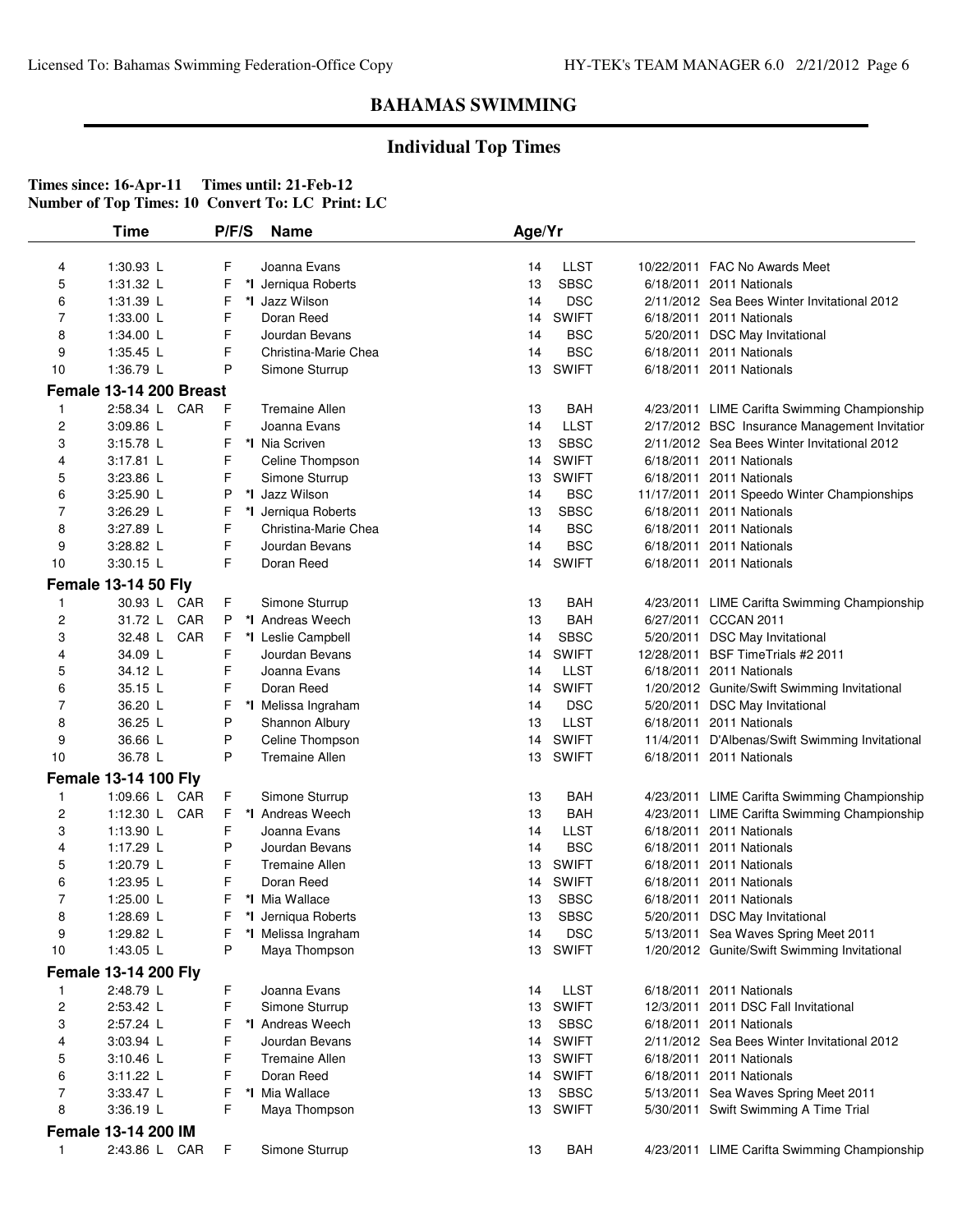## **Individual Top Times**

|                | <b>Time</b>                    | P/F/S  | <b>Name</b>                      | Age/Yr   |                    |                                                                |
|----------------|--------------------------------|--------|----------------------------------|----------|--------------------|----------------------------------------------------------------|
| 2              | 2:45.93 L                      | F      | <b>Tremaine Allen</b>            | 13       | <b>SWIFT</b>       | 6/18/2011 2011 Nationals                                       |
| 3              | 2:46.42 L                      | F      | Joanna Evans                     | 14       | <b>LLST</b>        | 11/4/2011 D'Albenas/Swift Swimming Invitational                |
| 4              | 2:48.58 L                      | F      | *I Andreas Weech                 | 13       | <b>SBSC</b>        | 5/20/2011 DSC May Invitational                                 |
| 5              | 2:49.97 L                      | F      | Doran Reed                       | 14       | <b>SWIFT</b>       | 11/4/2011 D'Albenas/Swift Swimming Invitational                |
| 6              | 2:51.51 L                      | F      | Celine Thompson                  | 14       | <b>SWIFT</b>       | 6/18/2011 2011 Nationals                                       |
| $\overline{7}$ | 2:52.48 L                      | F      | Jourdan Bevans                   | 14       | <b>BSC</b>         | 5/20/2011 DSC May Invitational                                 |
| 8              | 2:57.10 L                      | F      | *I Leslie Campbell               | 14       | <b>SBSC</b>        | 6/18/2011 2011 Nationals                                       |
| 9              | 3:01.90 L                      | F      | Christina-Marie Chea             | 14       | <b>BSC</b>         | 5/27/2011 BSC Spring Invitational.                             |
| 10             | 3:04.18 L                      | F      | *I Nia Scriven                   | 13       | <b>SBSC</b>        | 6/18/2011 2011 Nationals                                       |
|                | Female 13-14 400 IM            |        |                                  |          |                    |                                                                |
| $\mathbf{1}$   | 5:47.69 L                      | F      | <b>Tremaine Allen</b>            | 13       | <b>BSC</b>         | 11/17/2011 2011 Speedo Winter Championships                    |
| $\overline{c}$ | 5:53.16 L                      | F      | Joanna Evans                     |          | 14 BAHAG           | 4/23/2011 LIME Carifta Swimming Championship                   |
| 3              | $6:09.22$ L                    | F      | *I Andreas Weech                 | 13       | <b>SBSC</b>        | 6/18/2011 2011 Nationals                                       |
| 4              | $6:10.14$ L                    | F      | Simone Sturrup                   | 13       | <b>SWIFT</b>       | 1/20/2012 Gunite/Swift Swimming Invitational                   |
| 5              | 6:13.52 L                      | F      | Doran Reed                       | 14       | <b>SWIFT</b>       | 2/17/2012 BSC Insurance Management Invitatior                  |
| 6              | 6:21.60 L                      | F      | Jourdan Bevans                   | 14       | <b>BSC</b>         | 6/18/2011 2011 Nationals                                       |
| $\overline{7}$ | 6:24.54 L                      | F      | *I Nia Scriven                   | 13       | <b>SBSC</b>        | 6/18/2011 2011 Nationals                                       |
| 8              | 6:29.48 L                      | F      | Christina-Marie Chea             | 14       | <b>BSC</b>         | 6/18/2011 2011 Nationals                                       |
| 9              | $6:41.31$ L                    | F      | Celine Thompson                  | 14       | <b>SWIFT</b>       | 5/13/2011 Sea Waves Spring Meet 2011                           |
| 10             | 6:48.70 L                      | F      | *I Mia Wallace                   | 13       | <b>SBSC</b>        | 6/18/2011 2011 Nationals                                       |
|                | <b>Female 15-17 50 Free</b>    |        |                                  |          |                    |                                                                |
| -1             | 26.65 L CAR                    | F      | <b>Bria Deveaux</b>              | 17       | <b>BSC</b>         | 2/10/2012 Tennesse State Championships                         |
| $\overline{c}$ | 27.88 L CAR                    | F      | <b>Taryn Smith</b>               | 15       | <b>BAH</b>         | 6/27/2011 CCCAN 2011                                           |
| 3              | CAR<br>28.86 L                 | P      | Gabrielle Greene                 | 16       | <b>BAH</b>         | 4/23/2011 LIME Carifta Swimming Championship                   |
| 4              | CAR<br>29.13 L                 | P      | Je'Nae Saunders                  | 17       | <b>BSC</b>         | 6/18/2011 2011 Nationals                                       |
| 5              | CAR<br>29.21 L                 | F      | *I Berchadette Moss              | 16       | <b>DSC</b>         | 6/18/2011 2011 Nationals                                       |
| 6              | CAR<br>29.32 L                 | P      | Maya Albury                      | 17       | <b>LLST</b>        | 6/18/2011 2011 Nationals                                       |
| $\overline{7}$ | 29.39 L CAR                    | F      | Laura Morley                     | 15       | <b>SWIFT</b>       | 6/18/2011 2011 Nationals                                       |
| 8              | 29.63 L CAR                    | P      | Crystal Rahming                  | 15       | BAH                | 4/23/2011 LIME Carifta Swimming Championship                   |
| 9              | 29.73 L L CAR                  | F      | *I Peta Archer                   | 16       | <b>DSC</b>         | 6/18/2011 2011 Nationals                                       |
| 10             | 30.45 L CAR                    | P      | *I Jacinda Williams              | 15       | <b>SBSC</b>        | 6/18/2011 2011 Nationals                                       |
|                | <b>Female 15-17 100 Free</b>   |        |                                  |          |                    |                                                                |
| 1              | 58.58 L CAR                    | F      | <b>Bria Deveaux</b>              | 17<br>15 | <b>BSC</b>         | 2/10/2012 Tennesse State Championships<br>6/27/2011 CCCAN 2011 |
| 2              | 1:00.23 L CAR                  | F      | <b>Taryn Smith</b>               |          | <b>BAH</b>         |                                                                |
| 3              | 1:02.45 L CAR                  | F      | Laura Morley<br>Gabrielle Greene | 15       | <b>SWIFT</b>       | 1/13/2012 CeraVe Invitational                                  |
| 4<br>5         | 1:03.77 L CAR<br>1:03.91 L CAR | P<br>F | Maya Albury                      | 16<br>17 | <b>BSC</b><br>LLST | 6/18/2011 2011 Nationals<br>6/18/2011 2011 Nationals           |
| 6              | 1:04.26 L CAR                  | P      | Abigail Lowe                     | 15       | <b>BAH</b>         | 4/23/2011 LIME Carifta Swimming Championship                   |
| 7              | 1:04.27 L CAR                  | F      | Je'Nae Saunders                  | 17       | <b>BSC</b>         | 5/27/2011 BSC Spring Invitational.                             |
| 8              | 1:05.29 L CAR                  | P      | Crystal Rahming                  | 15       | <b>SWIFT</b>       | 6/18/2011 2011 Nationals                                       |
| 9              | 1:06.52 L L                    | F      | *I Berchadette Moss              | 16       | <b>DSC</b>         | 6/18/2011 2011 Nationals                                       |
| 10             | 1:07.38 L                      | P      | *I Alaena Carey                  | 15       | <b>BSC</b>         | 11/17/2011 2011 Speedo Winter Championships                    |
|                | <b>Female 15-17 200 Free</b>   |        |                                  |          |                    |                                                                |
| 1              | 2:12.59 L CAR                  | F      | <b>Taryn Smith</b>               | 15       | <b>LLST</b>        | 6/18/2011 2011 Nationals                                       |
| 2              | 2:14.54 L CAR                  | F      | Laura Morley                     | 15       | <b>SWIFT</b>       | 6/18/2011 2011 Nationals                                       |
| 3              | 2:15.49 L CAR                  | P      | <b>Bria Deveaux</b>              | 17       | <b>BAH</b>         | 4/23/2011 LIME Carifta Swimming Championship                   |
| 4              | 2:20.67 L CAR                  | F      | Maya Albury                      | 17       | <b>LLST</b>        | 6/18/2011 2011 Nationals                                       |
| 5              | 2:21.93 L                      | F      | Abigail Lowe                     | 15       | <b>SWIFT</b>       | 11/4/2011 D'Albenas/Swift Swimming Invitational                |
| 6              | 2:27.06 L                      | F      | *I Jacinda Williams              | 15       | SBSC               | 6/18/2011 2011 Nationals                                       |
| $\overline{7}$ | 2:28.00 L                      | F      | Crystal Rahming                  | 15       | <b>SWIFT</b>       | 6/18/2011 2011 Nationals                                       |
| 8              | 2:36.68 L                      | F      | Anna Misiewicz                   | 17       | <b>BSC</b>         | 6/18/2011 2011 Nationals                                       |
| 9              | 2:38.22 L                      | F.     | *I Alaena Carey                  | 15       | <b>SBSC</b>        | 6/18/2011 2011 Nationals                                       |
|                |                                |        |                                  |          |                    |                                                                |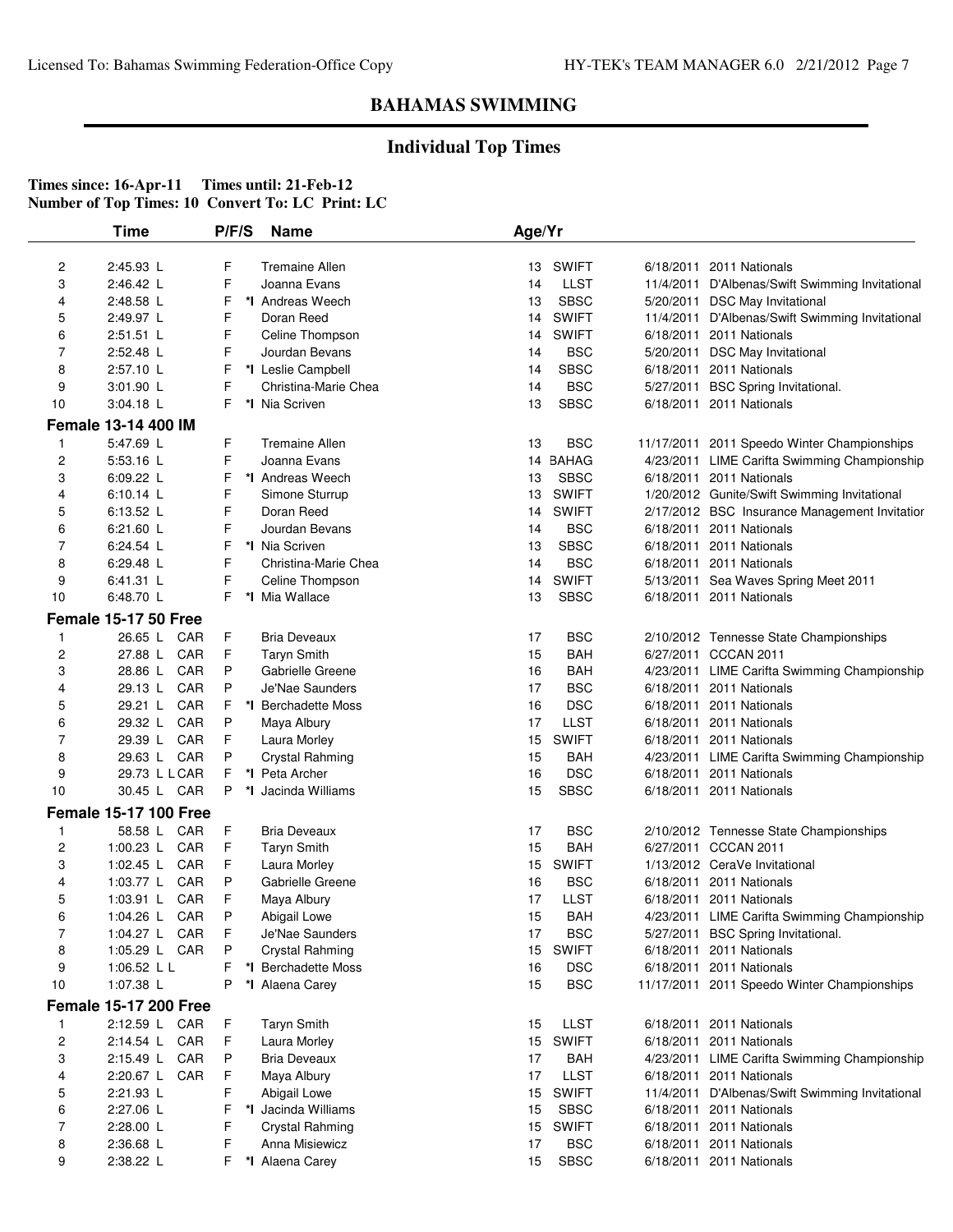## **Individual Top Times**

| F<br><b>BSC</b><br>10<br>2:43.08 L<br>Gabrielle Greene<br>16<br>5/27/2011 BSC Spring Invitational.<br><b>Female 15-17 400 Free</b><br>F<br>4:48.65 L<br><b>Taryn Smith</b><br><b>LLST</b><br>15<br>11/4/2011 D'Albenas/Swift Swimming Invitational<br>1<br>F<br><b>UN</b><br>12/28/2011 BSF Time Trials #2 2011<br>2<br>4:54.30 L<br>CAR<br>Laura Morley<br>15<br>3<br>5:02.42 L<br>F<br>15<br><b>BAH</b><br>Abigail Lowe<br>4/23/2011 LIME Carifta Swimming Championship<br>F<br>4<br>5:03.75 L<br>Maya Albury<br>17<br>BAH<br>4/23/2011 LIME Carifta Swimming Championship<br>F<br>*I Jacinda Williams<br><b>SBSC</b><br>5<br>5:12.71 L<br>15<br>6/18/2011 2011 Nationals<br><b>SWIFT</b><br>F<br>6<br>5:17.52 L<br>Crystal Rahming<br>15<br>6/18/2011 2011 Nationals<br>F<br>7<br><b>BSC</b><br>5:24.55 L<br>Anna Misiewicz<br>17<br>6/18/2011 2011 Nationals<br>8<br>F<br>*I Janae Davis<br><b>SBSC</b><br>5:35.66 L<br>15<br>6/18/2011 2011 Nationals<br>9<br>F<br>16<br><b>BSC</b><br>5:43.22 L<br>Gabrielle Greene<br>5/27/2011 BSC Spring Invitational.<br><b>Female 15-17 800 Free</b><br>10:13.20 L<br>Τ<br>Laura Morley<br>SWIFT<br>5/20/2011 DSC May Invitational<br>15<br>1<br>F<br>2<br><b>BAH</b><br>10:17.47 L<br>Abigail Lowe<br>15<br>4/23/2011 LIME Carifta Swimming Championship<br>F<br><b>SWIFT</b><br>3<br>11:17.24 L<br><b>Crystal Rahming</b><br>15<br>6/18/2011 2011 Nationals<br>F<br><b>BSC</b><br>4<br>11:21.70 L<br>Anna Misiewicz<br>17<br>6/18/2011 2011 Nationals<br>F<br><b>SBSC</b><br>5<br>11:30.85 L<br>*I Jacinda Williams<br>15<br>6/18/2011 2011 Nationals<br>F<br><b>DSC</b><br>6<br>11:39.44 L<br>*I Riquel Rolle<br>16<br>6/18/2011 2011 Nationals<br>Female 15-17 50 Back<br>P<br>33.03 L<br>Je'Nae Saunders<br>17<br>BAH<br>4/23/2011 LIME Carifta Swimming Championship<br>1<br>2<br>15<br><b>SWIFT</b><br>34.19 L<br>F<br>Laura Morley<br>6/18/2011 2011 Nationals<br>3<br>P<br><b>LLST</b><br>34.83 L<br><b>Taryn Smith</b><br>15<br>11/4/2011 D'Albenas/Swift Swimming Invitational<br>*I Jacinda Williams<br><b>SBSC</b><br>6/18/2011 2011 Nationals<br>4<br>34.99 L<br>F<br>15<br>P<br><b>BAH</b><br>5<br>35.29 L<br>Crystal Rahming<br>15<br>4/23/2011 LIME Carifta Swimming Championship<br>P<br><b>BSC</b><br>6<br>35.39 L<br>*I Alaena Carey<br>15<br>11/17/2011 2011 Speedo Winter Championships<br>7<br>*I Berchadette Moss<br><b>DSC</b><br>6/18/2011 2011 Nationals<br>35.54 L<br>F<br>16<br>8<br>16<br><b>DSC</b><br>35.84 L L<br>F<br>*I Riquel Rolle<br>6/18/2011 2011 Nationals<br>9<br>P<br><b>BSC</b><br>36.17 L<br>Gabrielle Greene<br>16<br>11/17/2011 2011 Speedo Winter Championships<br>36.42 L<br>P<br>17<br><b>BSC</b><br>10<br>Anna Misiewicz<br>6/18/2011 2011 Nationals<br><b>Female 15-17 100 Back</b><br>1:11.60 L L CAR<br>F<br>Je'Nae Saunders<br>17<br>BAH<br>4/23/2011 LIME Carifta Swimming Championship<br>$\mathbf{1}$<br>$\overline{\mathbf{c}}$<br>F<br><b>SWIFT</b><br>1:12.28 L CAR<br>Laura Morley<br>15<br>6/18/2011 2011 Nationals<br>P<br><b>BAH</b><br>3<br>1:12.52 L CAR<br><b>Bria Deveaux</b><br>17<br>4/23/2011 LIME Carifta Swimming Championship<br>4<br>1:14.74 $L L$<br>F<br>*I Jacinda Williams<br>15<br><b>SBSC</b><br>6/18/2011 2011 Nationals<br><b>SBSC</b><br>5<br>1:17.88 L<br>F<br>*I Alaena Carey<br>15<br>6/18/2011 2011 Nationals<br>6<br><b>BSC</b><br>1:17.90 L<br>F<br>Anna Misiewicz<br>17<br>6/18/2011 2011 Nationals<br>$\overline{7}$<br>1:18.24 $L$<br>P<br>*I Berchadette Moss<br>16<br><b>BSC</b><br>11/17/2011 2011 Speedo Winter Championships<br>15<br><b>BAH</b><br>4/23/2011 LIME Carifta Swimming Championship<br>8<br>1:21.11 L<br>P<br>Abigail Lowe<br>9<br>P<br><b>Crystal Rahming</b><br>15<br><b>BAH</b><br>4/23/2011 LIME Carifta Swimming Championship<br>1:21.90 L<br>1:22.76 L<br>F<br>*I Janae Davis<br>10<br>15<br><b>SBSC</b><br>6/18/2011 2011 Nationals<br><b>Female 15-17 200 Back</b><br>F<br>2:35.40 L CAR<br>Laura Morley<br><b>BAH</b><br>4/23/2011 LIME Carifta Swimming Championship<br>15<br>1<br>$\overline{\mathbf{c}}$<br>P<br>17<br><b>BAH</b><br>2:43.35 L<br>Je'Nae Saunders<br>4/23/2011 LIME Carifta Swimming Championship<br>3<br>2:46.03 L<br>F<br>*I Jacinda Williams<br>15<br><b>SBSC</b><br>6/18/2011 2011 Nationals<br>F<br><b>BSC</b><br>2:51.48 L<br>Anna Misiewicz<br>17<br>6/18/2011 2011 Nationals<br>4<br>15<br><b>SBSC</b><br>5<br>2:56.23 L<br>F<br>*I Alaena Carey<br>6/18/2011 2011 Nationals<br>6<br><b>DSC</b><br>2:59.53 L<br>F<br>*I Riquel Rolle<br>16<br>6/18/2011 2011 Nationals<br>7<br>F<br><b>SWIFT</b><br>6/18/2011 2011 Nationals<br>3:05.01 L<br>Crystal Rahming<br>15 | Time | P/F/S | <b>Name</b> | Age/Yr |
|-------------------------------------------------------------------------------------------------------------------------------------------------------------------------------------------------------------------------------------------------------------------------------------------------------------------------------------------------------------------------------------------------------------------------------------------------------------------------------------------------------------------------------------------------------------------------------------------------------------------------------------------------------------------------------------------------------------------------------------------------------------------------------------------------------------------------------------------------------------------------------------------------------------------------------------------------------------------------------------------------------------------------------------------------------------------------------------------------------------------------------------------------------------------------------------------------------------------------------------------------------------------------------------------------------------------------------------------------------------------------------------------------------------------------------------------------------------------------------------------------------------------------------------------------------------------------------------------------------------------------------------------------------------------------------------------------------------------------------------------------------------------------------------------------------------------------------------------------------------------------------------------------------------------------------------------------------------------------------------------------------------------------------------------------------------------------------------------------------------------------------------------------------------------------------------------------------------------------------------------------------------------------------------------------------------------------------------------------------------------------------------------------------------------------------------------------------------------------------------------------------------------------------------------------------------------------------------------------------------------------------------------------------------------------------------------------------------------------------------------------------------------------------------------------------------------------------------------------------------------------------------------------------------------------------------------------------------------------------------------------------------------------------------------------------------------------------------------------------------------------------------------------------------------------------------------------------------------------------------------------------------------------------------------------------------------------------------------------------------------------------------------------------------------------------------------------------------------------------------------------------------------------------------------------------------------------------------------------------------------------------------------------------------------------------------------------------------------------------------------------------------------------------------------------------------------------------------------------------------------------------------------------------------------------------------------------------------------------------------------------------------------------------------------------------------------------------------------------------------------------------------------------------------------------------------------------------------------------------------------------------------------------------------------------------------------------------------------------------------------------------------------------------------------------------------------------------------------------------------------------------------------------------------------------------------------------------------------------------------------------------------------------------------------|------|-------|-------------|--------|
|                                                                                                                                                                                                                                                                                                                                                                                                                                                                                                                                                                                                                                                                                                                                                                                                                                                                                                                                                                                                                                                                                                                                                                                                                                                                                                                                                                                                                                                                                                                                                                                                                                                                                                                                                                                                                                                                                                                                                                                                                                                                                                                                                                                                                                                                                                                                                                                                                                                                                                                                                                                                                                                                                                                                                                                                                                                                                                                                                                                                                                                                                                                                                                                                                                                                                                                                                                                                                                                                                                                                                                                                                                                                                                                                                                                                                                                                                                                                                                                                                                                                                                                                                                                                                                                                                                                                                                                                                                                                                                                                                                                                                                                                   |      |       |             |        |
|                                                                                                                                                                                                                                                                                                                                                                                                                                                                                                                                                                                                                                                                                                                                                                                                                                                                                                                                                                                                                                                                                                                                                                                                                                                                                                                                                                                                                                                                                                                                                                                                                                                                                                                                                                                                                                                                                                                                                                                                                                                                                                                                                                                                                                                                                                                                                                                                                                                                                                                                                                                                                                                                                                                                                                                                                                                                                                                                                                                                                                                                                                                                                                                                                                                                                                                                                                                                                                                                                                                                                                                                                                                                                                                                                                                                                                                                                                                                                                                                                                                                                                                                                                                                                                                                                                                                                                                                                                                                                                                                                                                                                                                                   |      |       |             |        |
|                                                                                                                                                                                                                                                                                                                                                                                                                                                                                                                                                                                                                                                                                                                                                                                                                                                                                                                                                                                                                                                                                                                                                                                                                                                                                                                                                                                                                                                                                                                                                                                                                                                                                                                                                                                                                                                                                                                                                                                                                                                                                                                                                                                                                                                                                                                                                                                                                                                                                                                                                                                                                                                                                                                                                                                                                                                                                                                                                                                                                                                                                                                                                                                                                                                                                                                                                                                                                                                                                                                                                                                                                                                                                                                                                                                                                                                                                                                                                                                                                                                                                                                                                                                                                                                                                                                                                                                                                                                                                                                                                                                                                                                                   |      |       |             |        |
|                                                                                                                                                                                                                                                                                                                                                                                                                                                                                                                                                                                                                                                                                                                                                                                                                                                                                                                                                                                                                                                                                                                                                                                                                                                                                                                                                                                                                                                                                                                                                                                                                                                                                                                                                                                                                                                                                                                                                                                                                                                                                                                                                                                                                                                                                                                                                                                                                                                                                                                                                                                                                                                                                                                                                                                                                                                                                                                                                                                                                                                                                                                                                                                                                                                                                                                                                                                                                                                                                                                                                                                                                                                                                                                                                                                                                                                                                                                                                                                                                                                                                                                                                                                                                                                                                                                                                                                                                                                                                                                                                                                                                                                                   |      |       |             |        |
|                                                                                                                                                                                                                                                                                                                                                                                                                                                                                                                                                                                                                                                                                                                                                                                                                                                                                                                                                                                                                                                                                                                                                                                                                                                                                                                                                                                                                                                                                                                                                                                                                                                                                                                                                                                                                                                                                                                                                                                                                                                                                                                                                                                                                                                                                                                                                                                                                                                                                                                                                                                                                                                                                                                                                                                                                                                                                                                                                                                                                                                                                                                                                                                                                                                                                                                                                                                                                                                                                                                                                                                                                                                                                                                                                                                                                                                                                                                                                                                                                                                                                                                                                                                                                                                                                                                                                                                                                                                                                                                                                                                                                                                                   |      |       |             |        |
|                                                                                                                                                                                                                                                                                                                                                                                                                                                                                                                                                                                                                                                                                                                                                                                                                                                                                                                                                                                                                                                                                                                                                                                                                                                                                                                                                                                                                                                                                                                                                                                                                                                                                                                                                                                                                                                                                                                                                                                                                                                                                                                                                                                                                                                                                                                                                                                                                                                                                                                                                                                                                                                                                                                                                                                                                                                                                                                                                                                                                                                                                                                                                                                                                                                                                                                                                                                                                                                                                                                                                                                                                                                                                                                                                                                                                                                                                                                                                                                                                                                                                                                                                                                                                                                                                                                                                                                                                                                                                                                                                                                                                                                                   |      |       |             |        |
|                                                                                                                                                                                                                                                                                                                                                                                                                                                                                                                                                                                                                                                                                                                                                                                                                                                                                                                                                                                                                                                                                                                                                                                                                                                                                                                                                                                                                                                                                                                                                                                                                                                                                                                                                                                                                                                                                                                                                                                                                                                                                                                                                                                                                                                                                                                                                                                                                                                                                                                                                                                                                                                                                                                                                                                                                                                                                                                                                                                                                                                                                                                                                                                                                                                                                                                                                                                                                                                                                                                                                                                                                                                                                                                                                                                                                                                                                                                                                                                                                                                                                                                                                                                                                                                                                                                                                                                                                                                                                                                                                                                                                                                                   |      |       |             |        |
|                                                                                                                                                                                                                                                                                                                                                                                                                                                                                                                                                                                                                                                                                                                                                                                                                                                                                                                                                                                                                                                                                                                                                                                                                                                                                                                                                                                                                                                                                                                                                                                                                                                                                                                                                                                                                                                                                                                                                                                                                                                                                                                                                                                                                                                                                                                                                                                                                                                                                                                                                                                                                                                                                                                                                                                                                                                                                                                                                                                                                                                                                                                                                                                                                                                                                                                                                                                                                                                                                                                                                                                                                                                                                                                                                                                                                                                                                                                                                                                                                                                                                                                                                                                                                                                                                                                                                                                                                                                                                                                                                                                                                                                                   |      |       |             |        |
|                                                                                                                                                                                                                                                                                                                                                                                                                                                                                                                                                                                                                                                                                                                                                                                                                                                                                                                                                                                                                                                                                                                                                                                                                                                                                                                                                                                                                                                                                                                                                                                                                                                                                                                                                                                                                                                                                                                                                                                                                                                                                                                                                                                                                                                                                                                                                                                                                                                                                                                                                                                                                                                                                                                                                                                                                                                                                                                                                                                                                                                                                                                                                                                                                                                                                                                                                                                                                                                                                                                                                                                                                                                                                                                                                                                                                                                                                                                                                                                                                                                                                                                                                                                                                                                                                                                                                                                                                                                                                                                                                                                                                                                                   |      |       |             |        |
|                                                                                                                                                                                                                                                                                                                                                                                                                                                                                                                                                                                                                                                                                                                                                                                                                                                                                                                                                                                                                                                                                                                                                                                                                                                                                                                                                                                                                                                                                                                                                                                                                                                                                                                                                                                                                                                                                                                                                                                                                                                                                                                                                                                                                                                                                                                                                                                                                                                                                                                                                                                                                                                                                                                                                                                                                                                                                                                                                                                                                                                                                                                                                                                                                                                                                                                                                                                                                                                                                                                                                                                                                                                                                                                                                                                                                                                                                                                                                                                                                                                                                                                                                                                                                                                                                                                                                                                                                                                                                                                                                                                                                                                                   |      |       |             |        |
|                                                                                                                                                                                                                                                                                                                                                                                                                                                                                                                                                                                                                                                                                                                                                                                                                                                                                                                                                                                                                                                                                                                                                                                                                                                                                                                                                                                                                                                                                                                                                                                                                                                                                                                                                                                                                                                                                                                                                                                                                                                                                                                                                                                                                                                                                                                                                                                                                                                                                                                                                                                                                                                                                                                                                                                                                                                                                                                                                                                                                                                                                                                                                                                                                                                                                                                                                                                                                                                                                                                                                                                                                                                                                                                                                                                                                                                                                                                                                                                                                                                                                                                                                                                                                                                                                                                                                                                                                                                                                                                                                                                                                                                                   |      |       |             |        |
|                                                                                                                                                                                                                                                                                                                                                                                                                                                                                                                                                                                                                                                                                                                                                                                                                                                                                                                                                                                                                                                                                                                                                                                                                                                                                                                                                                                                                                                                                                                                                                                                                                                                                                                                                                                                                                                                                                                                                                                                                                                                                                                                                                                                                                                                                                                                                                                                                                                                                                                                                                                                                                                                                                                                                                                                                                                                                                                                                                                                                                                                                                                                                                                                                                                                                                                                                                                                                                                                                                                                                                                                                                                                                                                                                                                                                                                                                                                                                                                                                                                                                                                                                                                                                                                                                                                                                                                                                                                                                                                                                                                                                                                                   |      |       |             |        |
|                                                                                                                                                                                                                                                                                                                                                                                                                                                                                                                                                                                                                                                                                                                                                                                                                                                                                                                                                                                                                                                                                                                                                                                                                                                                                                                                                                                                                                                                                                                                                                                                                                                                                                                                                                                                                                                                                                                                                                                                                                                                                                                                                                                                                                                                                                                                                                                                                                                                                                                                                                                                                                                                                                                                                                                                                                                                                                                                                                                                                                                                                                                                                                                                                                                                                                                                                                                                                                                                                                                                                                                                                                                                                                                                                                                                                                                                                                                                                                                                                                                                                                                                                                                                                                                                                                                                                                                                                                                                                                                                                                                                                                                                   |      |       |             |        |
|                                                                                                                                                                                                                                                                                                                                                                                                                                                                                                                                                                                                                                                                                                                                                                                                                                                                                                                                                                                                                                                                                                                                                                                                                                                                                                                                                                                                                                                                                                                                                                                                                                                                                                                                                                                                                                                                                                                                                                                                                                                                                                                                                                                                                                                                                                                                                                                                                                                                                                                                                                                                                                                                                                                                                                                                                                                                                                                                                                                                                                                                                                                                                                                                                                                                                                                                                                                                                                                                                                                                                                                                                                                                                                                                                                                                                                                                                                                                                                                                                                                                                                                                                                                                                                                                                                                                                                                                                                                                                                                                                                                                                                                                   |      |       |             |        |
|                                                                                                                                                                                                                                                                                                                                                                                                                                                                                                                                                                                                                                                                                                                                                                                                                                                                                                                                                                                                                                                                                                                                                                                                                                                                                                                                                                                                                                                                                                                                                                                                                                                                                                                                                                                                                                                                                                                                                                                                                                                                                                                                                                                                                                                                                                                                                                                                                                                                                                                                                                                                                                                                                                                                                                                                                                                                                                                                                                                                                                                                                                                                                                                                                                                                                                                                                                                                                                                                                                                                                                                                                                                                                                                                                                                                                                                                                                                                                                                                                                                                                                                                                                                                                                                                                                                                                                                                                                                                                                                                                                                                                                                                   |      |       |             |        |
|                                                                                                                                                                                                                                                                                                                                                                                                                                                                                                                                                                                                                                                                                                                                                                                                                                                                                                                                                                                                                                                                                                                                                                                                                                                                                                                                                                                                                                                                                                                                                                                                                                                                                                                                                                                                                                                                                                                                                                                                                                                                                                                                                                                                                                                                                                                                                                                                                                                                                                                                                                                                                                                                                                                                                                                                                                                                                                                                                                                                                                                                                                                                                                                                                                                                                                                                                                                                                                                                                                                                                                                                                                                                                                                                                                                                                                                                                                                                                                                                                                                                                                                                                                                                                                                                                                                                                                                                                                                                                                                                                                                                                                                                   |      |       |             |        |
|                                                                                                                                                                                                                                                                                                                                                                                                                                                                                                                                                                                                                                                                                                                                                                                                                                                                                                                                                                                                                                                                                                                                                                                                                                                                                                                                                                                                                                                                                                                                                                                                                                                                                                                                                                                                                                                                                                                                                                                                                                                                                                                                                                                                                                                                                                                                                                                                                                                                                                                                                                                                                                                                                                                                                                                                                                                                                                                                                                                                                                                                                                                                                                                                                                                                                                                                                                                                                                                                                                                                                                                                                                                                                                                                                                                                                                                                                                                                                                                                                                                                                                                                                                                                                                                                                                                                                                                                                                                                                                                                                                                                                                                                   |      |       |             |        |
|                                                                                                                                                                                                                                                                                                                                                                                                                                                                                                                                                                                                                                                                                                                                                                                                                                                                                                                                                                                                                                                                                                                                                                                                                                                                                                                                                                                                                                                                                                                                                                                                                                                                                                                                                                                                                                                                                                                                                                                                                                                                                                                                                                                                                                                                                                                                                                                                                                                                                                                                                                                                                                                                                                                                                                                                                                                                                                                                                                                                                                                                                                                                                                                                                                                                                                                                                                                                                                                                                                                                                                                                                                                                                                                                                                                                                                                                                                                                                                                                                                                                                                                                                                                                                                                                                                                                                                                                                                                                                                                                                                                                                                                                   |      |       |             |        |
|                                                                                                                                                                                                                                                                                                                                                                                                                                                                                                                                                                                                                                                                                                                                                                                                                                                                                                                                                                                                                                                                                                                                                                                                                                                                                                                                                                                                                                                                                                                                                                                                                                                                                                                                                                                                                                                                                                                                                                                                                                                                                                                                                                                                                                                                                                                                                                                                                                                                                                                                                                                                                                                                                                                                                                                                                                                                                                                                                                                                                                                                                                                                                                                                                                                                                                                                                                                                                                                                                                                                                                                                                                                                                                                                                                                                                                                                                                                                                                                                                                                                                                                                                                                                                                                                                                                                                                                                                                                                                                                                                                                                                                                                   |      |       |             |        |
|                                                                                                                                                                                                                                                                                                                                                                                                                                                                                                                                                                                                                                                                                                                                                                                                                                                                                                                                                                                                                                                                                                                                                                                                                                                                                                                                                                                                                                                                                                                                                                                                                                                                                                                                                                                                                                                                                                                                                                                                                                                                                                                                                                                                                                                                                                                                                                                                                                                                                                                                                                                                                                                                                                                                                                                                                                                                                                                                                                                                                                                                                                                                                                                                                                                                                                                                                                                                                                                                                                                                                                                                                                                                                                                                                                                                                                                                                                                                                                                                                                                                                                                                                                                                                                                                                                                                                                                                                                                                                                                                                                                                                                                                   |      |       |             |        |
|                                                                                                                                                                                                                                                                                                                                                                                                                                                                                                                                                                                                                                                                                                                                                                                                                                                                                                                                                                                                                                                                                                                                                                                                                                                                                                                                                                                                                                                                                                                                                                                                                                                                                                                                                                                                                                                                                                                                                                                                                                                                                                                                                                                                                                                                                                                                                                                                                                                                                                                                                                                                                                                                                                                                                                                                                                                                                                                                                                                                                                                                                                                                                                                                                                                                                                                                                                                                                                                                                                                                                                                                                                                                                                                                                                                                                                                                                                                                                                                                                                                                                                                                                                                                                                                                                                                                                                                                                                                                                                                                                                                                                                                                   |      |       |             |        |
|                                                                                                                                                                                                                                                                                                                                                                                                                                                                                                                                                                                                                                                                                                                                                                                                                                                                                                                                                                                                                                                                                                                                                                                                                                                                                                                                                                                                                                                                                                                                                                                                                                                                                                                                                                                                                                                                                                                                                                                                                                                                                                                                                                                                                                                                                                                                                                                                                                                                                                                                                                                                                                                                                                                                                                                                                                                                                                                                                                                                                                                                                                                                                                                                                                                                                                                                                                                                                                                                                                                                                                                                                                                                                                                                                                                                                                                                                                                                                                                                                                                                                                                                                                                                                                                                                                                                                                                                                                                                                                                                                                                                                                                                   |      |       |             |        |
|                                                                                                                                                                                                                                                                                                                                                                                                                                                                                                                                                                                                                                                                                                                                                                                                                                                                                                                                                                                                                                                                                                                                                                                                                                                                                                                                                                                                                                                                                                                                                                                                                                                                                                                                                                                                                                                                                                                                                                                                                                                                                                                                                                                                                                                                                                                                                                                                                                                                                                                                                                                                                                                                                                                                                                                                                                                                                                                                                                                                                                                                                                                                                                                                                                                                                                                                                                                                                                                                                                                                                                                                                                                                                                                                                                                                                                                                                                                                                                                                                                                                                                                                                                                                                                                                                                                                                                                                                                                                                                                                                                                                                                                                   |      |       |             |        |
|                                                                                                                                                                                                                                                                                                                                                                                                                                                                                                                                                                                                                                                                                                                                                                                                                                                                                                                                                                                                                                                                                                                                                                                                                                                                                                                                                                                                                                                                                                                                                                                                                                                                                                                                                                                                                                                                                                                                                                                                                                                                                                                                                                                                                                                                                                                                                                                                                                                                                                                                                                                                                                                                                                                                                                                                                                                                                                                                                                                                                                                                                                                                                                                                                                                                                                                                                                                                                                                                                                                                                                                                                                                                                                                                                                                                                                                                                                                                                                                                                                                                                                                                                                                                                                                                                                                                                                                                                                                                                                                                                                                                                                                                   |      |       |             |        |
|                                                                                                                                                                                                                                                                                                                                                                                                                                                                                                                                                                                                                                                                                                                                                                                                                                                                                                                                                                                                                                                                                                                                                                                                                                                                                                                                                                                                                                                                                                                                                                                                                                                                                                                                                                                                                                                                                                                                                                                                                                                                                                                                                                                                                                                                                                                                                                                                                                                                                                                                                                                                                                                                                                                                                                                                                                                                                                                                                                                                                                                                                                                                                                                                                                                                                                                                                                                                                                                                                                                                                                                                                                                                                                                                                                                                                                                                                                                                                                                                                                                                                                                                                                                                                                                                                                                                                                                                                                                                                                                                                                                                                                                                   |      |       |             |        |
|                                                                                                                                                                                                                                                                                                                                                                                                                                                                                                                                                                                                                                                                                                                                                                                                                                                                                                                                                                                                                                                                                                                                                                                                                                                                                                                                                                                                                                                                                                                                                                                                                                                                                                                                                                                                                                                                                                                                                                                                                                                                                                                                                                                                                                                                                                                                                                                                                                                                                                                                                                                                                                                                                                                                                                                                                                                                                                                                                                                                                                                                                                                                                                                                                                                                                                                                                                                                                                                                                                                                                                                                                                                                                                                                                                                                                                                                                                                                                                                                                                                                                                                                                                                                                                                                                                                                                                                                                                                                                                                                                                                                                                                                   |      |       |             |        |
|                                                                                                                                                                                                                                                                                                                                                                                                                                                                                                                                                                                                                                                                                                                                                                                                                                                                                                                                                                                                                                                                                                                                                                                                                                                                                                                                                                                                                                                                                                                                                                                                                                                                                                                                                                                                                                                                                                                                                                                                                                                                                                                                                                                                                                                                                                                                                                                                                                                                                                                                                                                                                                                                                                                                                                                                                                                                                                                                                                                                                                                                                                                                                                                                                                                                                                                                                                                                                                                                                                                                                                                                                                                                                                                                                                                                                                                                                                                                                                                                                                                                                                                                                                                                                                                                                                                                                                                                                                                                                                                                                                                                                                                                   |      |       |             |        |
|                                                                                                                                                                                                                                                                                                                                                                                                                                                                                                                                                                                                                                                                                                                                                                                                                                                                                                                                                                                                                                                                                                                                                                                                                                                                                                                                                                                                                                                                                                                                                                                                                                                                                                                                                                                                                                                                                                                                                                                                                                                                                                                                                                                                                                                                                                                                                                                                                                                                                                                                                                                                                                                                                                                                                                                                                                                                                                                                                                                                                                                                                                                                                                                                                                                                                                                                                                                                                                                                                                                                                                                                                                                                                                                                                                                                                                                                                                                                                                                                                                                                                                                                                                                                                                                                                                                                                                                                                                                                                                                                                                                                                                                                   |      |       |             |        |
|                                                                                                                                                                                                                                                                                                                                                                                                                                                                                                                                                                                                                                                                                                                                                                                                                                                                                                                                                                                                                                                                                                                                                                                                                                                                                                                                                                                                                                                                                                                                                                                                                                                                                                                                                                                                                                                                                                                                                                                                                                                                                                                                                                                                                                                                                                                                                                                                                                                                                                                                                                                                                                                                                                                                                                                                                                                                                                                                                                                                                                                                                                                                                                                                                                                                                                                                                                                                                                                                                                                                                                                                                                                                                                                                                                                                                                                                                                                                                                                                                                                                                                                                                                                                                                                                                                                                                                                                                                                                                                                                                                                                                                                                   |      |       |             |        |
|                                                                                                                                                                                                                                                                                                                                                                                                                                                                                                                                                                                                                                                                                                                                                                                                                                                                                                                                                                                                                                                                                                                                                                                                                                                                                                                                                                                                                                                                                                                                                                                                                                                                                                                                                                                                                                                                                                                                                                                                                                                                                                                                                                                                                                                                                                                                                                                                                                                                                                                                                                                                                                                                                                                                                                                                                                                                                                                                                                                                                                                                                                                                                                                                                                                                                                                                                                                                                                                                                                                                                                                                                                                                                                                                                                                                                                                                                                                                                                                                                                                                                                                                                                                                                                                                                                                                                                                                                                                                                                                                                                                                                                                                   |      |       |             |        |
|                                                                                                                                                                                                                                                                                                                                                                                                                                                                                                                                                                                                                                                                                                                                                                                                                                                                                                                                                                                                                                                                                                                                                                                                                                                                                                                                                                                                                                                                                                                                                                                                                                                                                                                                                                                                                                                                                                                                                                                                                                                                                                                                                                                                                                                                                                                                                                                                                                                                                                                                                                                                                                                                                                                                                                                                                                                                                                                                                                                                                                                                                                                                                                                                                                                                                                                                                                                                                                                                                                                                                                                                                                                                                                                                                                                                                                                                                                                                                                                                                                                                                                                                                                                                                                                                                                                                                                                                                                                                                                                                                                                                                                                                   |      |       |             |        |
|                                                                                                                                                                                                                                                                                                                                                                                                                                                                                                                                                                                                                                                                                                                                                                                                                                                                                                                                                                                                                                                                                                                                                                                                                                                                                                                                                                                                                                                                                                                                                                                                                                                                                                                                                                                                                                                                                                                                                                                                                                                                                                                                                                                                                                                                                                                                                                                                                                                                                                                                                                                                                                                                                                                                                                                                                                                                                                                                                                                                                                                                                                                                                                                                                                                                                                                                                                                                                                                                                                                                                                                                                                                                                                                                                                                                                                                                                                                                                                                                                                                                                                                                                                                                                                                                                                                                                                                                                                                                                                                                                                                                                                                                   |      |       |             |        |
|                                                                                                                                                                                                                                                                                                                                                                                                                                                                                                                                                                                                                                                                                                                                                                                                                                                                                                                                                                                                                                                                                                                                                                                                                                                                                                                                                                                                                                                                                                                                                                                                                                                                                                                                                                                                                                                                                                                                                                                                                                                                                                                                                                                                                                                                                                                                                                                                                                                                                                                                                                                                                                                                                                                                                                                                                                                                                                                                                                                                                                                                                                                                                                                                                                                                                                                                                                                                                                                                                                                                                                                                                                                                                                                                                                                                                                                                                                                                                                                                                                                                                                                                                                                                                                                                                                                                                                                                                                                                                                                                                                                                                                                                   |      |       |             |        |
|                                                                                                                                                                                                                                                                                                                                                                                                                                                                                                                                                                                                                                                                                                                                                                                                                                                                                                                                                                                                                                                                                                                                                                                                                                                                                                                                                                                                                                                                                                                                                                                                                                                                                                                                                                                                                                                                                                                                                                                                                                                                                                                                                                                                                                                                                                                                                                                                                                                                                                                                                                                                                                                                                                                                                                                                                                                                                                                                                                                                                                                                                                                                                                                                                                                                                                                                                                                                                                                                                                                                                                                                                                                                                                                                                                                                                                                                                                                                                                                                                                                                                                                                                                                                                                                                                                                                                                                                                                                                                                                                                                                                                                                                   |      |       |             |        |
|                                                                                                                                                                                                                                                                                                                                                                                                                                                                                                                                                                                                                                                                                                                                                                                                                                                                                                                                                                                                                                                                                                                                                                                                                                                                                                                                                                                                                                                                                                                                                                                                                                                                                                                                                                                                                                                                                                                                                                                                                                                                                                                                                                                                                                                                                                                                                                                                                                                                                                                                                                                                                                                                                                                                                                                                                                                                                                                                                                                                                                                                                                                                                                                                                                                                                                                                                                                                                                                                                                                                                                                                                                                                                                                                                                                                                                                                                                                                                                                                                                                                                                                                                                                                                                                                                                                                                                                                                                                                                                                                                                                                                                                                   |      |       |             |        |
|                                                                                                                                                                                                                                                                                                                                                                                                                                                                                                                                                                                                                                                                                                                                                                                                                                                                                                                                                                                                                                                                                                                                                                                                                                                                                                                                                                                                                                                                                                                                                                                                                                                                                                                                                                                                                                                                                                                                                                                                                                                                                                                                                                                                                                                                                                                                                                                                                                                                                                                                                                                                                                                                                                                                                                                                                                                                                                                                                                                                                                                                                                                                                                                                                                                                                                                                                                                                                                                                                                                                                                                                                                                                                                                                                                                                                                                                                                                                                                                                                                                                                                                                                                                                                                                                                                                                                                                                                                                                                                                                                                                                                                                                   |      |       |             |        |
|                                                                                                                                                                                                                                                                                                                                                                                                                                                                                                                                                                                                                                                                                                                                                                                                                                                                                                                                                                                                                                                                                                                                                                                                                                                                                                                                                                                                                                                                                                                                                                                                                                                                                                                                                                                                                                                                                                                                                                                                                                                                                                                                                                                                                                                                                                                                                                                                                                                                                                                                                                                                                                                                                                                                                                                                                                                                                                                                                                                                                                                                                                                                                                                                                                                                                                                                                                                                                                                                                                                                                                                                                                                                                                                                                                                                                                                                                                                                                                                                                                                                                                                                                                                                                                                                                                                                                                                                                                                                                                                                                                                                                                                                   |      |       |             |        |
|                                                                                                                                                                                                                                                                                                                                                                                                                                                                                                                                                                                                                                                                                                                                                                                                                                                                                                                                                                                                                                                                                                                                                                                                                                                                                                                                                                                                                                                                                                                                                                                                                                                                                                                                                                                                                                                                                                                                                                                                                                                                                                                                                                                                                                                                                                                                                                                                                                                                                                                                                                                                                                                                                                                                                                                                                                                                                                                                                                                                                                                                                                                                                                                                                                                                                                                                                                                                                                                                                                                                                                                                                                                                                                                                                                                                                                                                                                                                                                                                                                                                                                                                                                                                                                                                                                                                                                                                                                                                                                                                                                                                                                                                   |      |       |             |        |
|                                                                                                                                                                                                                                                                                                                                                                                                                                                                                                                                                                                                                                                                                                                                                                                                                                                                                                                                                                                                                                                                                                                                                                                                                                                                                                                                                                                                                                                                                                                                                                                                                                                                                                                                                                                                                                                                                                                                                                                                                                                                                                                                                                                                                                                                                                                                                                                                                                                                                                                                                                                                                                                                                                                                                                                                                                                                                                                                                                                                                                                                                                                                                                                                                                                                                                                                                                                                                                                                                                                                                                                                                                                                                                                                                                                                                                                                                                                                                                                                                                                                                                                                                                                                                                                                                                                                                                                                                                                                                                                                                                                                                                                                   |      |       |             |        |
|                                                                                                                                                                                                                                                                                                                                                                                                                                                                                                                                                                                                                                                                                                                                                                                                                                                                                                                                                                                                                                                                                                                                                                                                                                                                                                                                                                                                                                                                                                                                                                                                                                                                                                                                                                                                                                                                                                                                                                                                                                                                                                                                                                                                                                                                                                                                                                                                                                                                                                                                                                                                                                                                                                                                                                                                                                                                                                                                                                                                                                                                                                                                                                                                                                                                                                                                                                                                                                                                                                                                                                                                                                                                                                                                                                                                                                                                                                                                                                                                                                                                                                                                                                                                                                                                                                                                                                                                                                                                                                                                                                                                                                                                   |      |       |             |        |
|                                                                                                                                                                                                                                                                                                                                                                                                                                                                                                                                                                                                                                                                                                                                                                                                                                                                                                                                                                                                                                                                                                                                                                                                                                                                                                                                                                                                                                                                                                                                                                                                                                                                                                                                                                                                                                                                                                                                                                                                                                                                                                                                                                                                                                                                                                                                                                                                                                                                                                                                                                                                                                                                                                                                                                                                                                                                                                                                                                                                                                                                                                                                                                                                                                                                                                                                                                                                                                                                                                                                                                                                                                                                                                                                                                                                                                                                                                                                                                                                                                                                                                                                                                                                                                                                                                                                                                                                                                                                                                                                                                                                                                                                   |      |       |             |        |
|                                                                                                                                                                                                                                                                                                                                                                                                                                                                                                                                                                                                                                                                                                                                                                                                                                                                                                                                                                                                                                                                                                                                                                                                                                                                                                                                                                                                                                                                                                                                                                                                                                                                                                                                                                                                                                                                                                                                                                                                                                                                                                                                                                                                                                                                                                                                                                                                                                                                                                                                                                                                                                                                                                                                                                                                                                                                                                                                                                                                                                                                                                                                                                                                                                                                                                                                                                                                                                                                                                                                                                                                                                                                                                                                                                                                                                                                                                                                                                                                                                                                                                                                                                                                                                                                                                                                                                                                                                                                                                                                                                                                                                                                   |      |       |             |        |
|                                                                                                                                                                                                                                                                                                                                                                                                                                                                                                                                                                                                                                                                                                                                                                                                                                                                                                                                                                                                                                                                                                                                                                                                                                                                                                                                                                                                                                                                                                                                                                                                                                                                                                                                                                                                                                                                                                                                                                                                                                                                                                                                                                                                                                                                                                                                                                                                                                                                                                                                                                                                                                                                                                                                                                                                                                                                                                                                                                                                                                                                                                                                                                                                                                                                                                                                                                                                                                                                                                                                                                                                                                                                                                                                                                                                                                                                                                                                                                                                                                                                                                                                                                                                                                                                                                                                                                                                                                                                                                                                                                                                                                                                   |      |       |             |        |
|                                                                                                                                                                                                                                                                                                                                                                                                                                                                                                                                                                                                                                                                                                                                                                                                                                                                                                                                                                                                                                                                                                                                                                                                                                                                                                                                                                                                                                                                                                                                                                                                                                                                                                                                                                                                                                                                                                                                                                                                                                                                                                                                                                                                                                                                                                                                                                                                                                                                                                                                                                                                                                                                                                                                                                                                                                                                                                                                                                                                                                                                                                                                                                                                                                                                                                                                                                                                                                                                                                                                                                                                                                                                                                                                                                                                                                                                                                                                                                                                                                                                                                                                                                                                                                                                                                                                                                                                                                                                                                                                                                                                                                                                   |      |       |             |        |
|                                                                                                                                                                                                                                                                                                                                                                                                                                                                                                                                                                                                                                                                                                                                                                                                                                                                                                                                                                                                                                                                                                                                                                                                                                                                                                                                                                                                                                                                                                                                                                                                                                                                                                                                                                                                                                                                                                                                                                                                                                                                                                                                                                                                                                                                                                                                                                                                                                                                                                                                                                                                                                                                                                                                                                                                                                                                                                                                                                                                                                                                                                                                                                                                                                                                                                                                                                                                                                                                                                                                                                                                                                                                                                                                                                                                                                                                                                                                                                                                                                                                                                                                                                                                                                                                                                                                                                                                                                                                                                                                                                                                                                                                   |      |       |             |        |
|                                                                                                                                                                                                                                                                                                                                                                                                                                                                                                                                                                                                                                                                                                                                                                                                                                                                                                                                                                                                                                                                                                                                                                                                                                                                                                                                                                                                                                                                                                                                                                                                                                                                                                                                                                                                                                                                                                                                                                                                                                                                                                                                                                                                                                                                                                                                                                                                                                                                                                                                                                                                                                                                                                                                                                                                                                                                                                                                                                                                                                                                                                                                                                                                                                                                                                                                                                                                                                                                                                                                                                                                                                                                                                                                                                                                                                                                                                                                                                                                                                                                                                                                                                                                                                                                                                                                                                                                                                                                                                                                                                                                                                                                   |      |       |             |        |
|                                                                                                                                                                                                                                                                                                                                                                                                                                                                                                                                                                                                                                                                                                                                                                                                                                                                                                                                                                                                                                                                                                                                                                                                                                                                                                                                                                                                                                                                                                                                                                                                                                                                                                                                                                                                                                                                                                                                                                                                                                                                                                                                                                                                                                                                                                                                                                                                                                                                                                                                                                                                                                                                                                                                                                                                                                                                                                                                                                                                                                                                                                                                                                                                                                                                                                                                                                                                                                                                                                                                                                                                                                                                                                                                                                                                                                                                                                                                                                                                                                                                                                                                                                                                                                                                                                                                                                                                                                                                                                                                                                                                                                                                   |      |       |             |        |
|                                                                                                                                                                                                                                                                                                                                                                                                                                                                                                                                                                                                                                                                                                                                                                                                                                                                                                                                                                                                                                                                                                                                                                                                                                                                                                                                                                                                                                                                                                                                                                                                                                                                                                                                                                                                                                                                                                                                                                                                                                                                                                                                                                                                                                                                                                                                                                                                                                                                                                                                                                                                                                                                                                                                                                                                                                                                                                                                                                                                                                                                                                                                                                                                                                                                                                                                                                                                                                                                                                                                                                                                                                                                                                                                                                                                                                                                                                                                                                                                                                                                                                                                                                                                                                                                                                                                                                                                                                                                                                                                                                                                                                                                   |      |       |             |        |
|                                                                                                                                                                                                                                                                                                                                                                                                                                                                                                                                                                                                                                                                                                                                                                                                                                                                                                                                                                                                                                                                                                                                                                                                                                                                                                                                                                                                                                                                                                                                                                                                                                                                                                                                                                                                                                                                                                                                                                                                                                                                                                                                                                                                                                                                                                                                                                                                                                                                                                                                                                                                                                                                                                                                                                                                                                                                                                                                                                                                                                                                                                                                                                                                                                                                                                                                                                                                                                                                                                                                                                                                                                                                                                                                                                                                                                                                                                                                                                                                                                                                                                                                                                                                                                                                                                                                                                                                                                                                                                                                                                                                                                                                   |      |       |             |        |
| *I Janae Davis<br><b>SBSC</b><br>6/18/2011 2011 Nationals<br>8<br>3:08.87 L<br>F<br>15                                                                                                                                                                                                                                                                                                                                                                                                                                                                                                                                                                                                                                                                                                                                                                                                                                                                                                                                                                                                                                                                                                                                                                                                                                                                                                                                                                                                                                                                                                                                                                                                                                                                                                                                                                                                                                                                                                                                                                                                                                                                                                                                                                                                                                                                                                                                                                                                                                                                                                                                                                                                                                                                                                                                                                                                                                                                                                                                                                                                                                                                                                                                                                                                                                                                                                                                                                                                                                                                                                                                                                                                                                                                                                                                                                                                                                                                                                                                                                                                                                                                                                                                                                                                                                                                                                                                                                                                                                                                                                                                                                            |      |       |             |        |
| F<br>9<br>Abigail Lowe<br>15<br><b>SWIFT</b><br>2/11/2012 Sea Bees Winter Invitational 2012<br>3:10.56 L                                                                                                                                                                                                                                                                                                                                                                                                                                                                                                                                                                                                                                                                                                                                                                                                                                                                                                                                                                                                                                                                                                                                                                                                                                                                                                                                                                                                                                                                                                                                                                                                                                                                                                                                                                                                                                                                                                                                                                                                                                                                                                                                                                                                                                                                                                                                                                                                                                                                                                                                                                                                                                                                                                                                                                                                                                                                                                                                                                                                                                                                                                                                                                                                                                                                                                                                                                                                                                                                                                                                                                                                                                                                                                                                                                                                                                                                                                                                                                                                                                                                                                                                                                                                                                                                                                                                                                                                                                                                                                                                                          |      |       |             |        |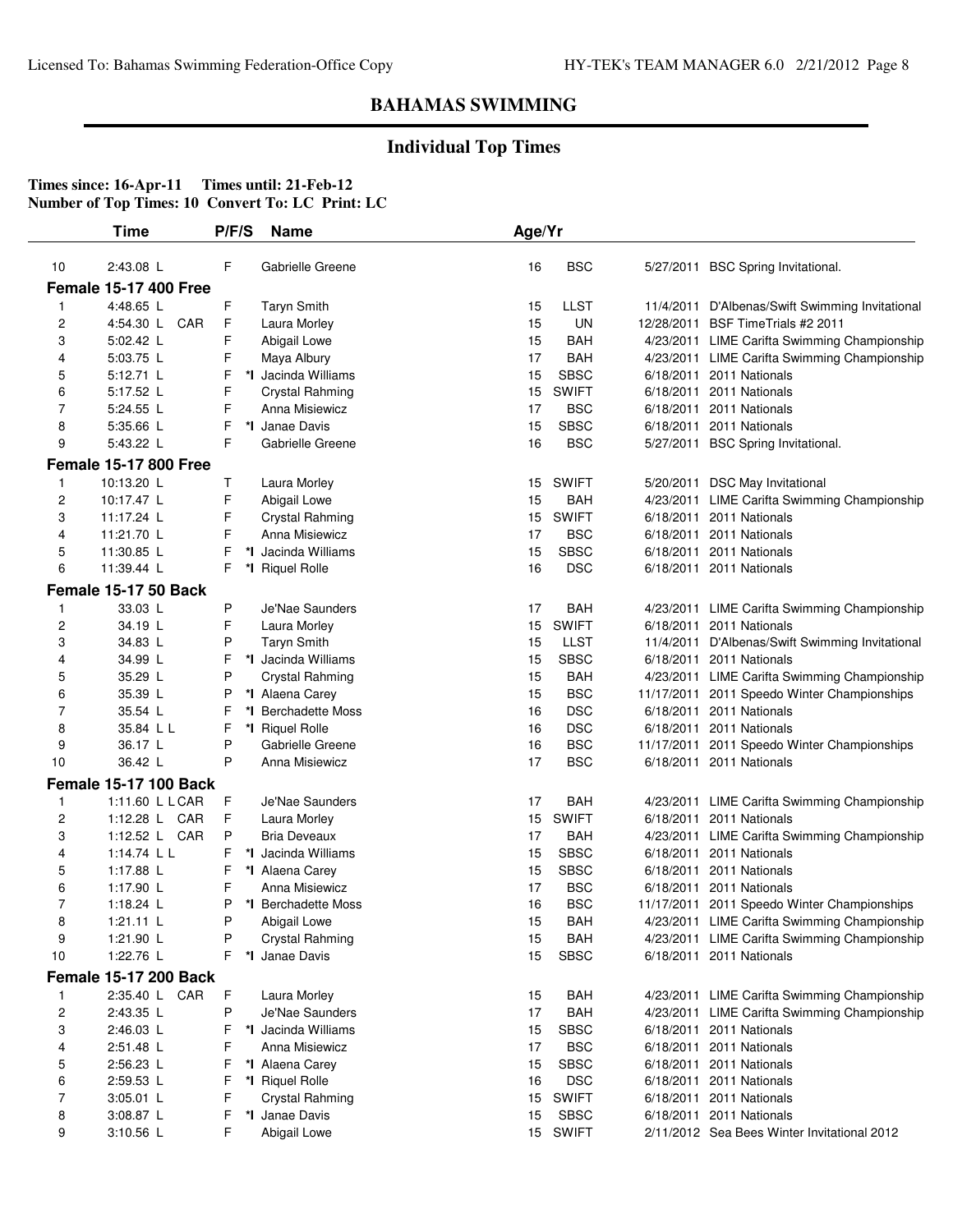## **Individual Top Times**

|                | Time                        | P/F/S | <b>Name</b>         | Age/Yr |              |                                                 |
|----------------|-----------------------------|-------|---------------------|--------|--------------|-------------------------------------------------|
|                |                             |       |                     |        |              |                                                 |
|                | Female 15-17 50 Breast      |       |                     |        |              |                                                 |
|                | 35.03 L CAR                 | F     | Laura Morley        | 15     | BAH          | 6/27/2011 CCCAN 2011                            |
| $\overline{c}$ | 36.51 L<br>CAR              | F     | *I Alaena Carey     | 15     | BAH          | 4/23/2011 LIME Carifta Swimming Championship    |
| 3              | CAR<br>37.19 L              | P     | Je'Nae Saunders     | 17     | <b>BSC</b>   | 6/18/2011 2011 Nationals                        |
| 4              | CAR<br>37.26 L              | F     | Maya Albury         | 17     | <b>LLST</b>  | 6/18/2011 2011 Nationals                        |
| 5              | 37.61 L                     | P     | *I Riquel Rolle     | 16     | <b>BSC</b>   | 11/17/2011 2011 Speedo Winter Championships     |
| 6              | 37.65 L                     | F     | Gabrielle Greene    | 16     | <b>BSC</b>   | 6/18/2011 2011 Nationals                        |
| 7              | 38.36 L                     | F     | <b>Taryn Smith</b>  | 15     | <b>LLST</b>  | 11/4/2011 D'Albenas/Swift Swimming Invitational |
| 8              | 40.24 L                     | P     | *I Berchadette Moss | 16     | <b>BSC</b>   | 11/17/2011 2011 Speedo Winter Championships     |
| 9              | 40.64 L                     | P     | Abigail Lowe        | 15     | <b>BSC</b>   | 11/17/2011 2011 Speedo Winter Championships     |
| 10             | 42.90 L                     | P     | Kasha Smith         | 16     | <b>FAC</b>   | 6/18/2011 2011 Nationals                        |
|                | Female 15-17 100 Breast     |       |                     |        |              |                                                 |
| 1              | 1:15.53 L CAR               | F     | Laura Morley        | 15     | SWIFT        | 1/13/2012 CeraVe Invitational                   |
| $\overline{c}$ | CAR<br>1:21.24 L            | F     | *I Alaena Carey     | 15     | <b>BAH</b>   | 4/23/2011 LIME Carifta Swimming Championship    |
| 3              | 1:23.02 L<br>CAR            | P     | *I Riquel Rolle     | 16     | <b>BAH</b>   | 4/23/2011 LIME Carifta Swimming Championship    |
| 4              | 1:23.84 L                   | F     | Je'Nae Saunders     | 17     | <b>BSC</b>   | 6/18/2011 2011 Nationals                        |
| 5              | 1:24.47 L                   | F     | Maya Albury         | 17     | <b>LLST</b>  | 6/18/2011 2011 Nationals                        |
| 6              | 1:25.68 L                   | F     | <b>Taryn Smith</b>  | 15     | <b>LLST</b>  | 12/3/2011 2011 DSC Fall Invitational            |
| 7              | 1:29.40 L                   | F     | Gabrielle Greene    | 16     | <b>BSC</b>   | 6/18/2011 2011 Nationals                        |
| 8              | 1:38.19 $L$                 | Ρ     | *I Deja Johnson     | 17     | <b>SBSC</b>  | 6/18/2011 2011 Nationals                        |
| 9              | 1:40.44 $\lfloor$           | F     | Abigail Lowe        | 15     | <b>SWIFT</b> | 1/14/2012 Family Guardian Invitational          |
| 10             | 1:42.28 L                   | P     | Lauren Thompson     | 15     | <b>BSC</b>   | 11/4/2011 D'Albenas/Swift Swimming Invitational |
|                | Female 15-17 200 Breast     |       |                     |        |              |                                                 |
| 1              | 2:43.01 L CAR               | F     | Laura Morley        | 15     | BAH          | 6/27/2011 CCCAN 2011                            |
| $\overline{c}$ | 2:59.33 L                   | P     | *I Riquel Rolle     | 16     | <b>BAH</b>   | 4/23/2011 LIME Carifta Swimming Championship    |
| 3              | 3:05.86 L                   | F     | Maya Albury         | 17     | LLST         | 6/18/2011 2011 Nationals                        |
| 4              | 3:06.20 L                   | P     | *I Alaena Carey     | 15     | BAH          | 4/23/2011 LIME Carifta Swimming Championship    |
| 5              | 3:06.82 L                   | F     | Je'Nae Saunders     | 17     | <b>BSC</b>   | 6/18/2011 2011 Nationals                        |
| 6              | 3:26.77 L                   | т     | *I Janae Davis      | 15     | <b>SBSC</b>  | 5/20/2011 DSC May Invitational                  |
| 7              | 3:33.32 L                   | F     | Abigail Lowe        | 15     | <b>SWIFT</b> | 5/20/2011 DSC May Invitational                  |
| 8              | 3:36.66 L                   | F     | *I Jacinda Williams | 15     | <b>SBSC</b>  | 6/18/2011 2011 Nationals                        |
|                | <b>Female 15-17 50 Fly</b>  |       |                     |        |              |                                                 |
| 1              | CAR<br>29.40 L              | F     | <b>Bria Deveaux</b> | 17     | BAH          | 4/23/2011 LIME Carifta Swimming Championship    |
| $\overline{c}$ | CAR<br>29.65 L              | F     | <b>Taryn Smith</b>  | 15     | <b>LLST</b>  | 6/18/2011 2011 Nationals                        |
| 3              | 30.65 L<br>CAR              | F     | Maya Albury         | 17     | LLST         | 6/18/2011 2011 Nationals                        |
| 4              | 31.55 L<br>CAR              | F     | *I Berchadette Moss | 16     | <b>DSC</b>   | 6/18/2011 2011 Nationals                        |
| 5              | 32.13 L                     | F     | Je'Nae Saunders     | 17     | <b>BSC</b>   | 5/27/2011 BSC Spring Invitational.              |
| 6              | 32.46 L                     |       | F *I Riquel Rolle   | 16     | <b>DSC</b>   | 5/27/2011 BSC Spring Invitational.              |
| 7              | 32.71 L                     | F     | *I Alaena Carey     | 15     | <b>SBSC</b>  | 6/18/2011 2011 Nationals                        |
| 8              | 32.82 L                     | F     | Laura Morley        | 15     | <b>SWIFT</b> | 6/18/2011 2011 Nationals                        |
| 9              | 33.27 L                     | P     | Gabrielle Greene    | 16     | <b>BSC</b>   | 11/4/2011 D'Albenas/Swift Swimming Invitational |
| 10             | 34.77 L                     | F     | *I Lauren Glinton   | 17     | <b>DSC</b>   | 12/3/2011 2011 DSC Fall Invitational            |
|                | <b>Female 15-17 100 Fly</b> |       |                     |        |              |                                                 |
| 1              | 1:06.15 L CAR               | F     | Bria Deveaux        | 17     | <b>BAH</b>   | 4/23/2011 LIME Carifta Swimming Championship    |
| $\overline{c}$ | 1:06.74 L CAR               | F     | <b>Taryn Smith</b>  | 15     | <b>BAH</b>   | 6/27/2011 CCCAN 2011                            |
| 3              | 1:09.04 L CAR               | F     | Maya Albury         | 17     | <b>LLST</b>  | 6/18/2011 2011 Nationals                        |
| 4              | 1:11.56 L                   | F     | Je'Nae Saunders     | 17     | <b>BSC</b>   | 6/18/2011 2011 Nationals                        |
| 5              | 1:13.14 L                   | F     | Laura Morley        | 15     | <b>SWIFT</b> | 5/20/2011 DSC May Invitational                  |
| 6              | 1:16.45 L                   | F     | *I Berchadette Moss | 16     | <b>DSC</b>   | 6/18/2011 2011 Nationals                        |
| 7              | 1:18.04 $L$                 | P     | *I Riquel Rolle     | 16     | <b>BSC</b>   | 11/17/2011 2011 Speedo Winter Championships     |
| 8              | 1:19.89 L                   | P     | Abigail Lowe        |        | 15 SWIFT     | 6/18/2011 2011 Nationals                        |
|                |                             |       |                     |        |              |                                                 |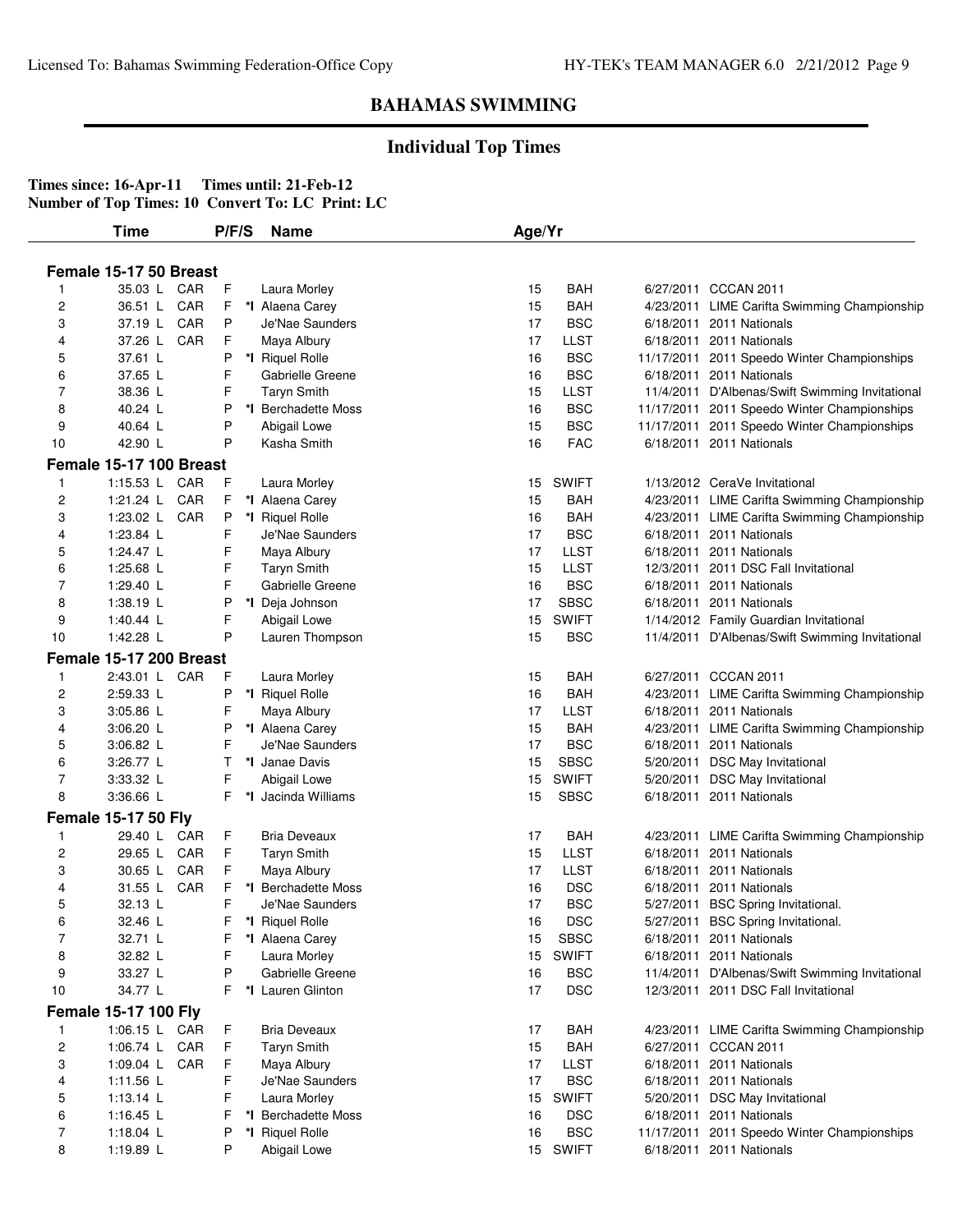## **Individual Top Times**

|                         | Time                        | P/F/S  | <b>Name</b>                          | Age/Yr                |                            |                                                                                          |
|-------------------------|-----------------------------|--------|--------------------------------------|-----------------------|----------------------------|------------------------------------------------------------------------------------------|
| 9                       | 1:20.21 $L$                 | F      | *I Lauren Glinton                    | 17                    | <b>DSC</b>                 | 12/3/2011 2011 DSC Fall Invitational                                                     |
| 10                      | 1:20.51 L                   | P      | *I Janae Davis                       | 15                    | <b>SBSC</b>                | 6/18/2011 2011 Nationals                                                                 |
|                         |                             |        |                                      |                       |                            |                                                                                          |
|                         | <b>Female 15-17 200 Fly</b> |        |                                      |                       |                            |                                                                                          |
| $\mathbf{1}$            | 2:30.46 L CAR               | F      | <b>Bria Deveaux</b>                  | 17                    | BAH                        | 4/23/2011 LIME Carifta Swimming Championship                                             |
| $\overline{c}$          | CAR<br>2:31.06 L            | F.     | <b>Taryn Smith</b>                   | 15                    | <b>LLST</b>                | 6/18/2011 2011 Nationals                                                                 |
| 3                       | 2:49.56 L                   | F      | Maya Albury                          | 17                    | <b>LLST</b>                | 6/18/2011 2011 Nationals                                                                 |
| 4                       | 2:51.99 L                   | F      | Laura Morley                         | 15                    | <b>SWIFT</b>               | 5/20/2011 DSC May Invitational                                                           |
| 5                       | 3:03.43 L                   | F      | *I Berchadette Moss                  | 16                    | <b>DSC</b>                 | 12/3/2011 2011 DSC Fall Invitational                                                     |
| 6                       | 3:06.78 L                   | F      | Abigail Lowe                         | 15                    | <b>SWIFT</b>               | 5/20/2011 DSC May Invitational                                                           |
| $\overline{7}$          | 3:26.56 L                   | F      | Crystal Rahming                      | 15                    | <b>SWIFT</b>               | 5/20/2011 DSC May Invitational                                                           |
|                         | Female 15-17 200 IM         |        |                                      |                       |                            |                                                                                          |
| 1                       | 2:28.25 L CAR               | F      | Laura Morley                         | 15                    | BAH                        | 6/27/2011 CCCAN 2011                                                                     |
| $\overline{\mathbf{c}}$ | 2:34.97 L CAR               | F      | <b>Taryn Smith</b>                   | 15                    | <b>LLST</b>                | 6/18/2011 2011 Nationals                                                                 |
| 3                       | 2:36.94 L<br>CAR            | F      | Je'Nae Saunders                      | 17                    | <b>BSC</b>                 | 6/18/2011 2011 Nationals                                                                 |
| 4                       | 2:42.59 L                   | F      | Maya Albury                          | 17                    | <b>LLST</b>                | 6/18/2011 2011 Nationals                                                                 |
| 5                       | 2:46.95 L                   | P      | *I Riquel Rolle                      | 16                    | <b>BSC</b>                 | 11/17/2011 2011 Speedo Winter Championships                                              |
| 6                       | 2:49.41 L                   | F      | *I Alaena Carey                      | 15                    | <b>SBSC</b>                | 6/18/2011 2011 Nationals                                                                 |
| $\overline{7}$          | 2:55.45 L                   | F      | *I Berchadette Moss                  | 16                    | <b>DSC</b>                 | 6/18/2011 2011 Nationals                                                                 |
| 8                       | 2:55.56 L                   | F      | Gabrielle Greene                     | 16                    | <b>BSC</b>                 | 6/18/2011 2011 Nationals                                                                 |
| 9                       | 2:57.39 L                   | F      | *I Jacinda Williams                  | 15                    | <b>SBSC</b>                | 6/18/2011 2011 Nationals                                                                 |
| 10                      | 2:57.41 L                   | F      | *I Janae Davis                       | 15                    | <b>SBSC</b>                | 6/18/2011 2011 Nationals                                                                 |
|                         | Female 15-17 400 IM         |        |                                      |                       |                            |                                                                                          |
| $\mathbf{1}$            | 5:20.56 L CAR               | F      | Laura Morley                         | 15                    | <b>BAH</b>                 | 4/23/2011 LIME Carifta Swimming Championship                                             |
| $\overline{c}$          | 5:53.22 L                   | F      | *I Riquel Rolle                      | 16                    | <b>BAH</b>                 | 4/23/2011 LIME Carifta Swimming Championship                                             |
| 3                       | 5:57.30 L                   | F      | Je'Nae Saunders                      | 17                    | <b>BSC</b>                 | 6/18/2011 2011 Nationals                                                                 |
| 4                       | 6:13.95 L                   | F      | Abigail Lowe                         | 15                    | <b>SWIFT</b>               | 6/18/2011 2011 Nationals                                                                 |
| 5                       | 6:25.49 L                   | F      | *I Alaena Carey                      | 15                    | <b>SBSC</b>                | 5/27/2011 BSC Spring Invitational.                                                       |
| 6                       | 6:48.31 L                   | F      | Anna Misiewicz                       | 17                    | <b>BSC</b>                 | 6/18/2011 2011 Nationals                                                                 |
|                         | <b>Male 11-12 50 Free</b>   |        |                                      |                       |                            |                                                                                          |
| 1                       | 29.39 L CAR                 | F      | <b>Clement Bowe</b>                  | 12                    | <b>SBSC</b>                | 6/18/2011 2011 Nationals                                                                 |
| 2                       | 32.48 L                     | F      | *I Miller Albury                     | 12                    | <b>ASC</b>                 | 12/3/2011 2011 DSC Fall Invitational                                                     |
| 3                       | 32.55 L                     | F      | Joshua Roberts                       | 11                    | <b>SWIFT</b>               | 2/17/2012 BSC Insurance Management Invitatior                                            |
| 4                       | 33.40 L                     | F      | *I D'Angelo Gibson                   | 12                    | <b>BSC</b>                 | 2/17/2012 BSC Insurance Management Invitatior                                            |
| 5                       | 33.68 L                     | P      | *I Aikman Austin                     | 12                    | <b>BSC</b>                 | 6/18/2011 2011 Nationals                                                                 |
| 6                       | 33.69 L                     | F      | *I Ciaro Moxey                       | 12                    | <b>BMA</b>                 | 11/19/2011 12th. Annual Northern Bahamas                                                 |
| 7                       | 34.10 L                     | F      | Alec Sands                           |                       | 12 SWIFT                   | 1/20/2012 Gunite/Swift Swimming Invitational                                             |
| 8                       | 34.33 L L                   | F      | *I Randy Paul                        | 11                    | <b>DSC</b>                 | 6/18/2011 2011 Nationals                                                                 |
| 9                       | 34.44 L                     | F.     | <b>Cameron Riley</b>                 | 12                    | <b>BSC</b>                 | 2/17/2012 BSC Insurance Management Invitatior                                            |
| 10                      | 34.59 L                     | F      | Nickolas Rahming                     |                       | 12 SWIFT                   | 1/14/2012 Family Guardian Invitational                                                   |
|                         | <b>Male 11-12 100 Free</b>  |        |                                      |                       |                            |                                                                                          |
| $\mathbf{1}$            | 1:05.04 L CAR               | F      | <b>Clement Bowe</b>                  | 12                    | <b>SBSC</b>                | 6/18/2011 2011 Nationals                                                                 |
|                         |                             |        | Joshua Roberts                       |                       | <b>SWIFT</b>               |                                                                                          |
| $\overline{c}$          | 1:12.52 L                   | F      |                                      | 11                    |                            | 2/17/2012 BSC Insurance Management Invitatior                                            |
| 3<br>4                  | 1:13.77 L<br>1:14.66 L      | F      | Alec Sands<br>*I Miller Albury       | 12 <sup>°</sup><br>12 | <b>SWIFT</b><br><b>ASC</b> | 1/20/2012 Gunite/Swift Swimming Invitational<br>11/19/2011 12th. Annual Northern Bahamas |
|                         |                             | F      |                                      | 12                    |                            |                                                                                          |
| 5                       | 1:15.55 L<br>1:17.19 L      | F<br>P | *I Aikman Austin<br>Nickolas Rahming | 12 <sup>2</sup>       | <b>BSC</b><br><b>SWIFT</b> | 5/13/2011 Sea Waves Spring Meet 2011<br>6/18/2011 2011 Nationals                         |
| 6<br>7                  | $1:17.51$ L                 | P      | <b>Cameron Riley</b>                 | 12                    | <b>BSC</b>                 | 6/18/2011 2011 Nationals                                                                 |
|                         |                             |        |                                      |                       |                            | 6/18/2011 2011 Nationals                                                                 |
| 8                       | 1:18.33 L L                 | F      | *I David Morris                      | 11                    | <b>DSC</b>                 |                                                                                          |
| 9                       | 1:18.89 L                   | F      | Marcel Ingraham                      | 12                    | <b>UNAT</b>                | 2/17/2012 BSC Insurance Management Invitatior                                            |
| 10                      | 1:20.38 L                   | Ρ      | *I Malik Hepburn                     | 12                    | <b>SBSC</b>                | 6/18/2011 2011 Nationals                                                                 |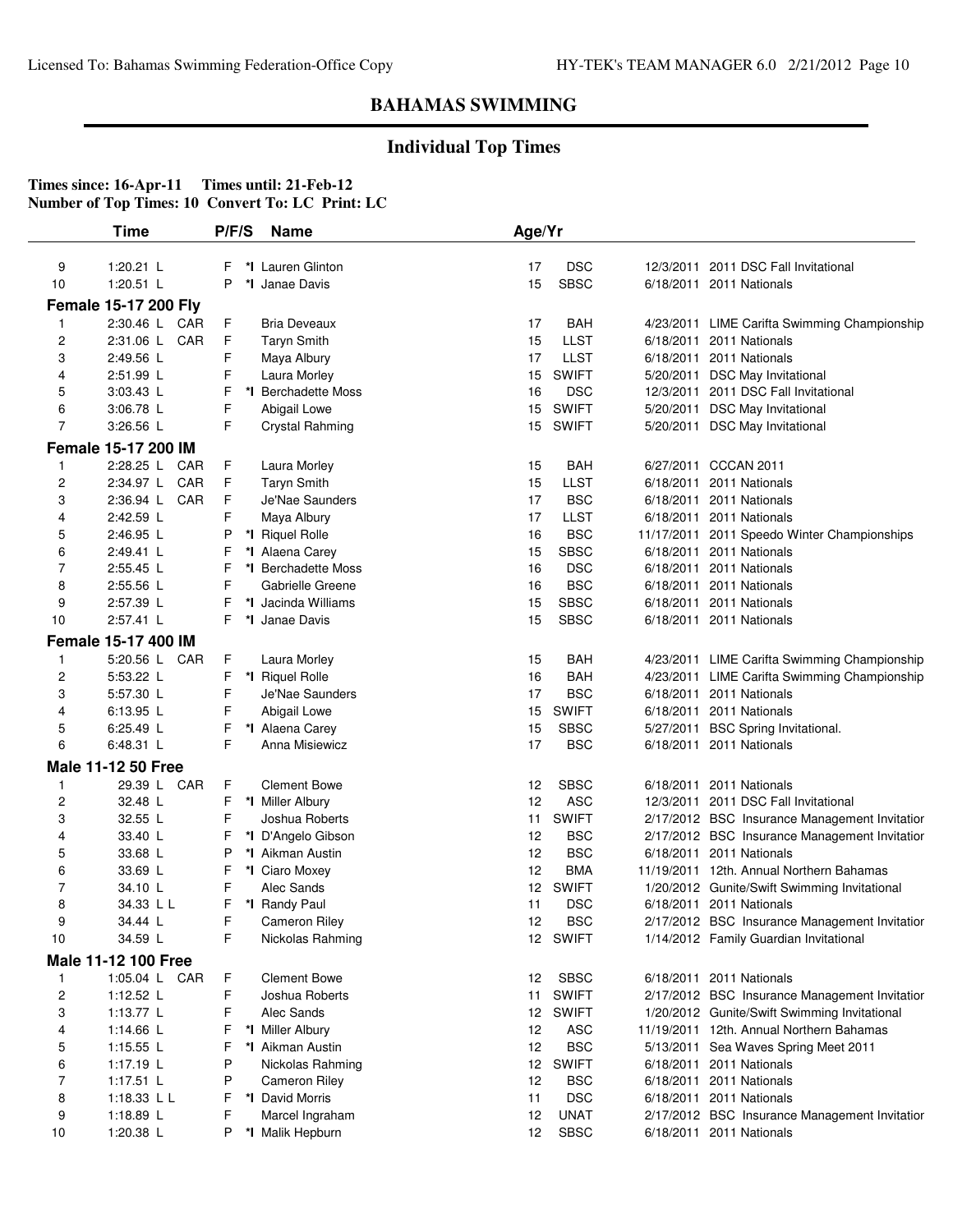### **Individual Top Times**

|                | Time                       | P/F/S   | <b>Name</b>           | Age/Yr            |              |                                                 |
|----------------|----------------------------|---------|-----------------------|-------------------|--------------|-------------------------------------------------|
|                |                            |         |                       |                   |              |                                                 |
|                | <b>Male 11-12 200 Free</b> |         |                       |                   |              |                                                 |
| 1              | 2:28.32 L CAR              | F       | <b>Clement Bowe</b>   | 12                | <b>SBSC</b>  | 6/18/2011 2011 Nationals                        |
| 2              | 2:39.95 L                  | F       | Joshua Roberts        | 11                | <b>SWIFT</b> | 2/17/2012 BSC Insurance Management Invitatior   |
| 3              | 2:43.72 L                  | F       | Alec Sands            | 12 <sup>12</sup>  | <b>SWIFT</b> | 6/18/2011 2011 Nationals                        |
| 4              | 2:44.90 L                  | F       | *I Miller Albury      | 12                | <b>ASC</b>   | 6/18/2011 2011 Nationals                        |
| 5              | 2:47.87 L                  | F       | *I Aikman Austin      | 12                | <b>BSC</b>   | 6/18/2011 2011 Nationals                        |
| 6              | 2:48.66 L                  | F       | <b>Cameron Riley</b>  | 12                | <b>BSC</b>   | 6/18/2011 2011 Nationals                        |
| 7              | 2:52.09 L                  | F       | Nickolas Rahming      | 12                | <b>SWIFT</b> | 6/18/2011 2011 Nationals                        |
| 8              | $2:52.61$ L                | F       | *I Malik Hepburn      | 12                | <b>SBSC</b>  | 6/18/2011 2011 Nationals                        |
| 9              | 2:58.88 L                  | F       | *I Ciaro Moxey        | 12                | <b>BMA</b>   | 11/19/2011 12th. Annual Northern Bahamas        |
| 10             | $3:00.18$ L                | F       | *I Joshua Wong        | 12                | <b>ASC</b>   | 11/19/2011 12th. Annual Northern Bahamas        |
|                | <b>Male 11-12 400 Free</b> |         |                       |                   |              |                                                 |
| 1              | 5:23.73 L                  | F       | <b>Clement Bowe</b>   | 12                | <b>SBSC</b>  | 6/18/2011 2011 Nationals                        |
| 2              | 5:42.67 L                  | F       | Alec Sands            | 12                | <b>SWIFT</b> | 1/20/2012 Gunite/Swift Swimming Invitational    |
| 3              | 5:42.70 L                  | F       | Joshua Roberts        | 11                | <b>SWIFT</b> | 2/17/2012 BSC Insurance Management Invitatior   |
| 4              | 5:56.59 L                  | F       | Nickolas Rahming      | 12                | <b>SWIFT</b> | 6/18/2011 2011 Nationals                        |
| 5              | 5:58.24 L                  | F       | *I Aikman Austin      | 12                | <b>BSC</b>   | 6/18/2011 2011 Nationals                        |
| 6              | 6:20.97 L                  | F       | *I Malik Hepburn      | 12                | <b>SBSC</b>  | 6/18/2011 2011 Nationals                        |
| 7              | 6:22.89 L                  | F       | *I Miller Albury      | 12                | <b>ASC</b>   | 5/27/2011 BSC Spring Invitational.              |
| 8              | 6:25.74 L                  | F<br>*l | David Morris          | 11                | <b>DSC</b>   | 6/18/2011 2011 Nationals                        |
| 9              | $6:35.45$ L                | F       | *I Randy Paul         | 11                | <b>DSC</b>   | 2/17/2012 BSC Insurance Management Invitatior   |
| 10             | 6:42.30 L                  | F       | Paul Bevans           | 11                | <b>SWIFT</b> | 1/20/2012 Gunite/Swift Swimming Invitational    |
|                | <b>Male 11-12 800 Free</b> |         |                       |                   |              |                                                 |
| $\mathbf{1}$   | 10:51.39 L                 | F       | <b>Clement Bowe</b>   | 12                | <b>SBSC</b>  | 6/18/2011 2011 Nationals                        |
| 2              | 12:45.47 L                 | F       | Alec Sands            | $12 \overline{ }$ | <b>SWIFT</b> | 6/18/2011 2011 Nationals                        |
| 3              | 14:49.39 L                 | Τ       | Llando Chea           |                   | 12 SWIFT     | 5/20/2011 DSC May Invitational                  |
|                | Male 11-12 50 Back         |         |                       |                   |              |                                                 |
| $\mathbf{1}$   | 34.98 L CAR                | F       | <b>Clement Bowe</b>   | 12                | <b>SBSC</b>  | 6/18/2011 2011 Nationals                        |
| 2              | 37.24 L                    | F       | *I Miller Albury      | 12                | <b>ASC</b>   | 2/17/2012 BSC Insurance Management Invitatior   |
| 3              | 38.93 L                    | P       | *I Malik Hepburn      | 12                | <b>SBSC</b>  | 6/18/2011 2011 Nationals                        |
| 4              | 39.37 L                    | F       | Alec Sands            | 12                | <b>SWIFT</b> | 1/20/2012 Gunite/Swift Swimming Invitational    |
| 5              | 40.79 L                    | P       | *I Aikman Austin      | 12                | <b>BSC</b>   | 6/18/2011 2011 Nationals                        |
| 6              | 40.88 L                    | F       | Joshua Roberts        | 11                | <b>SWIFT</b> | 2/17/2012 BSC Insurance Management Invitatior   |
| 7              | 42.09 L L                  | F       | Llando Chea           | 12                | <b>SWIFT</b> | 6/18/2011 2011 Nationals                        |
| 8              | 43.17 L                    | F       | <b>Cameron Riley</b>  | 12                | <b>BSC</b>   | 11/4/2011 D'Albenas/Swift Swimming Invitational |
| 9              | 43.18 L                    | P       | *I D'Angelo Gibson    | 12                | <b>DSC</b>   | 6/18/2011 2011 Nationals                        |
| 10             | 43.98 L L                  | F       | *I David Morris       | 11                | DSC          | 6/18/2011 2011 Nationals                        |
|                | <b>Male 11-12 100 Back</b> |         |                       |                   |              |                                                 |
| 1              | 1:15.74 L CAR              | F       | <b>Clement Bowe</b>   | 12                | <b>SBSC</b>  | 6/18/2011 2011 Nationals                        |
| 2              | 1:20.83 L                  | F       | *I Miller Albury      | 12                | <b>ASC</b>   | 12/3/2011 2011 DSC Fall Invitational            |
| 3              | 1:25.08 L                  | F       | *I Malik Hepburn      | 12                | <b>SBSC</b>  | 6/18/2011 2011 Nationals                        |
| 4              | 1:28.60 L L                | F       | *I Aikman Austin      | 12                | <b>BSC</b>   | 6/18/2011 2011 Nationals                        |
| 5              | 1:30.13 L L                | F       | Alec Sands            | 12 <sup>2</sup>   | <b>SWIFT</b> | 6/18/2011 2011 Nationals                        |
| 6              | 1:33.78 L                  | P       | <b>Cameron Riley</b>  | 12                | <b>BSC</b>   | 6/18/2011 2011 Nationals                        |
| 7              | 1:41.73 L                  | P       | <b>Trent Strachan</b> | 11                | <b>BSC</b>   | 6/18/2011 2011 Nationals                        |
| 8              | 1:42.12 L                  | F       | Joshua Roberts        | 11                | <b>SWIFT</b> | 6/18/2011 2011 Nationals                        |
| 9              | 1:42.61 L                  | F       | *I D'Angelo Gibson    | 12                | <b>BSC</b>   | 12/3/2011 2011 DSC Fall Invitational            |
| 10             | 1:46.11 L                  | P       | Paul Bevans           | 11                | <b>BSC</b>   | 6/18/2011 2011 Nationals                        |
|                | Male 11-12 200 Back        |         |                       |                   |              |                                                 |
| $\mathbf{1}$   | 2:45.28 L CAR              | F       | <b>Clement Bowe</b>   | 12                | BAH          | 4/23/2011 LIME Carifta Swimming Championship    |
| $\overline{c}$ | 3:04.09 L                  | F.      | *I Malik Hepburn      | 12                | <b>SBSC</b>  | 6/18/2011 2011 Nationals                        |
|                |                            |         |                       |                   |              |                                                 |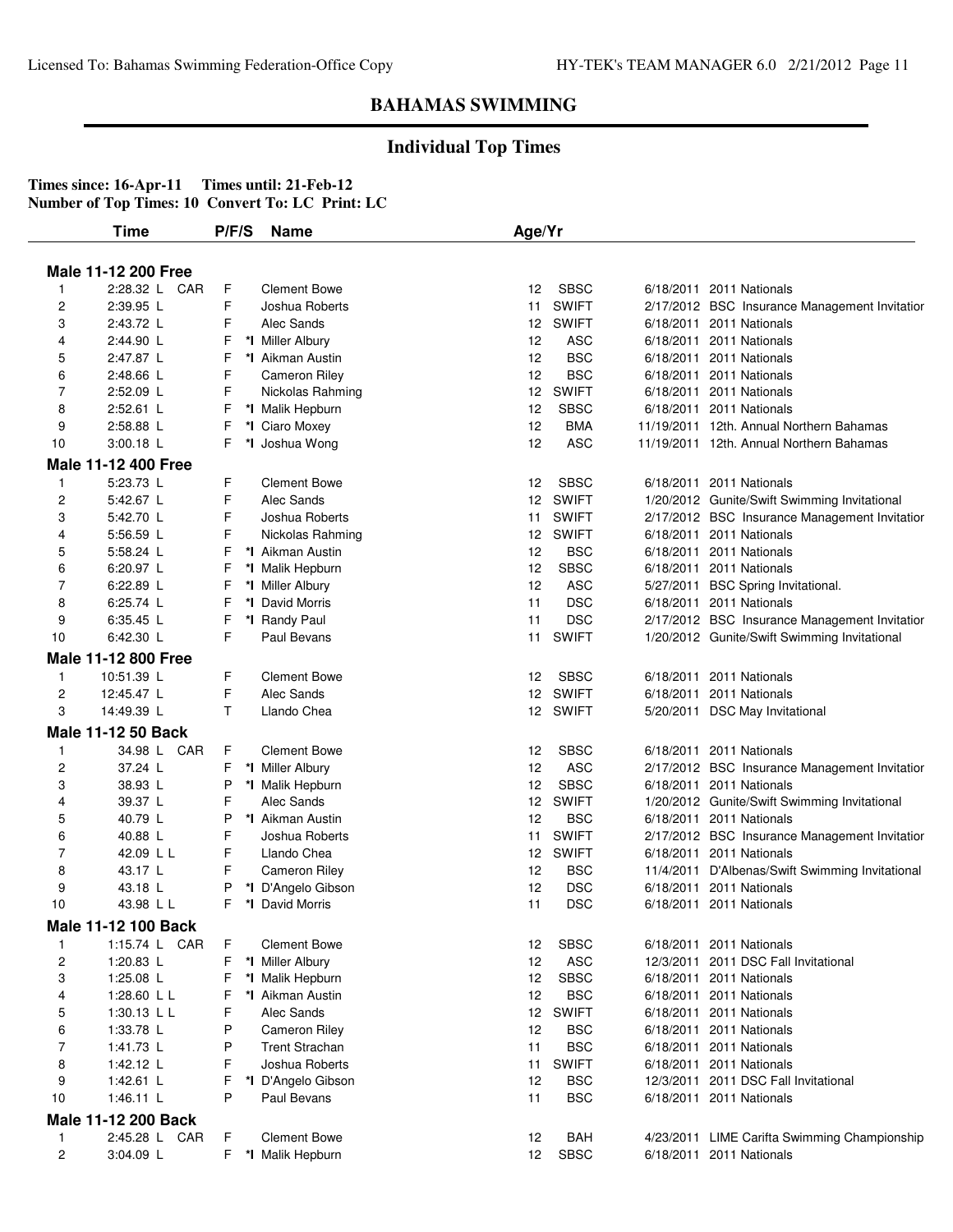## **Individual Top Times**

|                         | Time                                       | P/F/S  | <b>Name</b>                           | Age/Yr                 |                              |                                                                             |
|-------------------------|--------------------------------------------|--------|---------------------------------------|------------------------|------------------------------|-----------------------------------------------------------------------------|
| 3                       | 3:04.53 L                                  | F      | *I Miller Albury                      | 12                     | ASC                          | 6/18/2011 2011 Nationals                                                    |
| 4                       | 3:08.88 L                                  | F      | *I Aikman Austin                      | 12                     | <b>BSC</b>                   | 6/18/2011 2011 Nationals                                                    |
| 5                       | $3:12.41$ L                                | F      | Alec Sands                            |                        | 12 SWIFT                     | 6/18/2011 2011 Nationals                                                    |
| 6                       | 3:34.46 L                                  | F      | *I D'Angelo Gibson                    | 12                     | <b>DSC</b>                   | 5/20/2011 DSC May Invitational                                              |
|                         |                                            |        |                                       |                        |                              |                                                                             |
| 1                       | <b>Male 11-12 50 Breast</b><br>40.03 L CAR | F      | <b>Clement Bowe</b>                   |                        | <b>SBSC</b>                  | 6/18/2011 2011 Nationals                                                    |
|                         |                                            | F      | <b>Trent Strachan</b>                 | 12                     |                              |                                                                             |
| $\overline{c}$<br>3     | 41.58 L<br>41.78 L                         | P      | Nickolas Rahming                      | 11<br>12               | <b>BSC</b><br><b>SWIFT</b>   | 2/17/2012 BSC Insurance Management Invitatior<br>6/18/2011 2011 Nationals   |
| 4                       | 42.32 L                                    | F      | *I Malik Hepburn                      | 12                     | <b>SBSC</b>                  | 6/18/2011 2011 Nationals                                                    |
| 5                       | 43.28 L                                    | F      | Joshua Roberts                        | 11                     | <b>SWIFT</b>                 | 2/17/2012 BSC Insurance Management Invitatior                               |
| 6                       | 43.35 L                                    | F      | <b>Cameron Riley</b>                  | 12                     | <b>BSC</b>                   | 2/17/2012 BSC Insurance Management Invitatior                               |
| 7                       | 44.93 L                                    | F      | *I Aikman Austin                      | 12                     | <b>BSC</b>                   | 5/13/2011 Sea Waves Spring Meet 2011                                        |
| 8                       | 45.24 L                                    | P      | *I Joshua Wong                        | 12                     | <b>ASC</b>                   | 6/18/2011 2011 Nationals                                                    |
| 9                       | 45.39 L                                    | F      | Kameron Knowles                       | 11                     | <b>FAC</b>                   | 11/19/2011 12th. Annual Northern Bahamas                                    |
| 10                      | 45.43 L                                    | P      | Micheal Walkine                       | 12                     | <b>FSC</b>                   | 6/18/2011 2011 Nationals                                                    |
|                         |                                            |        |                                       |                        |                              |                                                                             |
|                         | <b>Male 11-12 100 Breast</b>               |        |                                       |                        |                              |                                                                             |
| 1                       | 1:32.35 L                                  | F      | Nickolas Rahming                      | 12                     | <b>SWIFT</b>                 | 1/20/2012 Gunite/Swift Swimming Invitational                                |
| $\overline{c}$          | 1:36.00 L                                  | F      | <b>Trent Strachan</b>                 | 11                     | <b>BSC</b>                   | 1/20/2012 Gunite/Swift Swimming Invitational                                |
| 3                       | 1:36.31 L                                  | P      | Alec Sands                            | 12 <sup>°</sup>        | <b>SWIFT</b><br><b>SBSC</b>  | 11/4/2011 D'Albenas/Swift Swimming Invitational                             |
| 4                       | 1:36.32 L                                  | P<br>F | *I Malik Hepburn                      | 12                     |                              | 6/18/2011 2011 Nationals                                                    |
| 5                       | 1:36.55 L                                  |        | <b>Clement Bowe</b>                   | 12                     | <b>SBSC</b>                  | 5/20/2011 DSC May Invitational                                              |
| 6                       | 1:37.70 L                                  | F      | <b>Cameron Riley</b>                  | 12<br>12               | <b>BSC</b>                   | 1/20/2012 Gunite/Swift Swimming Invitational                                |
| 7                       | 1:41.74 L                                  | P      | *I Joshua Wong                        |                        | <b>ASC</b>                   | 6/18/2011 2011 Nationals                                                    |
| 8                       | 1:42.67 L                                  | P      | Joshua Roberts                        | 11                     | <b>SWIFT</b>                 | 1/20/2012 Gunite/Swift Swimming Invitational                                |
| 9<br>10                 | 1:43.92 L<br>1:47.50 L                     | F<br>Ρ | <b>William Russell</b><br>Llando Chea | 11<br>12 <sup>12</sup> | <b>SWIFT</b><br><b>SWIFT</b> | 11/4/2011 D'Albenas/Swift Swimming Invitational<br>6/18/2011 2011 Nationals |
|                         |                                            |        |                                       |                        |                              |                                                                             |
|                         | <b>Male 11-12 200 Breast</b>               |        |                                       |                        |                              |                                                                             |
| $\mathbf{1}$            | $3:23.10$ L                                | F      | Nickolas Rahming                      |                        | 12 SWIFT                     | 2/17/2012 BSC Insurance Management Invitatior                               |
| $\overline{c}$          | 3:36.45 L                                  | F      | <b>Trent Strachan</b>                 | 11                     | <b>BSC</b>                   | 2/11/2012 Sea Bees Winter Invitational 2012                                 |
| 3                       | 3:36.61 L                                  | F<br>F | <b>Cameron Riley</b>                  | 12                     | <b>BSC</b><br><b>SWIFT</b>   | 2/11/2012 Sea Bees Winter Invitational 2012                                 |
| 4                       | 3:48.96 L                                  |        | <b>William Russell</b>                | 11                     | <b>SWIFT</b>                 | 12/3/2011 2011 DSC Fall Invitational                                        |
| 5<br>6                  | 3:57.79 L<br>4:37.52 L                     | F<br>F | Llando Chea<br>Alec Sands             | 12                     | 12 SWIFT                     | 5/20/2011 DSC May Invitational<br>5/30/2011 Swift Swimming A Time Trial     |
|                         |                                            |        |                                       |                        |                              |                                                                             |
|                         | Male 11-12 50 Fly                          |        |                                       |                        |                              |                                                                             |
| 1                       | 32.36 L CAR                                | F      | <b>Clement Bowe</b>                   | 12                     | BAH                          | 4/23/2011 LIME Carifta Swimming Championship                                |
| $\overline{\mathbf{c}}$ | 35.44 L                                    | P      | *I Malik Hepburn                      | 12                     | <b>SBSC</b>                  | 6/18/2011 2011 Nationals                                                    |
| 3                       | 38.75 L                                    | Ρ      | *I Aikman Austin                      | 12                     | <b>BSC</b>                   | 6/18/2011 2011 Nationals                                                    |
| 4                       | 39.11 L                                    |        | Alec Sands                            |                        | 12 SWIFT                     | 11/4/2011 D'Albenas/Swift Swimming Invitational                             |
| 5                       | 40.31 L                                    | F      | <b>Cameron Riley</b>                  | 12                     | <b>BSC</b>                   | 11/4/2011 D'Albenas/Swift Swimming Invitational                             |
| 6                       | 40.49 L                                    | F      | *I David Morris                       | 11                     | <b>DSC</b>                   | 11/4/2011 D'Albenas/Swift Swimming Invitational                             |
| 7                       | 42.12 L                                    | F      | *I Miller Albury                      | 12                     | <b>ASC</b>                   | 1/20/2012 Gunite/Swift Swimming Invitational                                |
| 8                       | 43.55 L                                    | P      | *I Randy Paul                         | 11                     | <b>DSC</b>                   | 1/20/2012 Gunite/Swift Swimming Invitational                                |
| 9                       | 43.97 L                                    | F      | Paul Bevans                           | 11                     | <b>SWIFT</b>                 | 2/11/2012 Sea Bees Winter Invitational 2012                                 |
| 10                      | 46.47 L                                    | F      | *I Ciaro Moxey                        | 12                     | <b>BMA</b>                   | 5/28/2011 FAC Annual Summer Invitational                                    |
|                         | Male 11-12 100 Fly                         |        |                                       |                        |                              |                                                                             |
| 1                       | 1:14.76 L CAR                              | P      | <b>Clement Bowe</b>                   | 12                     | <b>BAH</b>                   | 4/23/2011 LIME Carifta Swimming Championship                                |
| $\overline{c}$          | 1:23.46 L                                  | P      | *I Malik Hepburn                      | 12                     | <b>SBSC</b>                  | 6/18/2011 2011 Nationals                                                    |
| 3                       | 1:46.05 L                                  | F      | *I Aikman Austin                      | 12                     | <b>BSC</b>                   | 5/27/2011 BSC Spring Invitational.                                          |
| 4                       | 1:48.75 L                                  | F      | *I Miller Albury                      | 12                     | <b>ASC</b>                   | 5/13/2011 Sea Waves Spring Meet 2011                                        |
| 5                       | 1:50.75 L                                  | F      | *I Randy Paul                         | 11                     | <b>DSC</b>                   | 11/4/2011 D'Albenas/Swift Swimming Invitational                             |
| 6                       | 1:51.80 L                                  | F      | Cameron Riley                         | 12                     | <b>BSC</b>                   | 5/20/2011 DSC May Invitational                                              |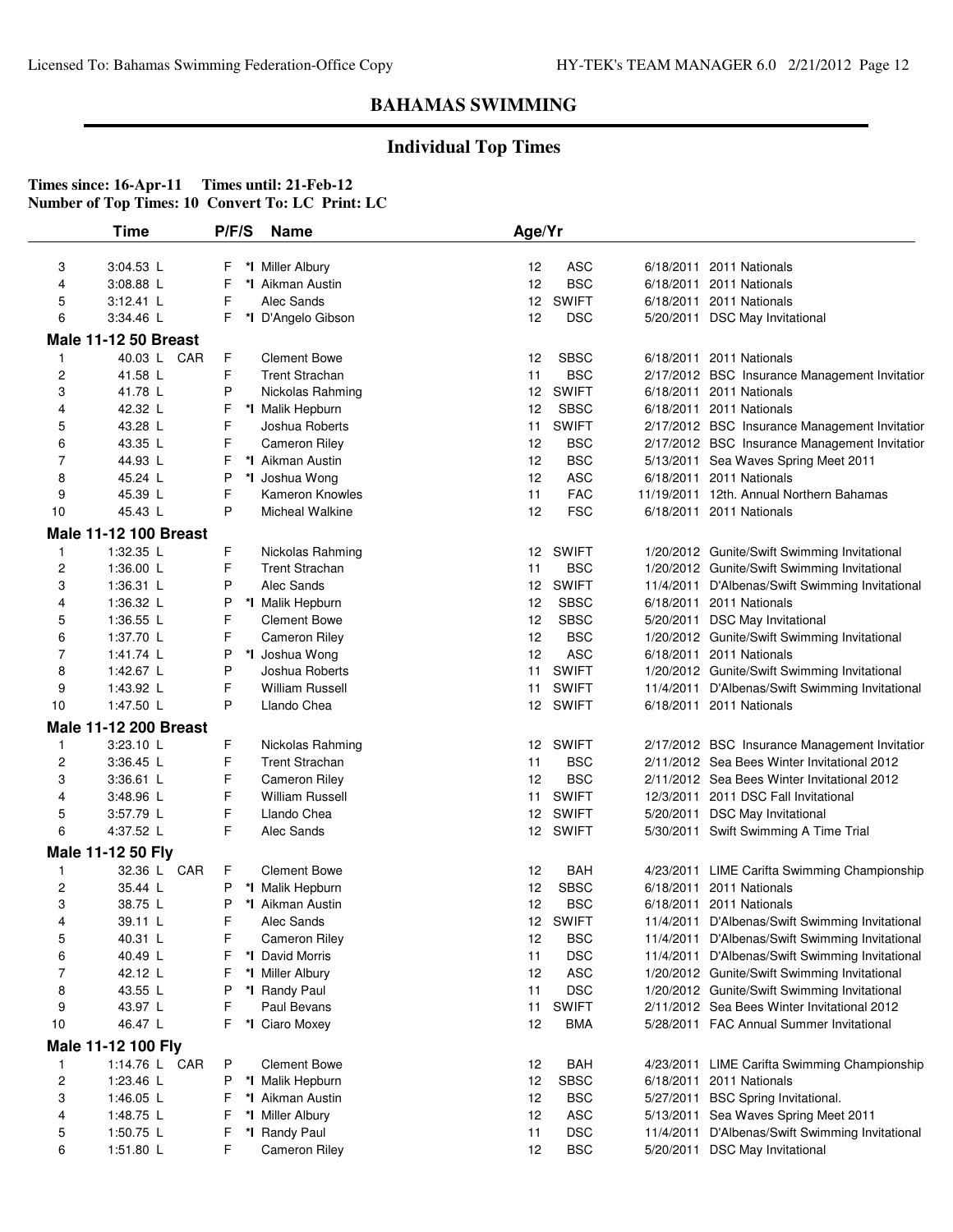### **Individual Top Times**

|                | <b>Time</b>                | P/F/S  | <b>Name</b>                            | Age/Yr   |              |                                                                         |
|----------------|----------------------------|--------|----------------------------------------|----------|--------------|-------------------------------------------------------------------------|
| $\overline{7}$ | $1:52.15$ L                | F      | Paul Bevans                            | 11       | <b>BSC</b>   | 6/18/2011 2011 Nationals                                                |
|                | Male 11-12 200 Fly         |        |                                        |          |              |                                                                         |
| 1              | 3:00.39 L                  | F      | <b>Clement Bowe</b>                    | 12       | <b>SBSC</b>  | 6/18/2011 2011 Nationals                                                |
| $\overline{c}$ | 3:42.57 L                  | F      | *I Malik Hepburn                       | 12       | <b>SBSC</b>  | 5/20/2011 DSC May Invitational                                          |
|                |                            |        |                                        |          |              |                                                                         |
|                | Male 11-12 200 IM          |        |                                        |          |              |                                                                         |
| 1              | 2:46.74 L<br>CAR           | F      | <b>Clement Bowe</b>                    | 12       | <b>SBSC</b>  | 6/18/2011 2011 Nationals                                                |
| 2              | 3:04.35 L                  | F      | *I Malik Hepburn                       | 12       | <b>SBSC</b>  | 6/18/2011 2011 Nationals                                                |
| 3              | 3:13.70 L                  | F      | Alec Sands                             | 12       | <b>SWIFT</b> | 6/18/2011 2011 Nationals                                                |
| 4              | 3:13.90 L                  | F      | *I Miller Albury                       | 12       | <b>ASC</b>   | 2/11/2012 Sea Bees Winter Invitational 2012                             |
| 5              | $3:15.19$ L                | F      | <b>Cameron Riley</b>                   | 12       | <b>BSC</b>   | 2/17/2012 BSC Insurance Management Invitatior                           |
| 6              | $3:16.93$ L                | F      | Nickolas Rahming                       | 12       | <b>SWIFT</b> | 6/18/2011 2011 Nationals                                                |
| 7              | 3:24.29 L                  | F      | *I David Morris                        | 11       | <b>DSC</b>   | 6/18/2011 2011 Nationals                                                |
| 8              | 3:31.51 L                  | F      | *I Joshua Wong                         | 12       | <b>ASC</b>   | 5/27/2011 BSC Spring Invitational.                                      |
| 9              | $3:32.19$ L                | F<br>F | Llando Chea                            | 12       | <b>SWIFT</b> | 6/18/2011 2011 Nationals                                                |
| 10             | 3:33.88 L                  |        | Paul Bevans                            | 11       | <b>SWIFT</b> | 2/17/2012 BSC Insurance Management Invitatior                           |
|                | Male 11-12 400 IM          |        |                                        |          |              |                                                                         |
| 1              | 7:35.45 L                  | F      | Alec Sands                             | 12       | <b>SWIFT</b> | 5/30/2011 Swift Swimming A Time Trial                                   |
|                | <b>Male 13-14 50 Free</b>  |        |                                        |          |              |                                                                         |
| 1              | 26.58 L<br>CAR             | F      | *I Dionisio Carey                      | 14       | <b>BSC</b>   | 10/31/2011 St Andrews School                                            |
| 2              | CAR<br>26.95 L             | P      | Gershwin Greene                        | 13       | <b>BSC</b>   | 1/20/2012 Gunite/Swift Swimming Invitational                            |
| 3              | CAR<br>27.14 L             | F      | *I Farion Cooper                       | 14       | <b>DSC</b>   | 2/17/2012 BSC Insurance Management Invitatior                           |
| 4              | CAR<br>27.67 L             | F      | Nikolaus Holmberg                      | 13       | <b>BSC</b>   | 11/17/2011 2011 Speedo Winter Championships                             |
| 5              | 27.84 L L CAR              | F      | Zach Moses                             | 14       | <b>SWIFT</b> | 6/18/2011 2011 Nationals                                                |
| 6              | CAR<br>28.04 L             | F      | Drew Bastian                           | 14       | <b>BSC</b>   | 1/20/2012 OVAC Championships                                            |
| $\overline{7}$ | CAR<br>28.33 L             | F      | Michael Hernandez                      | 13       | <b>BSC</b>   | 11/17/2011 2011 Speedo Winter Championships                             |
| 8              | CAR<br>28.59 L             | F      | Dante Carey                            | 13       | <b>BMA</b>   | 6/18/2011 2011 Nationals                                                |
| 9              | 28.72 L<br>CAR             | F      | Joshua Rigby                           | 14       | <b>FAC</b>   | 2/11/2012 Sea Bees Winter Invitational 2012                             |
| 10             | 28.96 L L CAR              | F      | *I Jared Fitzgerald                    | 13       | <b>SBSC</b>  | 6/18/2011 2011 Nationals                                                |
|                | <b>Male 13-14 100 Free</b> |        |                                        |          |              |                                                                         |
| 1              | 58.99 L<br>CAR             | F      | *I Dionisio Carey                      | 14       | <b>BSC</b>   | 10/31/2011 St Andrews School                                            |
| 2              | 1:00.22 $L$<br>CAR         | P      | Gershwin Greene                        | 13       | <b>BSC</b>   | 1/20/2012 Gunite/Swift Swimming Invitational                            |
| 3              | CAR<br>1:00.42 $\lfloor$   | F      | *I Farion Cooper                       | 14       | <b>DSC</b>   | 6/18/2011 2011 Nationals                                                |
| 4              | CAR<br>1:01.23 $L$         | F      | Zach Moses                             | 14       | <b>SWIFT</b> | 6/18/2011 2011 Nationals                                                |
| 5              | CAR<br>1:01.32 $L$         | F      | Nikolaus Holmberg                      | 13       | <b>SWIFT</b> | 6/18/2011 2011 Nationals                                                |
| 6              | CAR<br>1:02.08 $\lfloor$   | F      | Drew Bastian                           | 14       | <b>BSC</b>   | 1/20/2012 OVAC Championships                                            |
| 7              | 1:02.59 L<br>CAR           | F      | Joshua Rigby                           | 14       | <b>FAC</b>   | 2/11/2012 Sea Bees Winter Invitational 2012                             |
| 8              | 1:02.91 $L$<br>CAR         | F      | *I Cedric Bowe                         | 14       | <b>SWIFT</b> | 2/17/2012 BSC Insurance Management Invitation                           |
| 9              | 1:04.25 L                  | P      | Meshach Roberts                        | 14       | <b>BSC</b>   | 11/17/2011 2011 Speedo Winter Championships                             |
| 10             | 1:04.30 L                  | Ρ      | Aaron Levarity                         | 14       | <b>LLST</b>  | 6/18/2011 2011 Nationals                                                |
|                | Male 13-14 200 Free        |        |                                        |          |              |                                                                         |
|                | 2:07.27 L CAR              |        | Zach Moses                             | 14       | <b>BSC</b>   |                                                                         |
| $\mathbf{1}$   |                            | F.     |                                        |          |              | 11/17/2011 2011 Speedo Winter Championships<br>6/18/2011 2011 Nationals |
| 2              | 2:12.46 L CAR              | F      | *I Dionisio Carey<br>Nikolaus Holmberg | 14       | <b>BSC</b>   |                                                                         |
| 3              | 2:17.65 L L                | F      | *I Farion Cooper                       | 13       | <b>SWIFT</b> | 11/17/2011 2011 Speedo Winter Championships                             |
| 4              | 2:17.71 L<br>2:19.46 L     | F      | Drew Bastian                           | 14<br>14 | <b>DSC</b>   | 6/18/2011 2011 Nationals                                                |
| 5              |                            | P<br>F |                                        |          | <b>BSC</b>   | 11/17/2011 2011 Speedo Winter Championships                             |
| 6<br>7         | 2:19.47 L<br>2:20.64 L     |        | <b>Meshach Roberts</b>                 | 14       | <b>BSC</b>   | 6/18/2011 2011 Nationals                                                |
|                |                            | P      | *I Cedric Bowe                         | 14       | <b>BSC</b>   | 11/17/2011 2011 Speedo Winter Championships                             |
| 8              | 2:23.15 L                  | F      | Gershwin Greene                        | 13       | <b>BSC</b>   | 6/18/2011 2011 Nationals<br>2/11/2012 Sea Bees Winter Invitational 2012 |
| 9              | $2:23.26$ L                | F      | Joshua Rigby                           | 14       | <b>FAC</b>   |                                                                         |
| 10             | 2:26.08 L                  | F      | Aaron Levarity                         | 14       | <b>LLST</b>  | 6/18/2011 2011 Nationals                                                |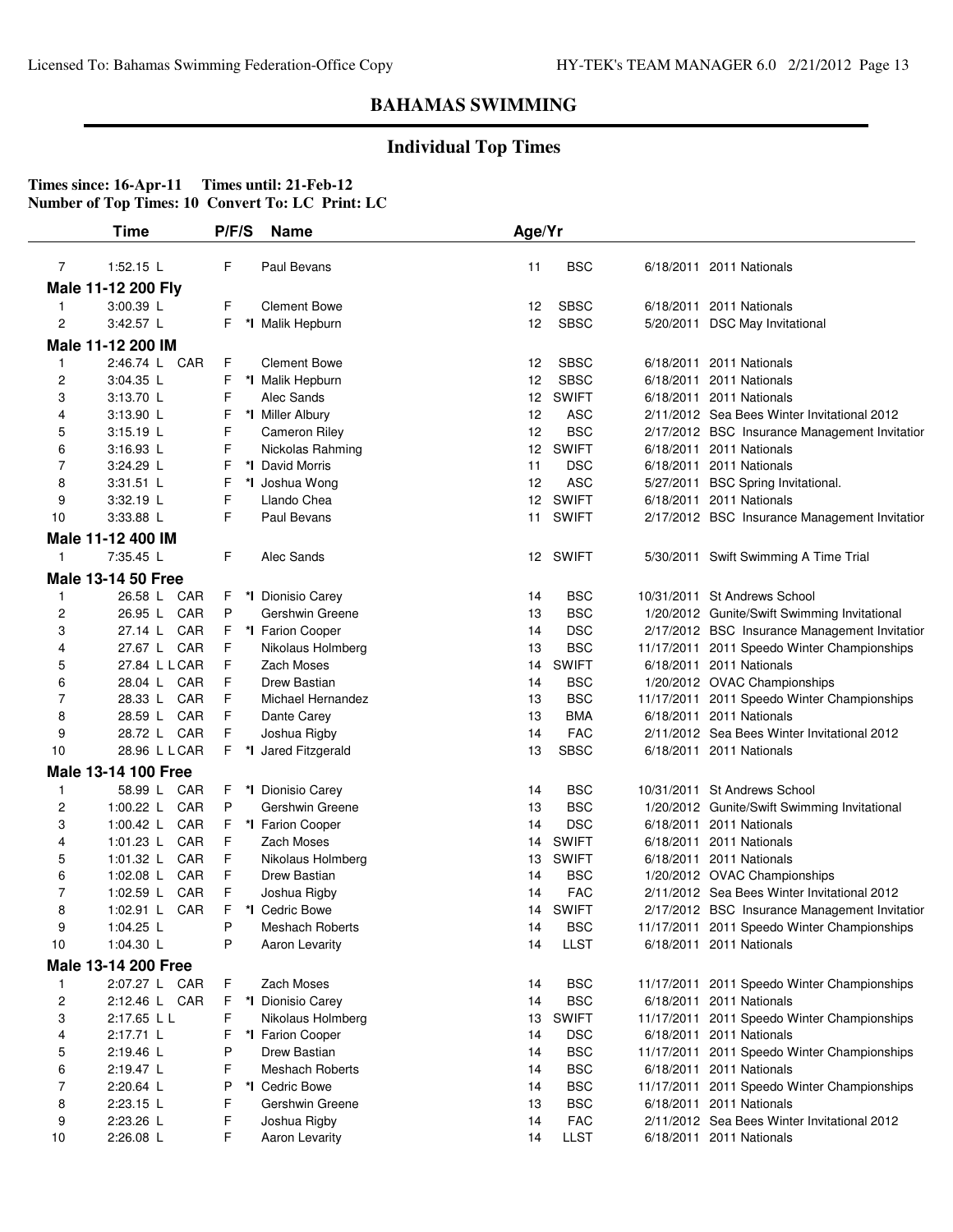### **Individual Top Times**

|                         | <b>Time</b>                | P/F/S | <b>Name</b>              | Age/Yr |              |            |                                               |
|-------------------------|----------------------------|-------|--------------------------|--------|--------------|------------|-----------------------------------------------|
|                         |                            |       |                          |        |              |            |                                               |
|                         | <b>Male 13-14 400 Free</b> |       |                          |        |              |            |                                               |
| 1                       | 4:31.57 L CAR              | F     | Zach Moses               | 14     | BAH          |            | 4/23/2011 LIME Carifta Swimming Championship  |
| 2                       | 4:52.70 L                  | F     | *I Dionisio Carey        | 14     | <b>BSC</b>   |            | 5/27/2011 BSC Spring Invitational.            |
| 3                       | 4:57.40 L                  | F     | Nikolaus Holmberg        | 13     | <b>SWIFT</b> |            | 12/3/2011 2011 DSC Fall Invitational          |
| 4                       | 4:58.23 L                  | F     | *I Cedric Bowe           | 14     | <b>SBSC</b>  | 12/3/2011  | 2011 DSC Fall Invitational                    |
| 5                       | 4:58.84 L                  | F     | <b>Meshach Roberts</b>   | 14     | <b>BSC</b>   |            | 6/18/2011 2011 Nationals                      |
| 6                       | 5:04.97 L                  | F     | *I Farion Cooper         | 14     | <b>DSC</b>   |            | 2/11/2012 Sea Bees Winter Invitational 2012   |
| 7                       | 5:11.90 L                  | F     | Drew Bastian             | 14     | <b>BSC</b>   |            | 6/18/2011 2011 Nationals                      |
| 8                       | 5:18.23 L                  | F     | Gershwin Greene          | 13     | <b>BSC</b>   | 6/18/2011  | 2011 Nationals                                |
| 9                       | 5:26.70 L                  | F     | Joshua Rigby             | 14     | <b>FAC</b>   |            | 9/17/2011 FAC No Awards Meet                  |
| 10                      | 5:27.27 L                  | F     | *I Tryique Cox           | 13     | <b>BAH</b>   |            | 4/23/2011 LIME Carifta Swimming Championship  |
|                         | <b>Male 13-14 800 Free</b> |       |                          |        |              |            |                                               |
| $\mathbf{1}$            | 10:42.04 L                 | F     | Nikolaus Holmberg        | 13     | <b>SWIFT</b> |            | 6/18/2011 2011 Nationals                      |
| $\overline{c}$          | 11:08.38 L                 | F     | Gershwin Greene          | 13     | <b>BSC</b>   | 6/18/2011  | 2011 Nationals                                |
| 3                       | 11:11.23 L                 | F     | *I Tryique Cox           | 13     | <b>SBSC</b>  | 6/18/2011  | 2011 Nationals                                |
| 4                       | 11:53.72 L                 | F     | *I Dwayne Mortimer       | 14     | <b>SBSC</b>  |            | 5/13/2011 Sea Waves Spring Meet 2011          |
| 5                       | 12:00.15 L                 | F.    | *I Jared Fitzgerald      | 13     | <b>SBSC</b>  |            | 6/18/2011 2011 Nationals                      |
|                         | Male 13-14 1500 Free       |       |                          |        |              |            |                                               |
| 1                       | 18:43.95 L CAR             | F     | Zach Moses               | 14     | BAH          |            | 4/23/2011 LIME Carifta Swimming Championship  |
| 2                       | 19:35.14 L                 | F     | <b>Meshach Roberts</b>   | 14     | <b>BSC</b>   | 6/18/2011  | 2011 Nationals                                |
| 3                       | 20:22.29 L                 | F     | *I Cedric Bowe           | 14     | <b>SBSC</b>  | 6/18/2011  | 2011 Nationals                                |
| 4                       | 20:42.53 L                 | F     | Drew Bastian             | 14     | <b>BSC</b>   | 6/18/2011  | 2011 Nationals                                |
| 5                       | 22:09.27 L                 | F.    | *I Dwayne Mortimer       | 14     | <b>SBSC</b>  |            | 6/18/2011 2011 Nationals                      |
|                         | <b>Male 13-14 50 Back</b>  |       |                          |        |              |            |                                               |
| 1                       | 28.02 L<br>CAR             | F.    | *I Dionisio Carey        | 14     | <b>BSC</b>   |            | 10/31/2011 St Andrews School                  |
| $\overline{\mathbf{c}}$ | CAR<br>31.54 L             | F     | Gershwin Greene          | 13     | <b>BSC</b>   |            | 1/14/2012 Family Guardian Invitational        |
| 3                       | CAR<br>32.09 L             | F     | *I Farion Cooper         | 14     | <b>DSC</b>   |            | 2/17/2012 BSC Insurance Management Invitatior |
| 4                       | 33.47 L                    | F     | <b>Meshach Roberts</b>   | 14     | <b>BSC</b>   |            | 1/14/2012 Family Guardian Invitational        |
| 5                       | 33.74 L                    | P     | Zach Moses               | 14     | <b>SWIFT</b> |            | 1/20/2012 Gunite/Swift Swimming Invitational  |
| 6                       | 33.79 L                    | P     | Christoph Johnson        | 14     | <b>BSC</b>   |            | 11/17/2011 2011 Speedo Winter Championships   |
| 7                       | 34.38 L L                  | F     | Nikolaus Holmberg        | 13     | <b>SWIFT</b> |            | 11/17/2011 2011 Speedo Winter Championships   |
| 8                       | 35.93 L                    | F     | Joshua Rigby             | 14     | <b>FAC</b>   |            | 10/22/2011 FAC No Awards Meet                 |
| 9                       | 36.45 L                    | P     | Aaron Levarity           | 14     | <b>LLST</b>  | 6/18/2011  | 2011 Nationals                                |
| 10                      | 37.06 L                    | P     | *I Avery Turnquest       | 14     | <b>ORCA</b>  |            | 6/18/2011 2011 Nationals                      |
|                         | Male 13-14 100 Back        |       |                          |        |              |            |                                               |
| 1                       | 1:01.69 $L$<br>CAR         | F     | *I Dionisio Carey        | 14     | <b>BSC</b>   | 10/31/2011 | <b>St Andrews School</b>                      |
| $\overline{c}$          | 1:10.70 L CAR              | F     | <b>Meshach Roberts</b>   | 14     | <b>BSC</b>   |            | 12/3/2011 2011 DSC Fall Invitational          |
| 3                       | 1:12.08 L                  | F     | Gershwin Greene          | 13     | <b>BSC</b>   |            | 1/14/2012 Family Guardian Invitational        |
| 4                       | 1:12.44 $L$                | F     | Zach Moses               | 14     | <b>SWIFT</b> |            | 6/18/2011 2011 Nationals                      |
| 5                       | 1:13.12 $L$                | F     | *I Farion Cooper         | 14     | <b>DSC</b>   |            | 6/18/2011 2011 Nationals                      |
| 6                       | 1:16.48 $L L$              | F     | Nikolaus Holmberg        | 13     | <b>SWIFT</b> |            | 11/17/2011 2011 Speedo Winter Championships   |
| 7                       | 1:19.27 L                  | P     | Aaron Levarity           | 14     | <b>LLST</b>  |            | 6/18/2011 2011 Nationals                      |
| 8                       | 1:19.77 L                  | P     | Christoph Johnson        | 14     | <b>BSC</b>   |            | 11/17/2011 2011 Speedo Winter Championships   |
| 9                       | 1:22.32 L L                | F     | <b>Edward Turner III</b> | 14     | <b>SWIFT</b> |            | 6/18/2011 2011 Nationals                      |
| 10                      | 1:23.13 L                  | P     | *I Cedric Bowe           | 14     | <b>SBSC</b>  |            | 6/18/2011 2011 Nationals                      |
|                         | Male 13-14 200 Back        |       |                          |        |              |            |                                               |
| 1                       | 2:31.02 L CAR              | F.    | <b>Meshach Roberts</b>   | 14     | <b>BSC</b>   |            | 2/11/2012 Sea Bees Winter Invitational 2012   |
| 2                       | 2:33.36 L CAR              | P     | *I Dionisio Carey        | 14     | <b>BAH</b>   |            | 4/23/2011 LIME Carifta Swimming Championship  |
| 3                       | 2:43.00 L                  | F     | Zach Moses               | 14     | <b>SWIFT</b> |            | 5/30/2011 Swift Swimming A Time Trial         |
| 4                       | 2:44.35 L                  | F.    | *I Farion Cooper         | 14     | <b>DSC</b>   |            | 2/11/2012 Sea Bees Winter Invitational 2012   |
| 5                       | 2:47.19 L                  | F     | Drew Bastian             | 14     | <b>BSC</b>   |            | 6/18/2011 2011 Nationals                      |
|                         |                            |       |                          |        |              |            |                                               |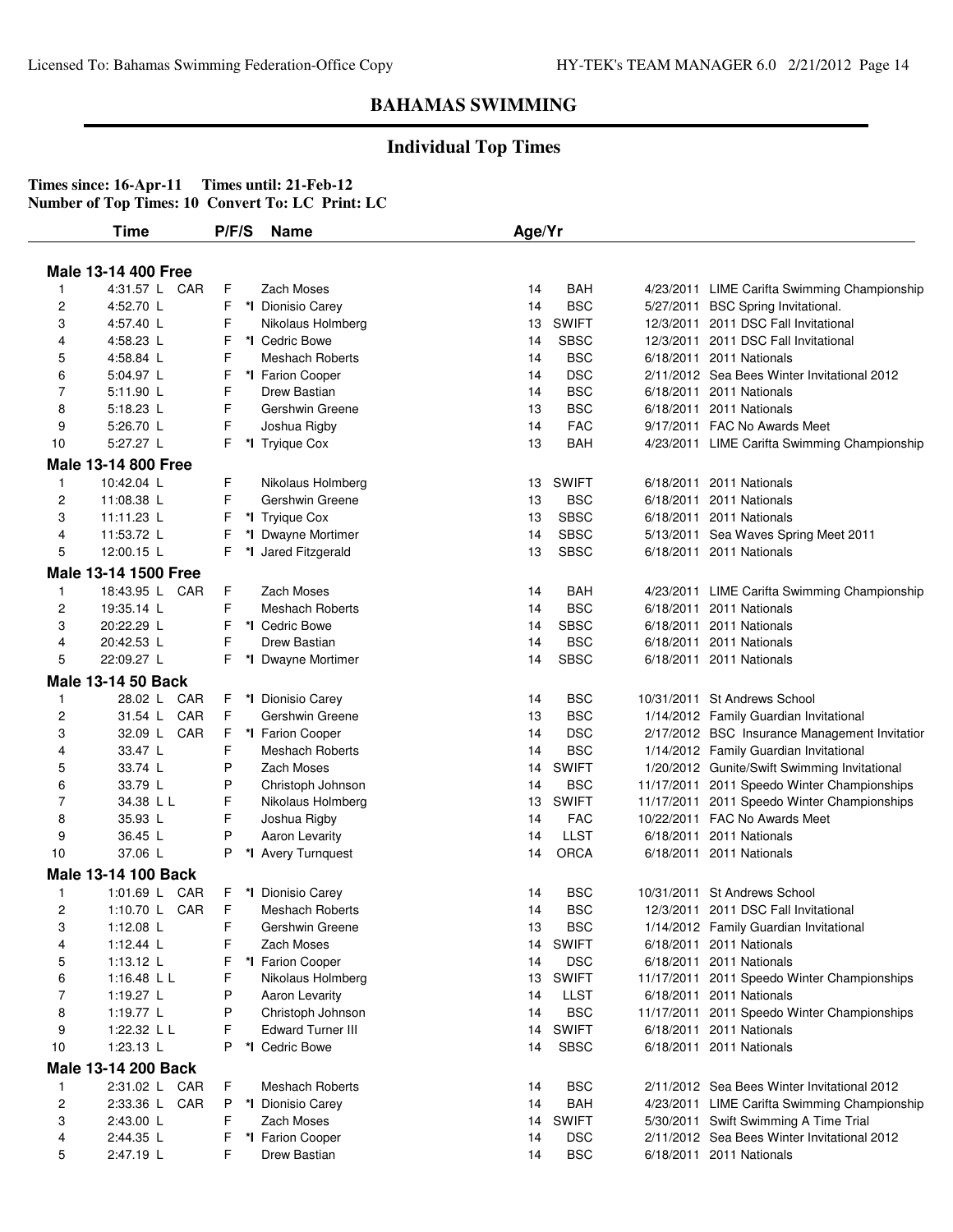## **Individual Top Times**

|                         | <b>Time</b>                  | P/F/S  | <b>Name</b>                              | Age/Yr   |                          |                                                                                     |
|-------------------------|------------------------------|--------|------------------------------------------|----------|--------------------------|-------------------------------------------------------------------------------------|
| 6                       | 2:47.50 L                    | F      | Nikolaus Holmberg                        | 13       | SWIFT                    | 12/3/2011 2011 DSC Fall Invitational                                                |
| $\overline{7}$          | 2:47.51 L                    | F      | Gershwin Greene                          | 13       | <b>BSC</b>               | 11/17/2011 2011 Speedo Winter Championships                                         |
| 8                       | 2:52.71 L                    | F      | *I Cedric Bowe                           | 14       | <b>SBSC</b>              | 6/18/2011 2011 Nationals                                                            |
| 9                       | 3:04.72 L                    | F      | *I Kadyn Coakley                         | 13       | <b>SBSC</b>              | 6/18/2011 2011 Nationals                                                            |
| 10                      | 3:06.59 L                    | F      | *I Tryique Cox                           | 13       | <b>SBSC</b>              | 6/18/2011 2011 Nationals                                                            |
|                         | <b>Male 13-14 50 Breast</b>  |        |                                          |          |                          |                                                                                     |
| 1                       | 32.85 L CAR                  | F      | *I Dionisio Carey                        | 14       | <b>BSC</b>               | 6/18/2011 2011 Nationals                                                            |
| 2                       | 33.34 L CAR                  | P      | Zach Moses                               | 14       | <b>BSC</b>               | 11/17/2011 2011 Speedo Winter Championships                                         |
| 3                       | CAR<br>34.15 L               | F      | Alexander Encinar                        | 13       | <b>SBSC</b>              | 2/17/2012 BSC Insurance Management Invitatior                                       |
| 4                       | 34.92 L<br>CAR               | P      | *I Farion Cooper                         | 14       | <b>BSC</b>               | 11/17/2011 2011 Speedo Winter Championships                                         |
| 5                       | 35.13 L                      | P      | Drew Bastian                             | 14       | <b>BSC</b>               | 11/17/2011 2011 Speedo Winter Championships                                         |
| 6                       | 35.45 L                      | F      | *I Jared Fitzgerald                      | 13       | <b>BSC</b>               | 11/17/2011 2011 Speedo Winter Championships                                         |
| 7                       | 35.96 L                      | F      | Nikolaus Holmberg                        | 13       | <b>BSC</b>               | 11/17/2011 2011 Speedo Winter Championships                                         |
| 8                       | 37.11 L                      | F      | <b>Meshach Roberts</b>                   | 14       | <b>BSC</b>               | 2/11/2012 Sea Bees Winter Invitational 2012                                         |
| 9                       | 37.37 L                      | F      | *I Tryique Cox                           | 13       | BAH                      | 4/23/2011 LIME Carifta Swimming Championship                                        |
| 10                      | 37.50 L                      | F      | *I Cedric Bowe                           | 14       | <b>SWIFT</b>             | 2/17/2012 BSC Insurance Management Invitatior                                       |
|                         | <b>Male 13-14 100 Breast</b> |        |                                          |          |                          |                                                                                     |
| 1                       | 1:12.74 L CAR                | P      | Zach Moses                               | 14       | <b>BSC</b>               | 11/17/2011 2011 Speedo Winter Championships                                         |
| 2                       | CAR<br>1:14.24 L             | F      | Drew Bastian                             | 14       | <b>BSC</b>               | 2/10/2012 Riverside Aquatics                                                        |
| 3                       | 1:14.39 L<br>CAR             | F      | *I Dionisio Carey                        | 14       | <b>BSC</b>               | 5/27/2011 BSC Spring Invitational.                                                  |
| 4                       | 1:16.89 L CAR                | F      | Alexander Encinar                        | 13       | <b>UNAT</b>              | 1/20/2012 Gunite/Swift Swimming Invitational                                        |
| 5                       | 1:20.10 $L$                  | F      | Nikolaus Holmberg                        | 13       | <b>SWIFT</b>             | 12/3/2011 2011 DSC Fall Invitational                                                |
| 6                       | 1:21.45 $L$                  | P      | *I Farion Cooper                         | 14       | <b>DSC</b>               | 1/20/2012 Gunite/Swift Swimming Invitational                                        |
| 7                       | 1:22.39 L                    | F      | *I Jared Fitzgerald                      | 13       | BAH                      | 6/27/2011 CCCAN 2011                                                                |
| 8                       | 1:22.69 L                    | P      | *I Tryique Cox                           | 13       | <b>BAH</b>               | 4/23/2011 LIME Carifta Swimming Championship                                        |
| 9                       | 1:22.94 L                    | P      | *I Cedric Bowe                           | 14       | <b>BSC</b>               | 11/17/2011 2011 Speedo Winter Championships                                         |
| 10                      | 1:23.60 L                    | F      | <b>Meshach Roberts</b>                   | 14       | <b>BSC</b>               | 2/11/2012 Sea Bees Winter Invitational 2012                                         |
|                         | <b>Male 13-14 200 Breast</b> |        |                                          |          |                          |                                                                                     |
| 1                       | 2:45.61 L CAR                | F      | Zach Moses                               | 14       | <b>SWIFT</b>             | 6/18/2011 2011 Nationals                                                            |
| 2                       | 2:46.37 L CAR                | F      | Drew Bastian                             | 14       | <b>BSC</b>               | 2/10/2012 Riverside Aquatics                                                        |
| 3                       | 2:50.12 L                    | F      | Alexander Encinar                        | 13       | <b>BSC</b>               | 11/17/2011 2011 Speedo Winter Championships                                         |
| 4                       | 2:57.92 L                    |        |                                          | 13       | <b>BSC</b>               |                                                                                     |
|                         | 2:59.48 L                    | F<br>F | *I Jared Fitzgerald                      | 13       | <b>SWIFT</b>             | 11/17/2011 2011 Speedo Winter Championships<br>12/3/2011 2011 DSC Fall Invitational |
| 5<br>6                  |                              | F      | Nikolaus Holmberg                        | 14       | <b>DSC</b>               | 6/18/2011 2011 Nationals                                                            |
| 7                       | $3:00.31$ L<br>3:00.41 L     |        | *I Farion Cooper                         |          |                          |                                                                                     |
|                         |                              | F      | *I Cedric Bowe                           | 14       | <b>SBSC</b>              | 6/18/2011 2011 Nationals                                                            |
| 8<br>9                  | 3:01.92 L<br>3:05.70 L       | F<br>F | *I Tryique Cox<br><b>Meshach Roberts</b> | 13<br>14 | <b>BAH</b><br><b>BSC</b> | 4/23/2011 LIME Carifta Swimming Championship                                        |
| 10                      | 3:13.39 L                    | F      | *I Dwayne Mortimer                       | 14       | <b>SBSC</b>              | 6/18/2011 2011 Nationals<br>2/11/2012 Sea Bees Winter Invitational 2012             |
|                         |                              |        |                                          |          |                          |                                                                                     |
|                         | Male 13-14 50 Fly            |        |                                          |          |                          |                                                                                     |
| 1                       | 28.11 L CAR                  | F      | *I Dionisio Carey                        | 14       | BAH                      | 4/23/2011 LIME Carifta Swimming Championship                                        |
| $\overline{\mathbf{c}}$ | 29.29 L CAR                  | P      | *I Farion Cooper                         | 14       | <b>DSC</b>               | 1/20/2012 Gunite/Swift Swimming Invitational                                        |
| 3                       | 30.75 L                      | F      | Joshua Rigby                             | 14       | <b>FAC</b>               | 2/11/2012 Sea Bees Winter Invitational 2012                                         |
| 4                       | 30.99 L                      | P      | Gershwin Greene                          | 13       | <b>BSC</b>               | 11/17/2011 2011 Speedo Winter Championships                                         |
| 5                       | 31.98 L                      | P      | Zach Moses                               | 14       | <b>SWIFT</b>             | 6/18/2011 2011 Nationals                                                            |
| 6                       | 32.23 L                      | P      | Drew Bastian                             | 14       | <b>BSC</b>               | 11/17/2011 2011 Speedo Winter Championships                                         |
| 7                       | 32.47 L                      | P      | Nikolaus Holmberg                        | 13       | <b>BSC</b>               | 11/17/2011 2011 Speedo Winter Championships                                         |
| 8                       | 32.70 L                      | F      | <b>Meshach Roberts</b>                   | 14       | <b>BSC</b>               | 2/17/2012 BSC Insurance Management Invitatior                                       |
| 9                       | 32.73 L                      | P      | *I Cedric Bowe                           | 14       | <b>SBSC</b>              | 6/18/2011 2011 Nationals                                                            |
| 10                      | 33.00 L                      | P      | Aaron Levarity                           | 14       | <b>LLST</b>              | 6/18/2011 2011 Nationals                                                            |
|                         | Male 13-14 100 Fly           |        |                                          |          |                          |                                                                                     |
| 1                       | 1:02.84 L CAR                | F.     | *I Dionisio Carey                        | 14       | <b>BSC</b>               | 10/31/2011 St Andrews School                                                        |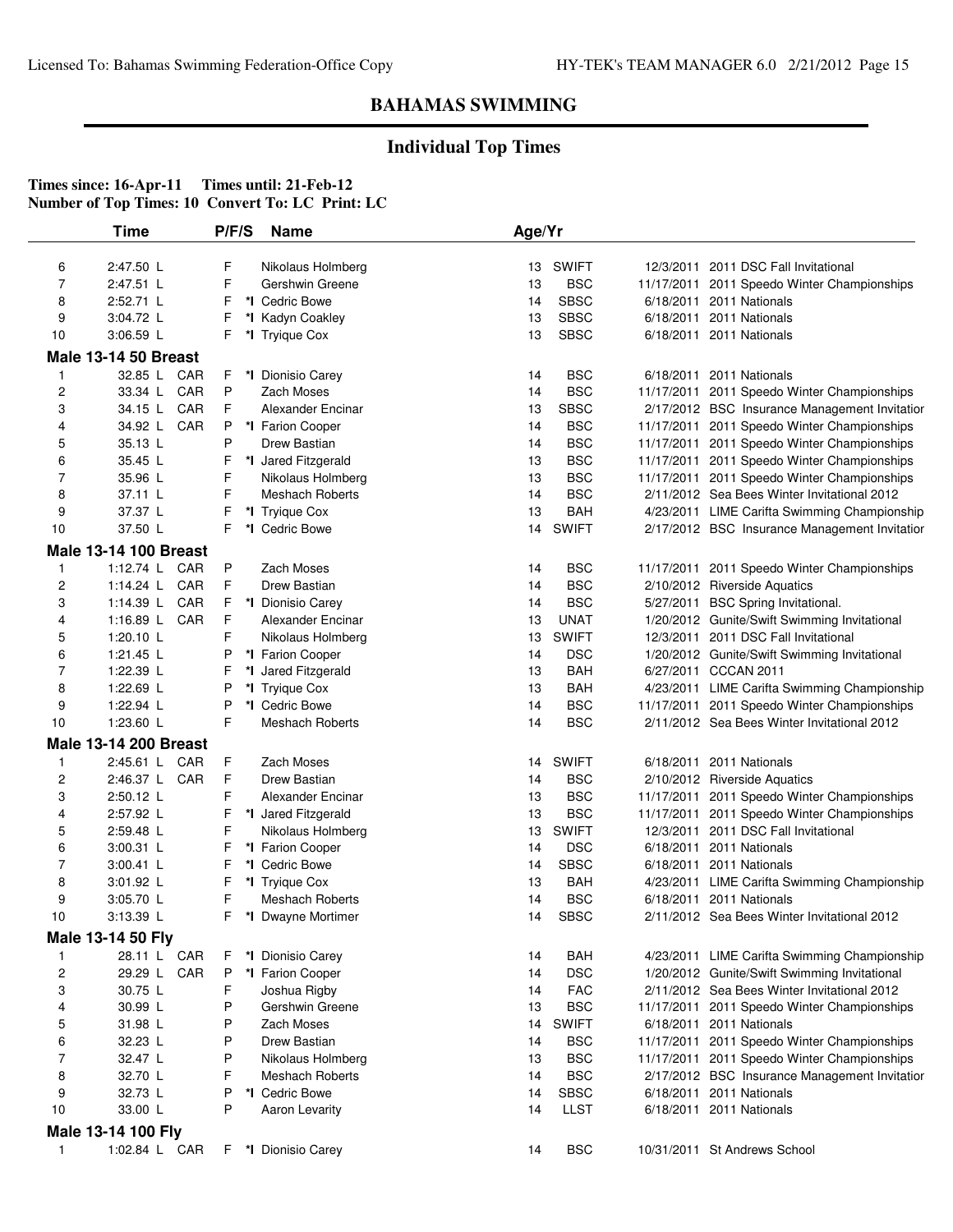## **Individual Top Times**

|                | Time                      | P/F/S  | <b>Name</b>                              | Age/Yr   |                           |                                                                          |
|----------------|---------------------------|--------|------------------------------------------|----------|---------------------------|--------------------------------------------------------------------------|
|                |                           |        |                                          |          |                           |                                                                          |
| 2              | 1:08.35 L                 | F      | *I Farion Cooper                         | 14       | <b>DSC</b>                | 6/18/2011 2011 Nationals                                                 |
| 3              | 1:10.68 $L$               | F      | Zach Moses                               | 14       | <b>SWIFT</b>              | 6/18/2011 2011 Nationals                                                 |
| 4              | 1:14.72 L<br>$1:15.73$ L  | P      | *I Cedric Bowe                           | 14       | <b>BSC</b>                | 11/17/2011 2011 Speedo Winter Championships                              |
| 5              | 1:16.02 $L$               | P<br>Ρ | Aaron Levarity<br><b>Meshach Roberts</b> | 14<br>14 | <b>LLST</b><br><b>BSC</b> | 6/18/2011 2011 Nationals<br>6/18/2011 2011 Nationals                     |
| 6<br>7         | 1:18.75 $L$               | Ρ      | Gershwin Greene                          | 13       | <b>BAH</b>                |                                                                          |
| 8              | 1:19.00 L                 | F      | Dante Carey                              | 13       | <b>BMA</b>                | 4/23/2011 LIME Carifta Swimming Championship<br>6/18/2011 2011 Nationals |
| 9              | 1:19.06 L                 | F      | Nikolaus Holmberg                        | 13       | <b>SWIFT</b>              | 6/18/2011 2011 Nationals                                                 |
| 10             | 1:20.31 L                 | F      | *I Avery Turnquest                       | 14       | <b>ORCA</b>               | 5/27/2011 BSC Spring Invitational.                                       |
|                | Male 13-14 200 Fly        |        |                                          |          |                           |                                                                          |
| 1              | 2:31.06 L CAR             | F      | *I Dionisio Carey                        | 14       | BAH                       | 4/23/2011 LIME Carifta Swimming Championship                             |
| 2              | 2:35.16 L                 | F      | Zach Moses                               | 14       | <b>SWIFT</b>              | 6/18/2011 2011 Nationals                                                 |
| 3              | 2:48.75 L                 | F      | *I Cedric Bowe                           | 14       | <b>BSC</b>                | 11/17/2011 2011 Speedo Winter Championships                              |
| 4              | 2:49.82 L                 | F      | Aaron Levarity                           | 14       | <b>LLST</b>               | 6/18/2011 2011 Nationals                                                 |
| 5              | 2:49.94 L                 | F      | *I Farion Cooper                         | 14       | <b>DSC</b>                | 5/20/2011 DSC May Invitational                                           |
| 6              | 2:57.91 L                 | F      | Joshua Rigby                             | 14       | <b>FAC</b>                | 2/11/2012 Sea Bees Winter Invitational 2012                              |
| 7              | 3:17.33 L                 | F      | Nikolaus Holmberg                        | 13       | <b>SWIFT</b>              | 6/18/2011 2011 Nationals                                                 |
| 8              | 3:35.06 L                 | F      | Malvin Moore                             | 14       | <b>BMA</b>                | 10/22/2011 FAC No Awards Meet                                            |
|                | Male 13-14 200 IM         |        |                                          |          |                           |                                                                          |
| $\mathbf{1}$   | 2:21.51 L CAR             | F      | Zach Moses                               | 14       | <b>BSC</b>                | 11/17/2011 2011 Speedo Winter Championships                              |
| 2              | 2:25.70 L<br>CAR          | P      | *I Dionisio Carey                        | 14       | <b>BAH</b>                | 6/27/2011 CCCAN 2011                                                     |
| 3              | 2:35.64 L                 | P      | *I Farion Cooper                         | 14       | <b>BSC</b>                | 11/17/2011 2011 Speedo Winter Championships                              |
| 4              | 2:38.30 L                 | P      | Drew Bastian                             | 14       | <b>BSC</b>                | 11/17/2011 2011 Speedo Winter Championships                              |
| 5              | 2:39.56 L                 | F      | <b>Meshach Roberts</b>                   | 14       | <b>BSC</b>                | 5/27/2011 BSC Spring Invitational.                                       |
| 6              | 2:41.97 L                 | F      | *I Cedric Bowe                           | 14       | <b>SWIFT</b>              | 2/17/2012 BSC Insurance Management Invitatior                            |
| 7              | 2:44.88 L                 | F      | Gershwin Greene                          | 13       | <b>BSC</b>                | 2/17/2012 BSC Insurance Management Invitatior                            |
| 8              | 2:44.94 L                 | F      | Nikolaus Holmberg                        | 13       | <b>SWIFT</b>              | 6/18/2011 2011 Nationals                                                 |
| 9              | 2:46.36 L                 | F      | Alexander Encinar                        | 13       | <b>SWIFT</b>              | 11/4/2011 D'Albenas/Swift Swimming Invitational                          |
| 10             | 2:46.77 L                 | F      | Joshua Rigby                             | 14       | <b>FAC</b>                | 10/22/2011 FAC No Awards Meet                                            |
|                | Male 13-14 400 IM         |        |                                          |          |                           |                                                                          |
| $\mathbf{1}$   | 5:00.17 L CAR             | F      | Zach Moses                               | 14       | <b>BSC</b>                | 11/17/2011 2011 Speedo Winter Championships                              |
| $\overline{c}$ | 5:32.73 L                 | F      | *I Dionisio Carey                        | 14       | <b>BSC</b>                | 6/18/2011 2011 Nationals                                                 |
| 3              | 5:37.63 L                 | F      | <b>Meshach Roberts</b>                   | 14       | <b>BSC</b>                | 6/18/2011 2011 Nationals                                                 |
| 4              | 5:50.71 L                 | F      | *I Farion Cooper                         | 14       | <b>DSC</b>                | 6/18/2011 2011 Nationals                                                 |
| 5              | 5:50.76 L                 | F      | Drew Bastian                             | 14       | <b>BSC</b>                | 6/18/2011 2011 Nationals                                                 |
| 6              | 5:59.69 L                 | F      | *I Cedric Bowe                           | 14       | <b>SBSC</b>               | 6/18/2011 2011 Nationals                                                 |
| 7              | $6:00.18$ L               | F      | Nikolaus Holmberg                        | 13       | <b>SWIFT</b>              | 6/18/2011 2011 Nationals                                                 |
| 8              | $6:06.02$ L               | F      | Gershwin Greene                          | 13       | <b>BSC</b>                | 6/18/2011 2011 Nationals                                                 |
| 9              | 6:18.42 $L$               | F      | *I Jared Fitzgerald                      | 13       | <b>SBSC</b>               | 6/18/2011 2011 Nationals                                                 |
| 10             | 6:19.57 L                 | F      | *I Tryique Cox                           | 13       | <b>BAH</b>                | 4/23/2011 LIME Carifta Swimming Championship                             |
|                | <b>Male 15-17 50 Free</b> |        |                                          |          |                           |                                                                          |
| 1              | 24.83 L CAR               | F      | *I T'Auren Moss                          | 16       | <b>SBSC</b>               | 2/17/2012 BSC Insurance Management Invitatior                            |
| $\overline{c}$ | 25.13 L L CAR             | F      | *I Laron Morley                          | 17       | <b>BAH</b>                | 4/23/2011 LIME Carifta Swimming Championship                             |
| 3              | x25.89 L CAR              | F      | Evante Gibson                            | 17       | <b>FAC</b>                | 6/18/2011 2011 Nationals                                                 |
| 4              | 26.11 L L CAR             | F      | Donovan Higgs                            | 17       | <b>SWIFT</b>              | 6/18/2011 2011 Nationals                                                 |
| 5              | 26.34 L CAR               | F      | Kohen Kerr                               | 15       | <b>BSC</b>                | 6/18/2011 2011 Nationals                                                 |
| 6              | 26.41 L CAR               | F      | *I Dylan Cash                            | 15       | <b>SBSC</b>               | 6/18/2011 2011 Nationals                                                 |
| $7^*$          | 26.43 L CAR               | F      | <b>Dustin Tynes</b>                      | 15       | <b>LLST</b>               | 6/18/2011 2011 Nationals                                                 |
| $7^*$          | 26.43 L L CAR             | F      | *I Keith Lloyd                           | 15       | <b>SBSC</b>               | 6/18/2011 2011 Nationals                                                 |
| 9              | 26.46 L<br>CAR            | F      | Anibal Hernandez Valdes                  | 16       | <b>SWIFT</b>              | 5/20/2011 DSC May Invitational                                           |
| 10             | 26.65 L CAR               | F      | Peter Farquharson                        | 16       | <b>LLST</b>               | 11/4/2011 D'Albenas/Swift Swimming Invitational                          |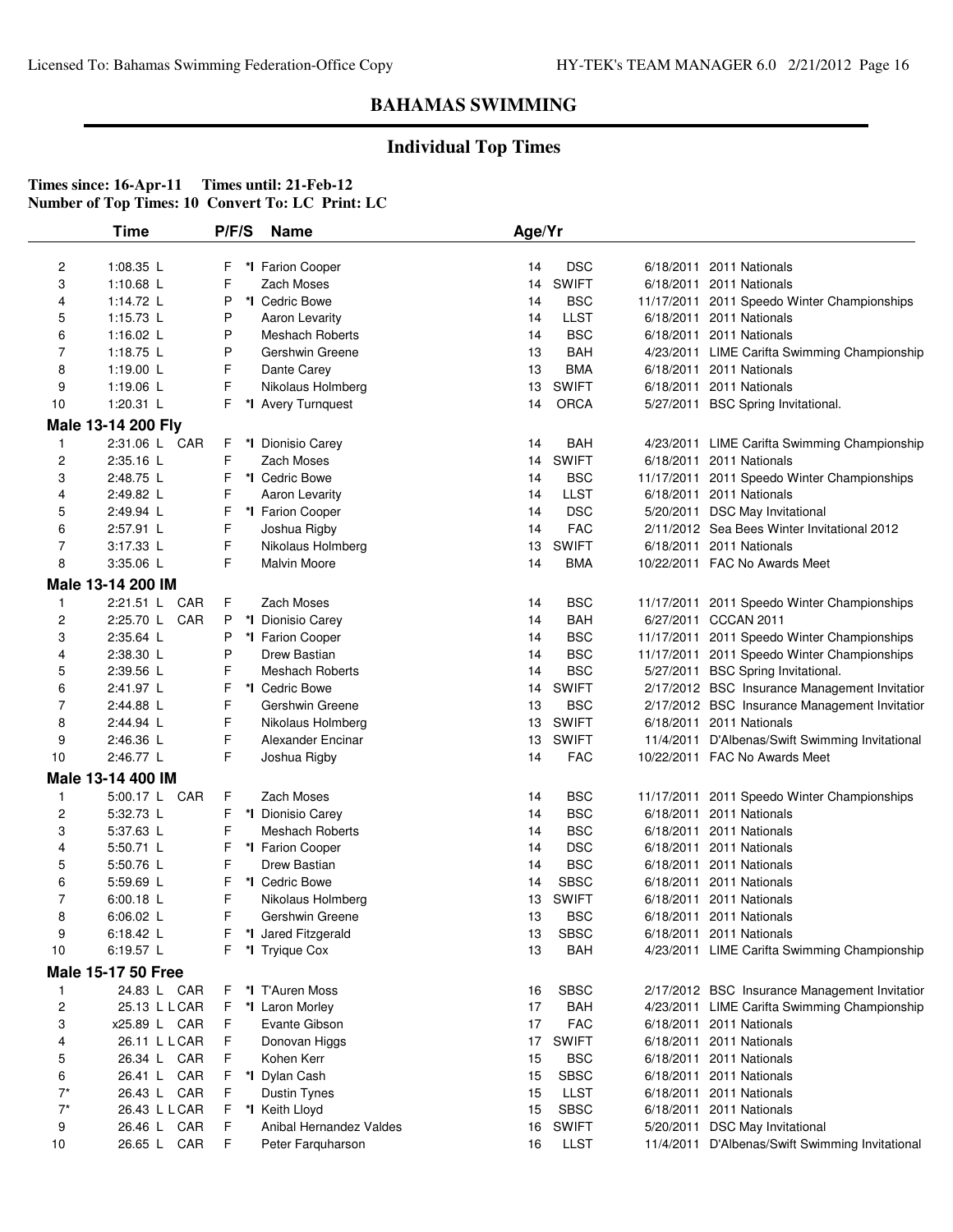### **Individual Top Times**

|                | <b>Time</b>                | P/F/S  | <b>Name</b>                       | Age/Yr   |                          |           |                                                 |
|----------------|----------------------------|--------|-----------------------------------|----------|--------------------------|-----------|-------------------------------------------------|
|                | <b>Male 15-17 100 Free</b> |        |                                   |          |                          |           |                                                 |
| -1             | 54.48 L CAR                | F      | *I T'Auren Moss                   | 16       | <b>BSC</b>               |           | 11/17/2011 2011 Speedo Winter Championships     |
| 2              | CAR<br>57.36 L             | P      | Peter Farguharson                 | 16       | <b>LLST</b>              |           | 6/18/2011 2011 Nationals                        |
| 3              | 57.42 L CAR                | F      | Dustin Tynes                      | 15       | <b>LLST</b>              |           | 6/18/2011 2011 Nationals                        |
| 4              | CAR<br>57.79 L             | F      | Matthew Lowe                      | 17       | <b>BSC</b>               |           | 10/8/2011 Towson Swim Meets                     |
| 5              | 58.52 L CAR                | F      | *I Laron Morley                   | 17       | <b>DSC</b>               | 5/27/2011 | <b>BSC Spring Invitational.</b>                 |
| 6              | 58.59 L CAR                | P      | *I Keith Lloyd                    | 15       | <b>BSC</b>               |           | 11/17/2011 2011 Speedo Winter Championships     |
| 7              | 58.63 L L CAR              | F      | Anibal Hernandez Valdes           | 16       | <b>SWIFT</b>             |           | 6/18/2011 2011 Nationals                        |
| 8              | 58.97 L CAR                | F      | Peter Farquarson                  | 16       | <b>LLST</b>              |           | 2/17/2012 BSC Insurance Management Invitatior   |
| 9              | 58.99 L<br>CAR             | F      | Kohen Kerr                        | 15       | <b>BSC</b>               |           | 2/17/2012 BSC Insurance Management Invitatior   |
| 10             | 59.09 L CAR                | F      | Jemarco Armbrister                | 15       | <b>SWIFT</b>             |           | 12/3/2011 2011 DSC Fall Invitational            |
|                | Male 15-17 200 Free        |        |                                   |          |                          |           |                                                 |
|                |                            |        |                                   |          |                          |           |                                                 |
| -1             | 2:01.88 L CAR              | F      | <b>Matthew Lowe</b>               | 17       | <b>UN</b>                |           | 12/28/2011 BSF Time Trials #2 2011              |
| 2              | 2:07.07 L L CAR            | F      | *I T'Auren Moss                   | 16       | <b>BAH</b>               |           | 4/23/2011 LIME Carifta Swimming Championship    |
| 3              | 2:07.11 L CAR              | F      | Anibal Hernandez Valdes           | 16       | <b>SWIFT</b>             |           | 6/18/2011 2011 Nationals                        |
| 4              | 2:07.49 L CAR              | F      | Peter Farquharson                 | 16       | <b>LLST</b>              |           | 6/18/2011 2011 Nationals                        |
| 5              | 2:08.17 L<br>CAR           | F      | <b>Dustin Tynes</b>               | 15       | <b>LLST</b>              |           | 6/18/2011 2011 Nationals                        |
| 6              | 2:12.88 L                  | F      | *I Keith Lloyd                    | 15       | <b>SBSC</b>              |           | 6/18/2011 2011 Nationals                        |
| 7              | $2:14.71$ L                | P      | *I Zarian Cleare                  | 16       | <b>BSC</b>               |           | 11/17/2011 2011 Speedo Winter Championships     |
| 8              | 2:14.96 L                  | F<br>F | *I Toby McCarroll<br>Dereck Gibbs | 17       | <b>DSC</b><br><b>BMA</b> |           | 5/20/2011 DSC May Invitational                  |
| 9              | 2:20.81 L<br>2:22.21 L     | P      |                                   | 16<br>15 | <b>BSC</b>               |           | 6/18/2011 2011 Nationals                        |
| 10             |                            |        | Kohen Kerr                        |          |                          |           | 11/17/2011 2011 Speedo Winter Championships     |
|                | <b>Male 15-17 400 Free</b> |        |                                   |          |                          |           |                                                 |
| $\mathbf{1}$   | 4:16.33 L CAR              | F      | <b>Matthew Lowe</b>               | 17       | <b>BSC</b>               |           | 10/8/2011 Towson Swim Meets                     |
| 2              | 4:26.69 L<br>CAR           | F      | Anibal Hernandez Valdes           | 16       | <b>BAHAG</b>             |           | 4/23/2011 LIME Carifta Swimming Championship    |
| 3              | 4:41.13 L                  | F      | *I T'Auren Moss                   | 16       | <b>SBSC</b>              |           | 11/4/2011 D'Albenas/Swift Swimming Invitational |
| 4              | 4:46.74 L                  | F      | *I Keith Lloyd                    | 15       | <b>BAH</b>               |           | 4/23/2011 LIME Carifta Swimming Championship    |
| 5              | 4:54.71 L                  | F      | *I Zarian Cleare                  | 16       | <b>DSC</b>               |           | 11/4/2011 D'Albenas/Swift Swimming Invitational |
| 6              | 5:02.56 L                  | P      | Kohen Kerr                        | 15       | <b>BAH</b>               |           | 6/27/2011 CCCAN 2011                            |
| 7              | $5:06.65$ L                | F      | Jemarco Armbrister                | 15       | <b>SWIFT</b>             |           | 6/18/2011 2011 Nationals                        |
| 8              | 5:07.42 L                  | F      | Dereck Gibbs                      | 16       | <b>BMA</b>               |           | 6/18/2011 2011 Nationals                        |
| 9              | 5:12.06 L                  | F      | *I Tre Taylor                     | 15       | <b>SBSC</b>              |           | 6/18/2011 2011 Nationals                        |
| 10             | 5:12.74 L                  | F      | *I Dylan Cash                     | 15       | <b>SBSC</b>              |           | 11/4/2011 D'Albenas/Swift Swimming Invitational |
|                | Male 15-17 800 Free        |        |                                   |          |                          |           |                                                 |
| 1              | 9:27.74 L                  | F      | <b>Matthew Lowe</b>               | 17       | BAH                      |           | 8/16/2011 3rd FINA World Junior Swimming Char   |
|                | Male 15-17 1500 Free       |        |                                   |          |                          |           |                                                 |
| $\mathbf{1}$   | 16:34.78 L CAR             | F      | <b>Matthew Lowe</b>               | 17       | <b>BSC</b>               |           | 10/8/2011 Towson Swim Meets                     |
| 2              | 18:13.77 L CAR             | F      | Anibal Hernandez Valdes           |          | 16 BAHAG                 |           | 4/23/2011 LIME Carifta Swimming Championship    |
| 3              | 19:09.02 L                 | F      | *I Keith Lloyd                    | 15       | <b>SBSC</b>              |           | 6/18/2011 2011 Nationals                        |
| 4              | 20:02.80 L                 | F      | *I Toby McCarroll                 | 17       | <b>DSC</b>               |           | 6/18/2011 2011 Nationals                        |
| 5              | 20:23.14 L                 | F      | Jemarco Armbrister                | 15       | <b>SWIFT</b>             |           | 6/18/2011 2011 Nationals                        |
| 6              | 20:47.13 L                 | F      | Dereck Gibbs                      | 16       | <b>BMA</b>               |           | 6/18/2011 2011 Nationals                        |
| 7              | 21:13.03 L                 | F      | *I Zarian Cleare                  | 16       | <b>DSC</b>               |           | 6/18/2011 2011 Nationals                        |
| 8              | 21:52.19 L                 | F      | Donovan Higgs                     |          | 17 SWIFT                 |           | 5/30/2011 Swift Swimming A Time Trial           |
|                | <b>Male 15-17 50 Back</b>  |        |                                   |          |                          |           |                                                 |
| $\mathbf{1}$   | 28.79 L CAR                | F      | *I T'Auren Moss                   | 16       | <b>SBSC</b>              |           | 2/17/2012 BSC Insurance Management Invitatior   |
| $\overline{c}$ | 30.05 L CAR                | F      | *I Dylan Cash                     | 15       | <b>SBSC</b>              |           | 6/18/2011 2011 Nationals                        |
| 3              | 30.68 L L                  | F      | Evante Gibson                     | 17       | <b>FAC</b>               |           | 6/18/2011 2011 Nationals                        |
| 4              | 31.14 L                    | F      | *I Laron Morley                   | 17       | <b>DSC</b>               |           | 6/18/2011 2011 Nationals                        |
| 5              | 31.30 L                    | F      | Jemarco Armbrister                | 15       | <b>SWIFT</b>             |           | 12/3/2011 2011 DSC Fall Invitational            |
| 6              | 31.31 L                    | F      | *I Keith Lloyd                    | 15       | <b>SBSC</b>              |           | 6/18/2011 2011 Nationals                        |
|                |                            |        |                                   |          |                          |           |                                                 |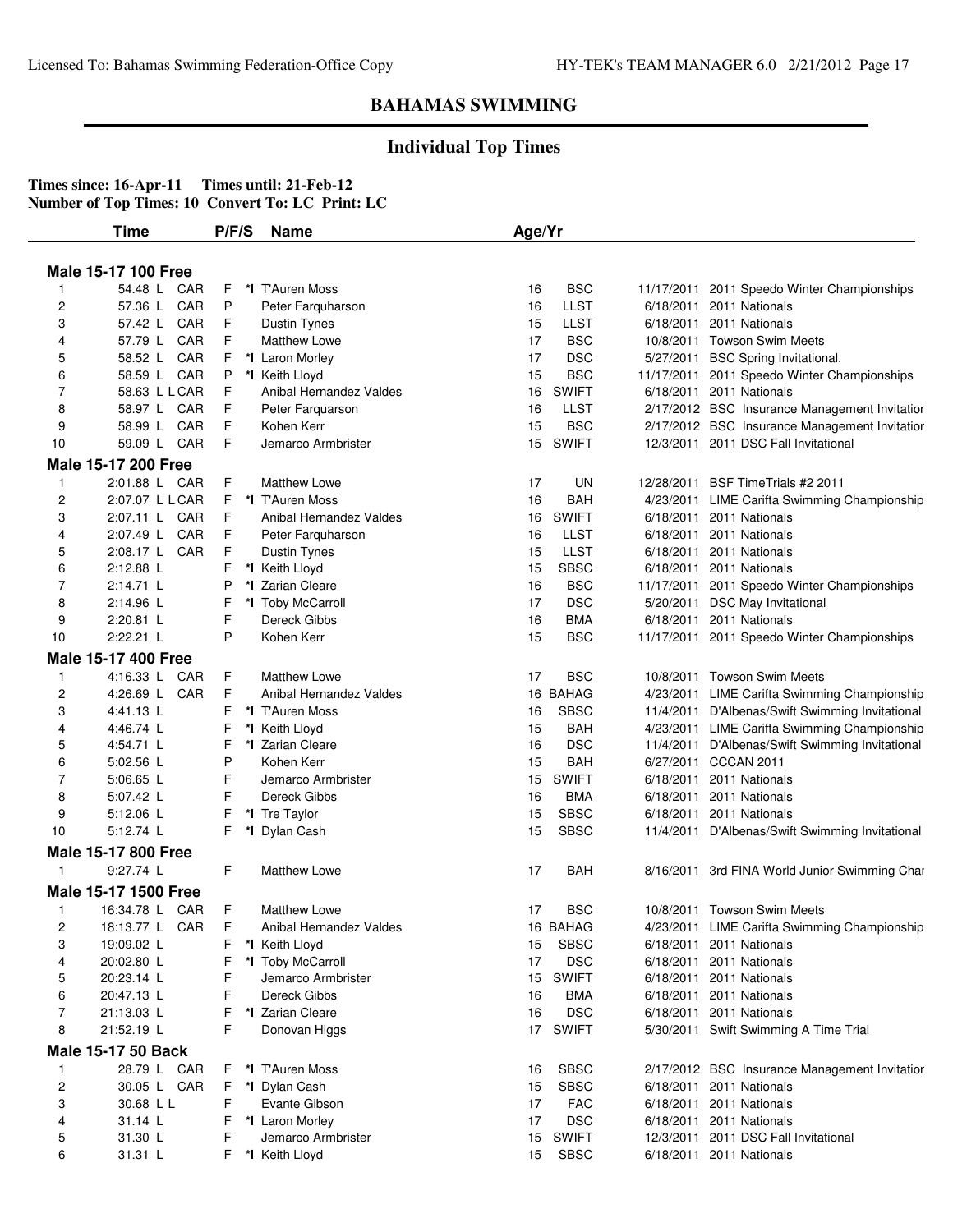## **Individual Top Times**

|                         | Time                         | P/F/S | <b>Name</b>             | Age/Yr |              |                                                 |
|-------------------------|------------------------------|-------|-------------------------|--------|--------------|-------------------------------------------------|
| $\overline{7}$          | 31.76 L                      | F     | Peter Farguharson       | 16     | LLST         | 11/4/2011 D'Albenas/Swift Swimming Invitational |
| 8                       | 31.81 L                      | F     | Anibal Hernandez Valdes | 16     | <b>SWIFT</b> | 1/20/2012 Gunite/Swift Swimming Invitational    |
| 9                       | 32.34 L                      | F     | <b>Matthew Lowe</b>     | 17     | <b>BSC</b>   | 6/18/2011 2011 Nationals                        |
| 10                      | 32.73 L                      | P     | *I Carlon Bethel        | 17     | <b>DSC</b>   | 6/18/2011 2011 Nationals                        |
|                         | <b>Male 15-17 100 Back</b>   |       |                         |        |              |                                                 |
| 1                       | 1:04.32 L L CAR              | F     | *I T'Auren Moss         | 16     | <b>SBSC</b>  | 6/18/2011 2011 Nationals                        |
| $\overline{\mathbf{c}}$ | 1:05.99 L L CAR              | F     | Anibal Hernandez Valdes | 16     | <b>SWIFT</b> | 6/18/2011 2011 Nationals                        |
| 3                       | CAR<br>1:06.26 L             | P     | *I Keith Lloyd          | 15     | <b>BSC</b>   | 11/17/2011 2011 Speedo Winter Championships     |
| 4                       | 1:06.74 L CAR                | F     | *I Dylan Cash           | 15     | <b>SBSC</b>  | 6/18/2011 2011 Nationals                        |
| 5                       | 1:08.15 $L$                  | F     | <b>Matthew Lowe</b>     | 17     | <b>BSC</b>   | 6/18/2011 2011 Nationals                        |
| 6                       | 1:09.43 L L                  | F     | *I Laron Morley         | 17     | <b>DSC</b>   | 6/18/2011 2011 Nationals                        |
| 7                       | 1:09.67 L L                  | F     | Evante Gibson           | 17     | <b>FAC</b>   | 6/18/2011 2011 Nationals                        |
| 8                       | 1:14.18 $L$                  | P     | Peter Farquharson       | 16     | <b>LLST</b>  | 11/4/2011 D'Albenas/Swift Swimming Invitational |
| 9                       | 1:14.41 $\lfloor$            | F     | Jemarco Armbrister      | 15     | <b>SWIFT</b> | 5/20/2011 DSC May Invitational                  |
| 10                      | 1:14.49 $\lfloor$            | F     | *I Carlon Bethel        | 17     | <b>DSC</b>   | 6/18/2011 2011 Nationals                        |
|                         | Male 15-17 200 Back          |       |                         |        |              |                                                 |
| 1                       | 2:17.81 L CAR                | F     | <b>Matthew Lowe</b>     | 17     | <b>BSC</b>   | 10/8/2011 Towson Swim Meets                     |
| 2                       | CAR<br>2:24.25 L             | F     | Anibal Hernandez Valdes | 16     | <b>SWIFT</b> | 6/18/2011 2011 Nationals                        |
| 3                       | 2:28.27 L                    | P     | *I Keith Lloyd          | 15     | BAH          | 4/23/2011 LIME Carifta Swimming Championship    |
| 4                       | 2:30.58 L                    | F     | *I T'Auren Moss         | 16     | <b>SBSC</b>  | 5/20/2011 DSC May Invitational                  |
| 5                       | 2:35.90 L                    | F     | *I Dylan Cash           | 15     | <b>SBSC</b>  | 6/18/2011 2011 Nationals                        |
| 6                       | 2:44.85 L                    | F     | Jemarco Armbrister      | 15     | <b>SWIFT</b> | 6/18/2011 2011 Nationals                        |
| $\overline{7}$          | 2:48.27 L                    | F     | *I Perez Moss           | 16     | <b>SBSC</b>  | 5/27/2011 BSC Spring Invitational.              |
| 8                       | 2:48.43 L                    | F     | *I Carlon Bethel        | 17     | <b>DSC</b>   | 6/18/2011 2011 Nationals                        |
| 9                       | 2:56.42 L                    | F     | Donovan Higgs           | 17     | <b>SWIFT</b> | 6/18/2011 2011 Nationals                        |
|                         | <b>Male 15-17 50 Breast</b>  |       |                         |        |              |                                                 |
| 1                       | 30.23 L<br>CAR               | F     | Dustin Tynes            | 15     | <b>BAH</b>   | 6/27/2011 CCCAN 2011                            |
| $\overline{\mathbf{c}}$ | 30.57 L<br>CAR               | F     | Evante Gibson           | 17     | <b>BAH</b>   | 6/27/2011 CCCAN 2011                            |
| 3                       | CAR<br>32.44 L               | F.    | *I Tre Taylor           | 15     | <b>BAH</b>   | 4/23/2011 LIME Carifta Swimming Championship    |
| 4                       | 33.36 L<br>CAR               | F     | *I Toby McCarroll       | 17     | <b>DSC</b>   | 5/13/2011 Sea Waves Spring Meet 2011            |
| 5                       | CAR<br>33.78 L               | P     | *I Laron Morley         | 17     | BAH          | 4/23/2011 LIME Carifta Swimming Championship    |
| 6                       | CAR<br>34.38 L               | F     | Kohen Kerr              | 15     | <b>BSC</b>   | 2/17/2012 BSC Insurance Management Invitatior   |
| 7                       | 34.74 L                      | F     | <b>Brandon Deveaux</b>  | 15     | <b>BSC</b>   | 6/18/2011 2011 Nationals                        |
| 8                       | 35.04 L                      | F     | Camron Bruney           | 17     | <b>BSC</b>   | 6/18/2011 2011 Nationals                        |
| 9                       | 35.17 L                      | F     | Cameron Bruney          | 17     | <b>BSC</b>   | 2/17/2012 BSC Insurance Management Invitatior   |
| 10                      | 36.12 L                      | F     | Jemarco Armbrister      | 15     | <b>SWIFT</b> | 12/3/2011 2011 DSC Fall Invitational            |
|                         | <b>Male 15-17 100 Breast</b> |       |                         |        |              |                                                 |
|                         | 1:07.22 L CAR                | F     | Dustin Tynes            | 15     | <b>BAH</b>   | 6/27/2011 CCCAN 2011                            |
| 2                       | 1:09.01 L CAR                | F     | Evante Gibson           | 17     | <b>BAH</b>   | 6/27/2011 CCCAN 2011                            |
| 3                       | CAR<br>1:12.59 $L$           | P     | *I Toby McCarroll       | 17     | <b>BAH</b>   | 4/23/2011 LIME Carifta Swimming Championship    |
| 4                       | 1:12.94 L<br>CAR             | F     | *I Tre Taylor           | 15     | <b>BAH</b>   | 4/23/2011 LIME Carifta Swimming Championship    |
| 5                       | 1:16.80 $L$                  | F     | <b>Brandon Deveaux</b>  | 15     | <b>BSC</b>   | 6/18/2011 2011 Nationals                        |
| 6                       | 1:17.91 L                    | P     | *I Laron Morley         | 17     | <b>BAH</b>   | 6/27/2011 CCCAN 2011                            |
| 7                       | 1:19.87 L                    | P     | Camron Bruney           | 17     | <b>BSC</b>   | 11/17/2011 2011 Speedo Winter Championships     |
| 8                       | 1:20.28 L                    | F     | Aaron Chea              | 17     | <b>BSC</b>   | 6/18/2011 2011 Nationals                        |
| 9                       | 1:21.84 L                    | F     | Kohen Kerr              | 15     | <b>BSC</b>   | 2/17/2012 BSC Insurance Management Invitatior   |
| 10                      | 1:22.35 L                    | P     | Jemarco Armbrister      | 15     | <b>SWIFT</b> | 11/4/2011 D'Albenas/Swift Swimming Invitational |
|                         | <b>Male 15-17 200 Breast</b> |       |                         |        |              |                                                 |
| 1                       | 2:27.25 L CAR                | F.    | Dustin Tynes            | 15     | BAH          | 4/23/2011 LIME Carifta Swimming Championship    |
| $\overline{\mathbf{c}}$ | 2:40.72 L CAR                | P     | *I Toby McCarroll       | 17     | <b>BAH</b>   | 4/23/2011 LIME Carifta Swimming Championship    |
| 3                       | 2:45.54 L                    | P     | *I Tre Taylor           | 15     | <b>BSC</b>   | 11/17/2011 2011 Speedo Winter Championships     |
|                         |                              |       |                         |        |              |                                                 |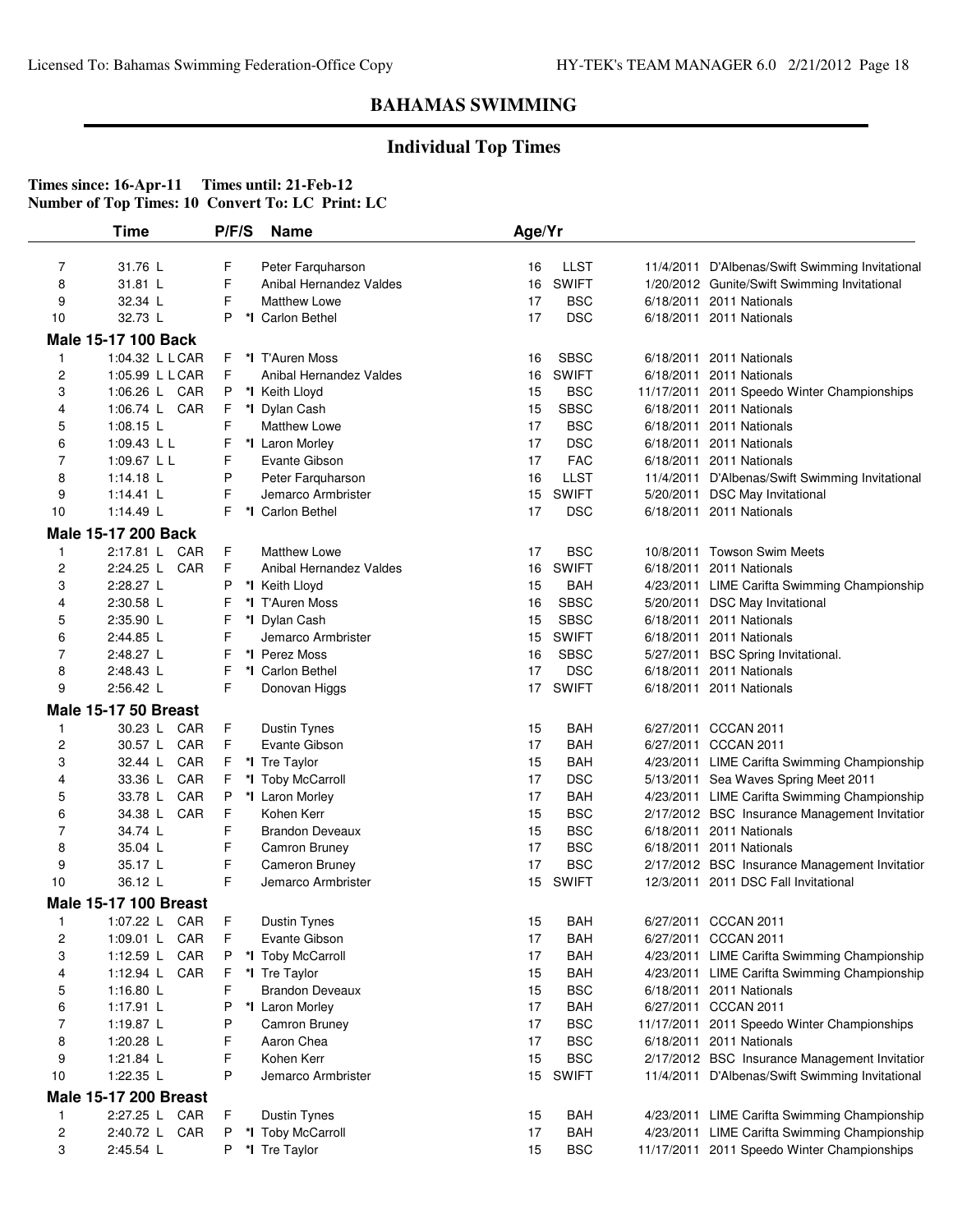## **Individual Top Times**

|                | Time               | P/F/S | <b>Name</b>             | Age/Yr          |              |                                                 |
|----------------|--------------------|-------|-------------------------|-----------------|--------------|-------------------------------------------------|
| 4              | 2:48.14 L          | P     | *I Laron Morley         | 17              | BAH          | 4/23/2011 LIME Carifta Swimming Championship    |
| 5              | 2:52.38 L          | F     | <b>Brandon Deveaux</b>  | 15              | <b>BSC</b>   | 6/18/2011 2011 Nationals                        |
| 6              | 2:58.92 L          | F     | Anibal Hernandez Valdes | 16              | <b>SWIFT</b> | 5/20/2011 DSC May Invitational                  |
| 7              | 3:09.88 L          | F     | Jemarco Armbrister      | 15              | <b>SWIFT</b> | 6/18/2011 2011 Nationals                        |
| 8              | 3:11.66 L          | F     | *I Brenden Clarke       | 15              | <b>FAC</b>   | 9/17/2011 FAC No Awards Meet                    |
| 9              | 3:13.13 L          | F     | Dereck Gibbs            | 16              | <b>BMA</b>   | 9/17/2011 FAC No Awards Meet                    |
| 10             | $3:14.36$ L        | F     | *I Dwayne Davis         | 16              | <b>DSC</b>   | 6/18/2011 2011 Nationals                        |
|                | Male 15-17 50 Fly  |       |                         |                 |              |                                                 |
| $\mathbf{1}$   | 25.64 L CAR        | F     | *I T'Auren Moss         | 16              | <b>BAH</b>   | 6/27/2011 CCCAN 2011                            |
| 2              | CAR<br>26.28 L     | P     | Evante Gibson           | 17              | <b>BAH</b>   | 6/27/2011 CCCAN 2011                            |
| 3              | 28.17 L<br>CAR     | F     | *I Keith Lloyd          | 15              | <b>BAH</b>   | 4/23/2011 LIME Carifta Swimming Championship    |
| 4              | CAR<br>28.20 L     | F     | Anibal Hernandez Valdes | 16              | <b>SWIFT</b> | 1/20/2012 Gunite/Swift Swimming Invitational    |
| 5              | 28.34 L<br>CAR     | F     | Dustin Tynes            | 15              | LLST         | 6/18/2011 2011 Nationals                        |
| 6              | CAR<br>28.57 L     | F     | Donovan Higgs           | 17              | <b>SWIFT</b> | 1/20/2012 Gunite/Swift Swimming Invitational    |
| 7              | 28.80 L<br>CAR     | F     | *I Laron Morley         | 17              | <b>DSC</b>   | 5/20/2011 DSC May Invitational                  |
| 8              | CAR<br>28.94 L     | P     | Peter Farquharson       | 16              | <b>LLST</b>  | 6/18/2011 2011 Nationals                        |
| 9              | 29.18 L            | P     | Jemarco Armbrister      | 15              | <b>SWIFT</b> | 11/4/2011 D'Albenas/Swift Swimming Invitational |
| 10             | 29.22 L            | P     | *I Perez Moss           | 16              | <b>SBSC</b>  | 6/18/2011 2011 Nationals                        |
|                | Male 15-17 100 Fly |       |                         |                 |              |                                                 |
| $\mathbf{1}$   | 58.02 L CAR        | F     | *I T'Auren Moss         | 16              | <b>BAH</b>   | 6/27/2011 CCCAN 2011                            |
| 2              | 58.71 L<br>CAR     | F     | Evante Gibson           | 17              | BAH          | 4/23/2011 LIME Carifta Swimming Championship    |
| 3              | CAR<br>1:02.21 $L$ | F     | <b>Matthew Lowe</b>     | 17              | <b>BSC</b>   | 10/8/2011 Towson Swim Meets                     |
| 4              | CAR<br>1:03.14 L   | F     | *I Keith Lloyd          | 15              | <b>SBSC</b>  | 5/13/2011 Sea Waves Spring Meet 2011            |
| 5              | 1:04.12 $L$<br>CAR | F     | Peter Farquharson       | 16              | <b>LLST</b>  | 6/18/2011 2011 Nationals                        |
| 6              | 1:05.86 L          | F     | Donovan Higgs           | 17              | <b>SWIFT</b> | 2/17/2012 BSC Insurance Management Invitatior   |
| 7              | 1:06.21 $L$        | F     | Anibal Hernandez Valdes | 16              | <b>SWIFT</b> | 5/20/2011 DSC May Invitational                  |
| 8              | 1:07.32 L          | P     | *I Zarian Cleare        | 16              | <b>DSC</b>   | 6/18/2011 2011 Nationals                        |
| 9              | 1:07.82 L          | F     | Kohen Kerr              | 15              | <b>BSC</b>   | 2/17/2012 BSC Insurance Management Invitatior   |
| 10             | 1:08.94 L          | P     | *I Laron Morley         | 17              | <b>DSC</b>   | 6/18/2011 2011 Nationals                        |
|                | Male 15-17 200 Fly |       |                         |                 |              |                                                 |
| $\mathbf{1}$   | 2:14.38 L CAR      | F     | <b>Matthew Lowe</b>     | 17              | <b>BSC</b>   | 6/18/2011 2011 Nationals                        |
| $\overline{c}$ | CAR<br>2:22.44 L   | P     | Evante Gibson           | 17              | <b>BAH</b>   | 4/23/2011 LIME Carifta Swimming Championship    |
| 3              | CAR<br>2:22.59 L   | P     | *I T'Auren Moss         | 16              | <b>BAH</b>   | 6/27/2011 CCCAN 2011                            |
| 4              | 2:31.20 L          | F     | *I Keith Lloyd          | 15              | <b>SBSC</b>  | 5/20/2011 DSC May Invitational                  |
| 5              | 2:32.19 L          | F     | Anibal Hernandez Valdes | 16              | <b>SWIFT</b> | 12/3/2011 2011 DSC Fall Invitational            |
| 6              | $2:36.08$ L        | F     | Michael Crispo          | 17              | <b>BSC</b>   | 6/18/2011 2011 Nationals                        |
| 7              | 2:38.88 L          | F     | Peter Farquharson       | 16              | <b>LLST</b>  | 10/22/2011 FAC No Awards Meet                   |
| 8              | 2:44.35 L          |       | Donovan Higgs           |                 | 17 SWIFT     | 6/18/2011 2011 Nationals                        |
| 9              | 2:46.38 L          | F     | Kohen Kerr              | 15              | <b>BSC</b>   | 2/11/2012 Sea Bees Winter Invitational 2012     |
| 10             | 3:01.01 L          | F     | Jemarco Armbrister      | 15 <sub>1</sub> | <b>SWIFT</b> | 5/20/2011 DSC May Invitational                  |
|                | Male 15-17 200 IM  |       |                         |                 |              |                                                 |
| -1             | 2:15.10 L CAR      | F     | Dustin Tynes            | 15              | <b>BSC</b>   | 2/10/2012 Tennesse State Championships          |
| $\overline{c}$ | CAR<br>2:24.70 L   | F     | <b>Matthew Lowe</b>     | 17              | <b>BSC</b>   | 6/18/2011 2011 Nationals                        |
| 3              | CAR<br>2:25.92 L   | P     | Evante Gibson           | 17              | <b>BAH</b>   | 4/23/2011 LIME Carifta Swimming Championship    |
| 4              | CAR<br>2:27.50 L   | F     | Anibal Hernandez Valdes | 16              | <b>SWIFT</b> | 6/18/2011 2011 Nationals                        |
| 5              | 2:29.24 L<br>CAR   | F     | *I T'Auren Moss         | 16              | <b>SBSC</b>  | 5/20/2011 DSC May Invitational                  |
| 6              | 2:29.82 L          | F     | Peter Farquharson       | 16              | <b>LLST</b>  | 6/18/2011 2011 Nationals                        |
| 7              | 2:31.76 L          | F     | Michael Crispo          | 17              | <b>BSC</b>   | 6/18/2011 2011 Nationals                        |
| 8              | 2:33.41 L          | F     | *I Laron Morley         | 17              | <b>DSC</b>   | 6/18/2011 2011 Nationals                        |
| 9              | 2:34.13 L          | F     | Jemarco Armbrister      | 15              | <b>SWIFT</b> | 11/4/2011 D'Albenas/Swift Swimming Invitational |
| 10             | 2:36.08 L          | F     | *I Zarian Cleare        | 16              | <b>DSC</b>   | 11/4/2011 D'Albenas/Swift Swimming Invitational |